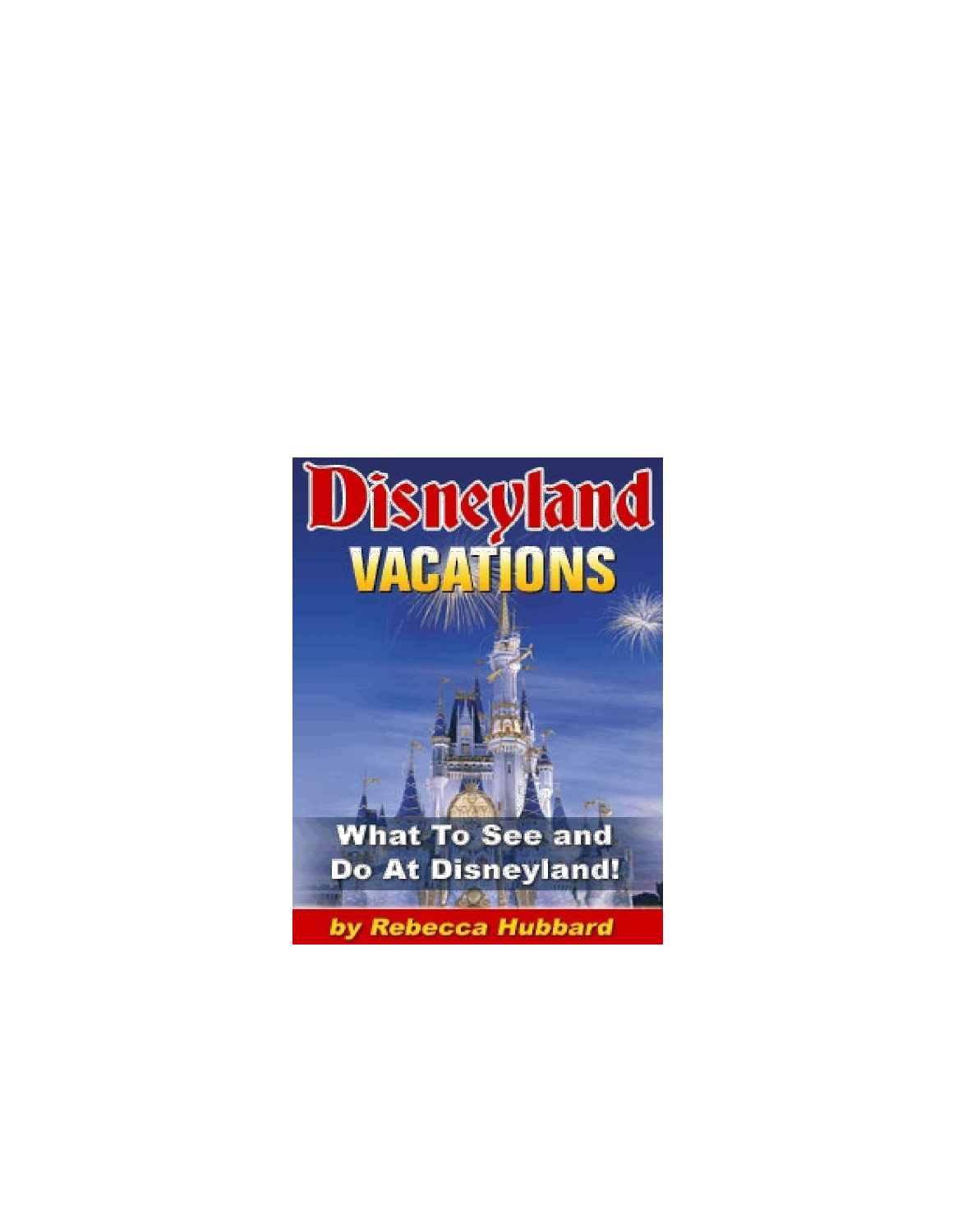# **Introduction: Destination Disney – The Best Way to Plan your Vacation to see Mickey Mouse**

Destination Disney, full speed ahead, Mickey awaits. Whether you are planning a trip to the original Disneyland in California or the Walt Disney World of Orlando, Florida, you are in for a very special treat at the house of the mouse.

Walt Disney and his brother Roy Disney founded Disney studios in 1923. Walt began to realize when traveling with his own children that there was a need for a fun family oriented park with the positive aspects of carnivals but minus the negative. People who visited his studio wrote letters expressing their enjoyment, and he became committed to creating the park, eventually buying 160 acres of land in Orange County, California. Needing outside financing Walt created a TV show called Disneyland for the ABC television network, a show which lasted many years and is still in reruns today under the various names it held: Walt Disney"s Wonderful World of Color, Walt Disney"s Wonderful World, and World of Disney. The show always opened with a scene from Disneyland and the fairy, Tinkerbell, spreading fairy dust.

Opening day in 1955 included Walt"s guests; Ronald Regan, Bob Cummings and Art Linkletter, and a massive crowd. Disneyland was quickly becoming the most popular theme park in the world. Disneyworld in Florida opened in 1971. It includes the Magic Kingdom, Epcot, Disney-MGM Studios and Disney"s Animal Kingdom, as well as two water parks, six golf courses, a sports complex, an auto race track, more than 20 hotels and many other sources of entertaining, shopping and dining suited for the entire family. Disneyworld in Florida is the world"s largest theme park.

Disney originally envisioned his Florida property to be just a larger Disneyland that could expand without the land limits or the California Park. He also wanted to include EPCOT, the Experimental Prototype Community of Tomorrow. A true man of vision, Disney created the place to be a land of fun for the family, but Disney died in 1966 and wasn"t able to see it completed. His brother Roy renamed it Walt Disney World in his honor.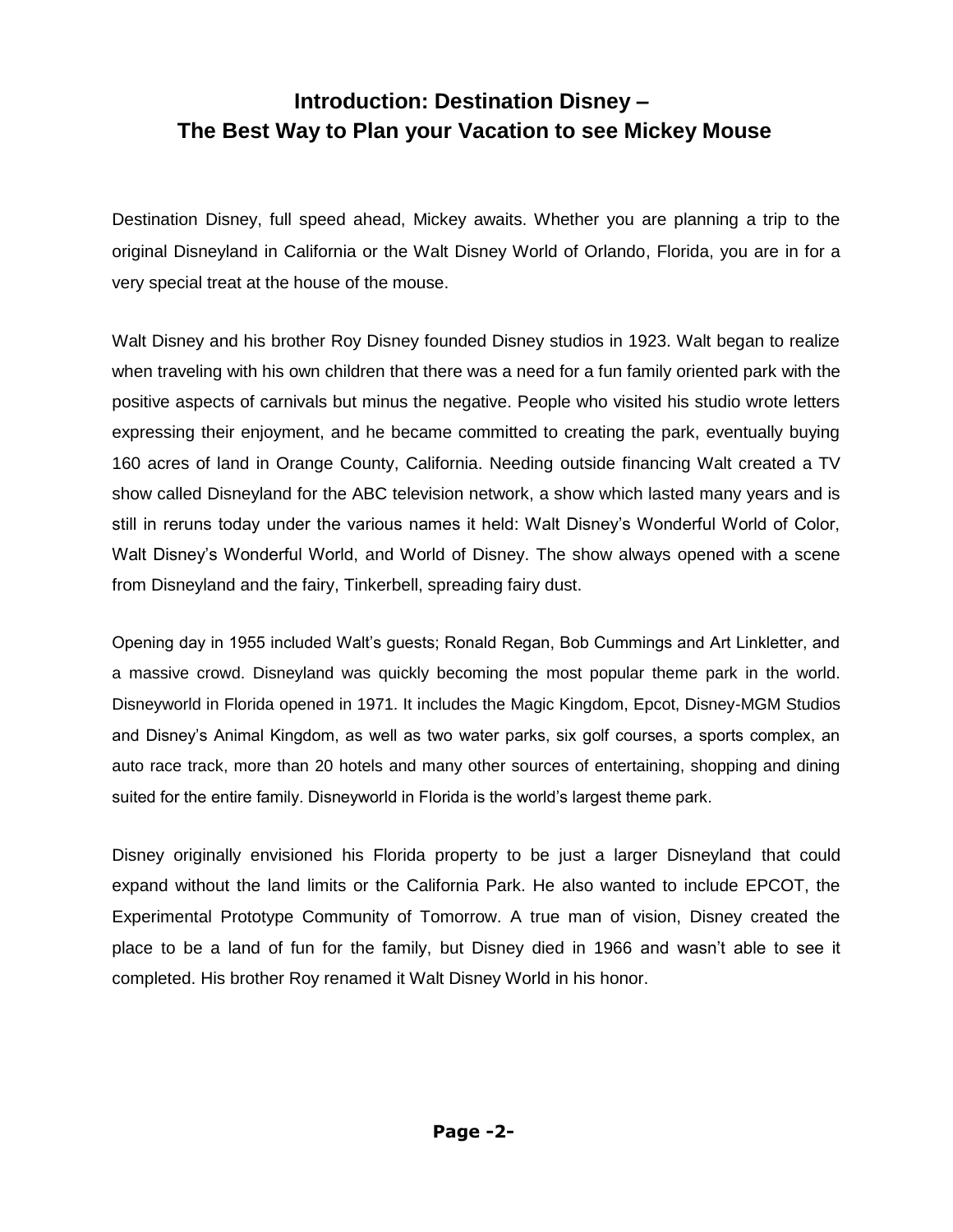When planning a mouse vacation in Florida, try to stay in one of the onsite properties to save time. They cost about the same as other hotels farther away, but can save a tremendous amount of time for the family and are available for all budgets. These include several themed hotels, rental condominiums, cottages and even family friendly camping grounds. An advantage to being on Disney property is the availability of free transportation to and from each of the theme parks within the complex. The Walt Disney World resort features four theme parks; Magic Kingdom, EPCOT, Disney-MGM Studios, and Disney"s Animal Kingdom. Each park has definite must see attractions.

At the Magic Kingdom a visitor immediately sees a bronze statue of the partners, Walt Disney and Mickey Mouse. When entering Main Street a visitor will see a barbershop offering free haircuts, an Emporium with a variety of souvenirs, and Cinderella Castle. This is followed by Adventureland which includes the Swiss family Treehouse, the Enchanted Tiki Room, a musical show which includes characters from Aladdin and The Lion King, the Jungle Cruse, the Magic Carpets of Aladdin, and the Pirates of the Caribbean boat ride. Then there is Frontierland which features Splash Mountain log flue, Big Thunder Mountain Railroad roller coaster, Tom Sawyer Island, and the Country Bear Jamboree anamatronic show with singing bears.

Always popular Fantasyland features "it"s a small world," Peter Pan"s Flight, Mickey"s Philhar Magic, Cinderella"s golden Carrousel, and a Dumbo the Flying Elephant ride. Fantasyland is capped off with tributes to Winnie the Pooh, Snow White and the Mad Tea Party from Alice in Wonderland. This is followed by Mickey"s Toontown Fair, a tribute to the mouse and his friends, and then Tomorrowland. Tomorrowland includes a simulated racetrack, Space Mountain roller coaster, the Astro Orbiter, the Carousel of Progress which debuted at the 1964 New York World"s Fair, Buzz Lightyear"s Space Ranger Spin ride, The Timekeeper, and Stitch"s Great Escape.

When planning a Disney vacation, whether in California or Florida, the whole family will have a great time. And while there, be sure to get some Mickey Mouse ears as the best souvenir of all, from the mouse's house to your house.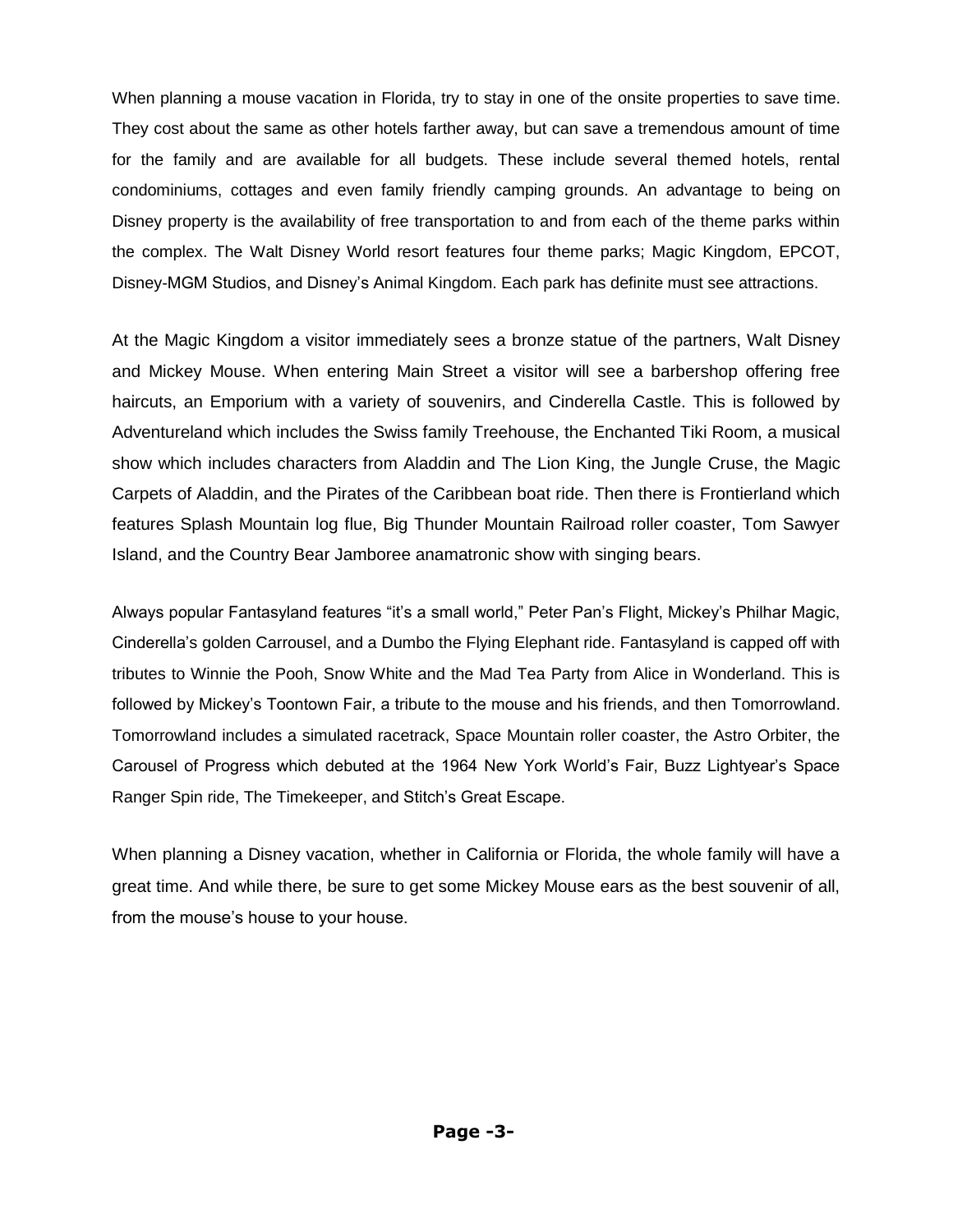# *Table of Contents*

| <b>Tips for Planning a Disneyland Vacation</b>           | Page 6            |
|----------------------------------------------------------|-------------------|
| Kid-Friendly Travel -                                    |                   |
| 10Tips to Make Flying Easier with Kids                   | Page 7 & 8        |
| Traveling with your Baby -                               |                   |
| 10Tips to make it an Enjoyable Experience for the Family | Page 9 & 10       |
| <b>Booking Your Trip to Disneyland</b>                   | Page 11           |
| When Is the Best Time to be at Disneyland?               | Page 12           |
| Saving Money (and Time) on Tickets to Disneyland         | Page 13           |
| Tips and Facts on Services Available at Disneyland       | Page 14 & 15      |
| <b>Pack Your Suitcase</b>                                | Page 16 & 17      |
| Ready to get in to Disneyland                            | Page 18           |
| Celebrate Birthdays at Disneyland                        | Page 19           |
| <b>Disneyland Weddings</b>                               | Page 20 & 21      |
| <b>Family Reunions at Disneyland</b>                     | Page 22 & 23      |
| Disneyland Surprises for Yourself and Loved Ones         | Page 24           |
| <b>Disneyland Magic Music Days</b>                       | Page 25 & 26      |
| <b>Entertainment at Disneyland</b>                       | Page 27 & 28      |
| Christmas at Disneyland                                  | Page 29           |
| Pamper Yourself at Disneyland                            | Page 30 & 31      |
| <b>The Disneyland Hotel</b>                              | Page 32 & 33      |
| <b>Disneyland and Disabilities</b>                       | Page 34 & 35      |
| <b>Disneyland Vacations for Toddlers</b>                 | Page 36, 37, & 38 |
| <b>Disneyland Baby Centers</b>                           | Page 39           |
| Getting Around Disneyland with Your Toddler or Baby      | Page 40           |
| Disneyland Purchases - Package Express                   | Page 41           |
| <b>Disney Dollars and Disneyland Merchandise Cards</b>   | Page 42           |
| <b>Disneyland Ticket Security</b>                        | Page 43           |
| Get More Out of Your Disneyland Vacation With FastPass   | Page 44           |
| How to Reduce the Waiting Time on Various Attractions    | Page 45 & 46      |
| Personal Comfort at Disneyland                           | Page 47           |
| A Typical Day at Disneyland Resort                       | Page 48           |
| Once Your Are in the Disneyland Park                     | Page 49           |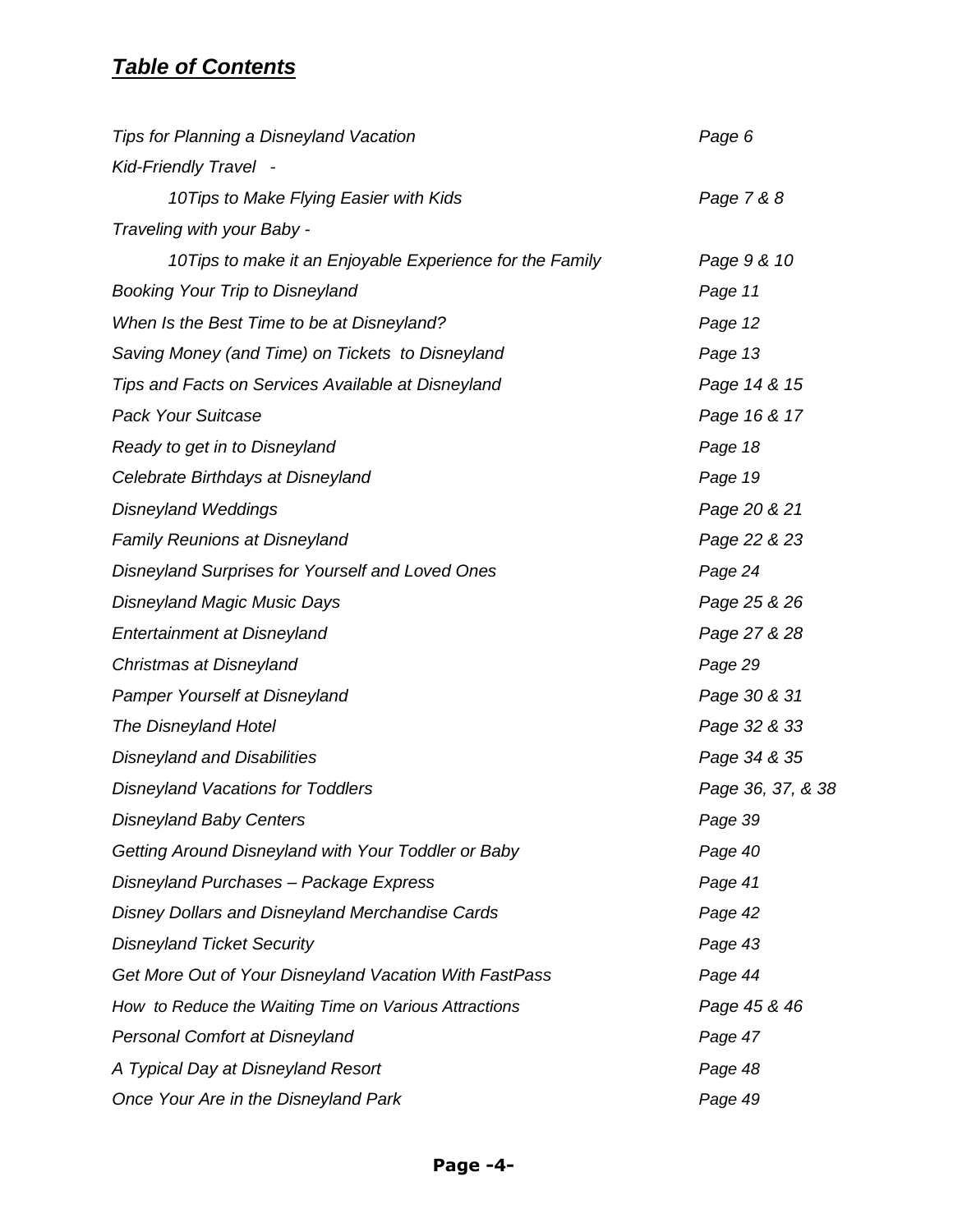# *Table of Contents Continued*

| Take a Disneyland Tour                                               | Page 50 & 51 |
|----------------------------------------------------------------------|--------------|
| A Quick Tour of Disneyland with Disneyland RailRoad                  | Page 52      |
| Start Your Day at Disneyland in Fantasyland                          | Page 53 & 54 |
| <b>Where Are the Disneyland Characters?</b>                          | Page 55      |
| How to Dine With Disneyland Characters                               | Page 56 & 57 |
| The Eight Lands of Disneyland                                        | Page 58 & 59 |
| Categorization of Attractions at Disneyland Park - Part 1            | Page 60 & 61 |
| The Main Categories                                                  |              |
| Categorization of Attractions at Disneyland Park - Part 2            | Page 62 & 63 |
| <b>Other Categories</b>                                              |              |
| <b>Suitability of Attractions</b>                                    | Page 64 & 65 |
| All About the '1955 Experience'                                      | Page 66 & 67 |
| Enjoy Yourself at New Orleans Square                                 | Page 68      |
| Three Things to do at Frontierland                                   | Page 69      |
| In the Critter Country                                               | Page 70      |
| Family Fun at Tomorrowland                                           | Page 71      |
| The Thrills in Tomorrowland                                          | Page 72      |
| Enjoying Mickey's Toontown and the Characters at Main Street, U.S.A. | Page 73      |
| Entertainment Through Parades and Shows at Main Street, U.S.A.       | Page 74      |
| Things to do at Adventureland                                        | Page 75      |
| What to do at Fantasyland                                            | Page 76      |
| Enjoy, No Matter How Little or Abundant Time You Have                | Page 77      |
| <b>Out and Around Disneyland</b>                                     | Page 78      |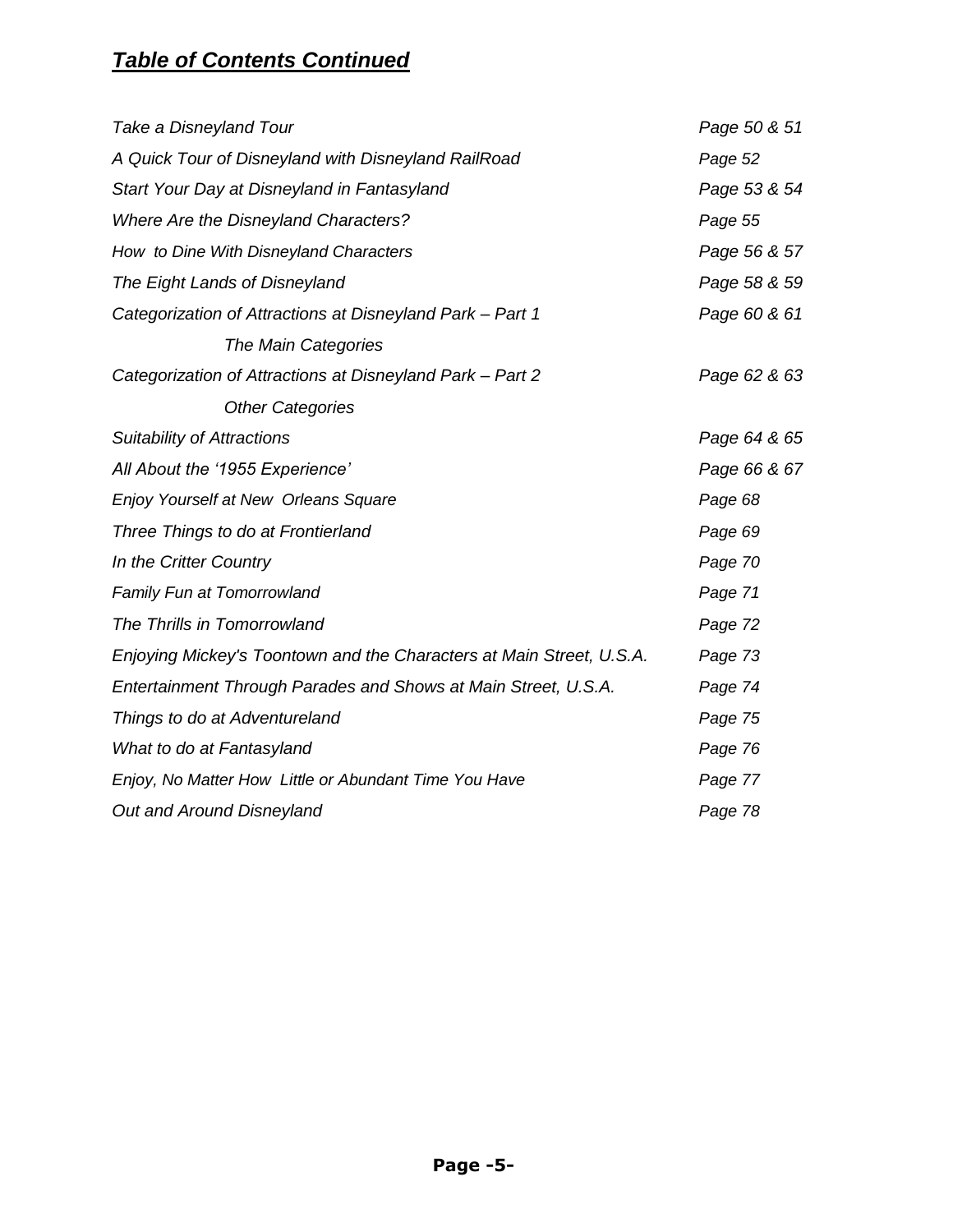### **- Tips for Planning a Disneyland Vacation**

For many people, planning a Disneyland Vacation is part of the fun of the vacation itself! For others, however, it can be a headache. Before you start planning your vacation, determine whether or not you are really up to planning the trip yourself or not.

If you don"t want to plan your own trip, you have several options. Of course, you can have a travel agent make all of the arrangements for you, but for the best Disneyland experience, you might be better off using the Disney Vacation Planning Services. Either way, you can have every single aspect of your trip planned for you. Once you get there, all you will need to do is follow your Itinerary.

If you prefer the fun involved in planning your Disneyland vacation yourself, there are some things that you absolutely must not leave out of the planning stage. Before you can decide what you will be doing at Disneyland, you must determine which dates you will be there. The parks offer different things at different types of the year, with many different themes and entertainment to choose from.

Once you know when you will be at Disneyland, the next step is to figure out what you will be doing each day that you are there. Once you"ve set up your travel arrangements and your hotel reservations, there are a few more things you must consider.

Food is one thing you might want to arrange in advance. Disneyland is a very popular place, and having reservations at some of the more popular restaurants is recommended. These reservations can be made well in advance – before you ever leave home.

When planning which attractions at Disneyland you want to visit, use a map of Disneyland as a guide. This will make it easier to schedule time for attractions that are near each other. You want to see and do as much as possible, so as much walking or travel time as you can.

Keep your budget in mind. Often, by making arrangements through travel agents or through the Disneyland Vacation Planning Services, you will be able to get better deals – which can save you money. Look for these deals, and save as much money as you can on your hotel and food. If you have small children with you, keep their priorities in mind – they have less interest in where they will sleep and the food that they will eat, and more interest in what they will see and do!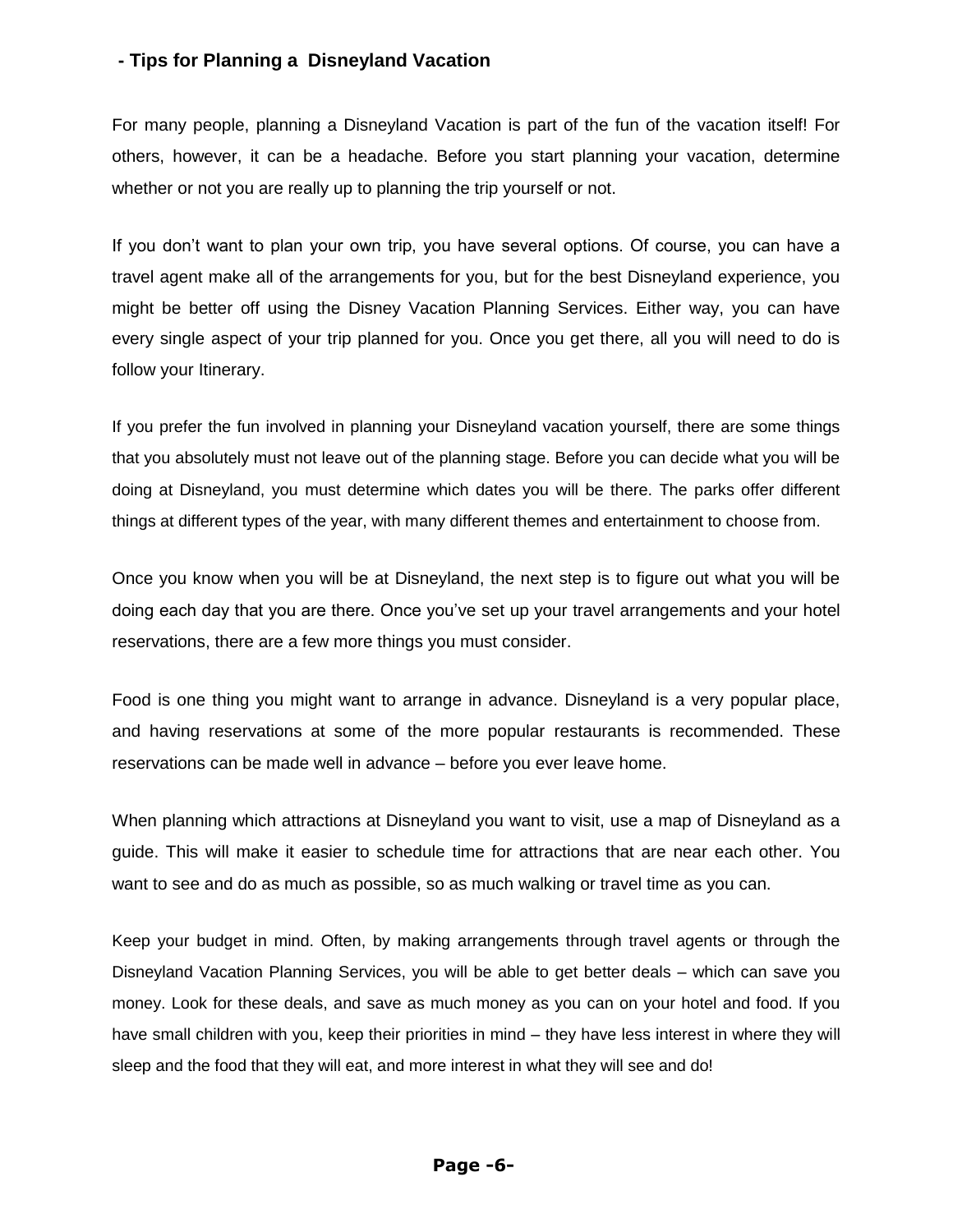### - **Kid-Friendly Travel -**

#### **10 Tips to Make Flying Easier with Kids**

As fuel prices skyrocket, more and more families are finding traveling by plane to their vacation destinations a viable option. While taking to the skies will end up saving your family time in the long run, even a few hours with bored, hungry or uncomfortable children can feel like an eternity. Save your family the hassle of flying unprepared and learn some simple tips for making your next airplane ride a dream instead of a nightmare.

First, plan ahead. Book your flight as early as you can. The best deals can only be found months in advance. Six months, to be exact, should leave you plenty of time to shop around either online or with the assistance of a travel agent.

While finding flights online is fairly simple these days, a travel agent may know which airlines and airports are kid friendly. Some airlines, for example, provide activity packs and special meals for children. Also, some foreign airports lack certain amenities, such as dining choices, which may make travel with children more difficult.

Finally, before you decide on a long flight, which is the worst for jet lag, carefully consider arrival and departure times and layovers. When preparing for a flight from the east to west, a late evening departure may encourage your children to sleep, allowing you to rest as well. When traveling from west to east, try to arrive at your destination in late evening. The darkness may encourage sleep and lessen jet lag. A stopover in a foreign city may provide not only a chance to rest but also a chance to explore another location before you reach your final destination.

Once you decide to book a flight, make sure that your seats are located next to each other. Nothing"s worse than having to beg, bargain and plead with fellow passengers to give up their seat when they're trying to get their families or themselves settled. If the airline you are traveling with doesn't assign seats until you check in, then be sure to arrive as early as possible. Also, book a child seat for small children, which act like a combination between a booster seat and a car seat and are more secure than the typical lap belt.

Finally, some airlines allow customers to print their boarding passes online a day in advance. If that"s not an option, some airports have kiosks that will allow you to print them yourself when you arrive. Take advantage of these opportunities to save time and avoid painfully long lines.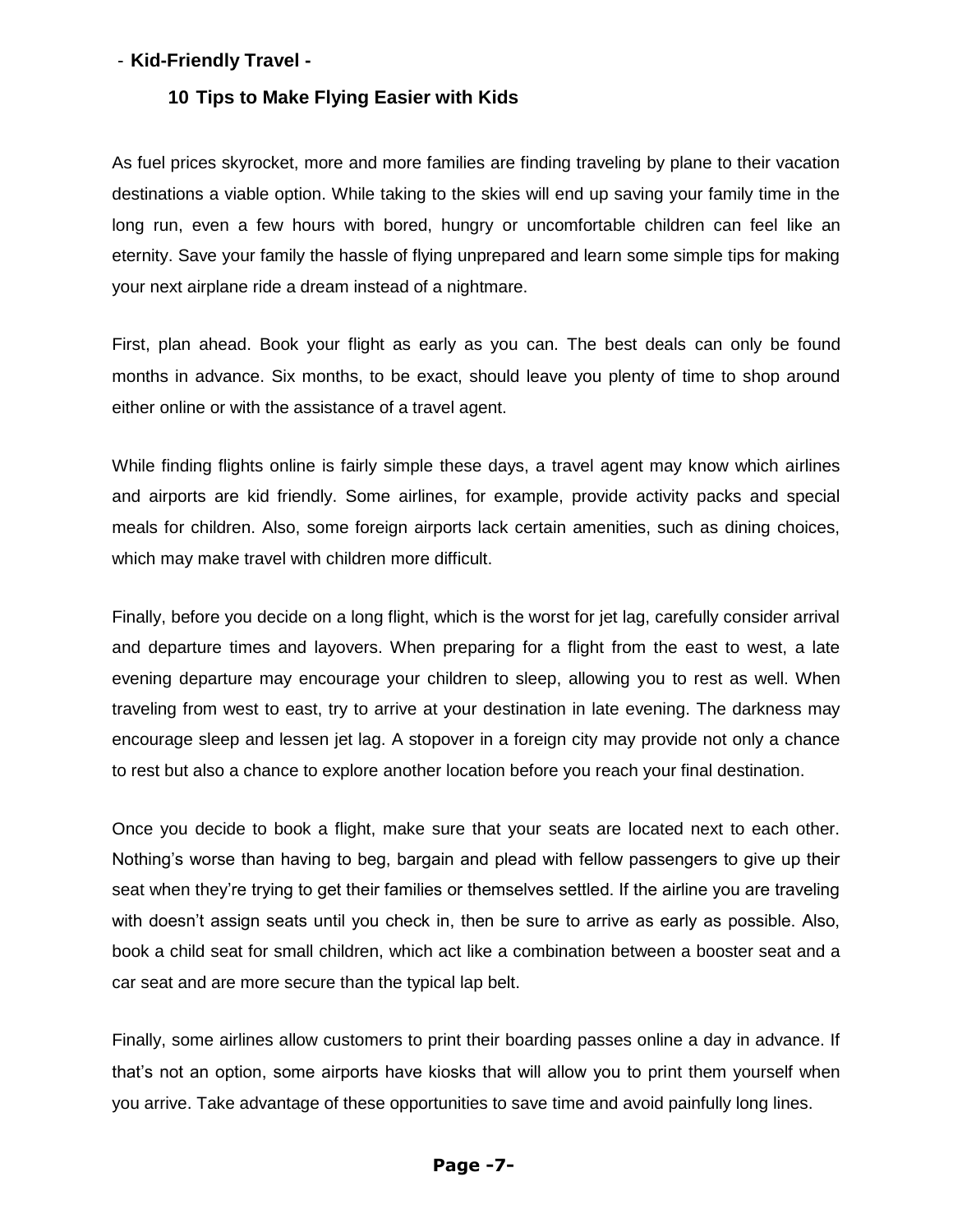Once the tricky and time-consuming logistics of airplane travel have been taken care of, it"s time to focus on packing. Nothing can be worse than traveling ill-prepared or with too much baggage. Pack as light as you can, and make sure your baggage complies with airline requirements of not being too large or too heavy. If possible, combine your children"s luggage with your luggage in order to decrease the risk of losing a bag.

As for carry-on luggage, which should contain essential items like medications and passports, backpacks are usually best for both children and adults because they are both spacious and hands-free. Smaller children find it easier to handle smaller backpacks, so make sure their carry-on is size-appropriate.

Let your children participate in packing. Allow them to pick out their favorite clothing and a few favorite quiet games, toys and books for the flight. A coloring book with crayons or a portable DVD player can keep them entertained in the air. Don't forget to pack extra batteries for electronic devices.

Finally, don"t forget to add some essential items to your own carry-on. Children often tire of the toys they pack, so bring new reading books, coloring books or crayons in your own bag as a surprise. Also, unlike most adults, many children like to eat little snacks all day long, so pack some nutritious snacks like string cheese or apple slices in your bag. Extra drinks with straws can help prevent dehydration (without the possibility of spillage). Avoid sugary snacks and drinks as they can cause agitation or increase dehydration. Hand wipes or simple-baby wipes are also important for clean up of sticky faces, hands, or seat trays.

Traveling with children can be both a challenge and a joy. Simple research, early preparation, and light packing can make your family"s next airplane trip an enjoyable experience.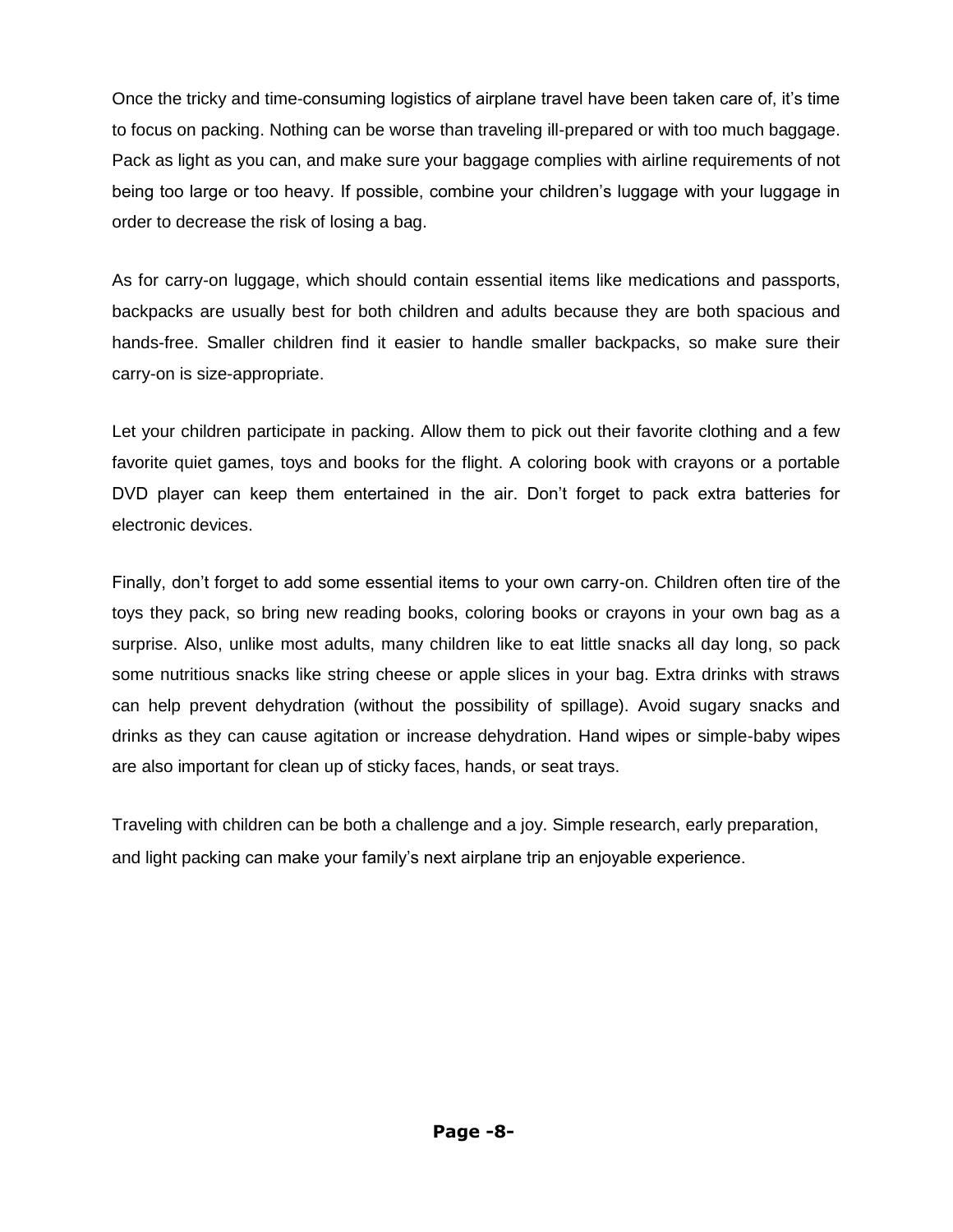### - **Traveling with your Baby -**

### **10 Tips to make it an Enjoyable Experience for the Family**

Getting ready for a family vacation with a baby? Many things can make the trip a more enjoyable experience, depending on the age of the child. Of course, if the baby is still in diapers then having a good supply of diapers and baby wipes are a necessity. Bottled water for drinking and for rinsing out cups is a plus. A variety of sugar free healthy snacks are also a necessity, and pillows and blankets to make the child comfortable during the long ride.

If your baby is old enough to pay attention, then travel games, coloring books, and toys that are quiet enough to avoid driving you crazy can be helpful. Also a travel DVD player that plugs into the car"s cigarette lighter for power will allow the child to watch a favorite video, keeping him or her occupied and more comfortable. Read along books for children are handy as well. These books have recordings the children listen to while looking at the pictures and the words underneath, teaching reading skills at a very young age. Possibly the most important tip would be making a schedule and setting realistic driving times each day. Adults can handle longer spans of time in the car than children can, and especially babies. Try not to spend more than eight hours a day driving, and have rest stops every couple of hours to stretch legs, and get outside in the fresh air.

Jill is a mother of two who has fond memories of traveling with her children as babies and toddlers. She tells many stories of trips to the lake, the park, the beach and even to Disneyland, bringing her small children along and says that the experience wouldn"t have been nearly as enjoyable for her or her husband if the children had stayed home. She does however, recommend thoughtful planning. "Story books were great. I read to the kids while my husband drove, and that kept them occupied. It also often makes them sleepy and led them to frequent nap times." Jill also recommends coloring books so that the kids can amuse themselves. Ditto for the sugar free snacks. You won't want to get the children running in overdrive on a sugar rush. But children do get hungry frequently, so keeping a good supply of crackers, fruit snacks and other things the kids enjoy will make the trip more enjoyable.

It helps travelers that so many rest stops these days, have baby changing stations in both men"s and women"s rest rooms. This allows both parents to handle the child changing chores, and eases traveling tensions.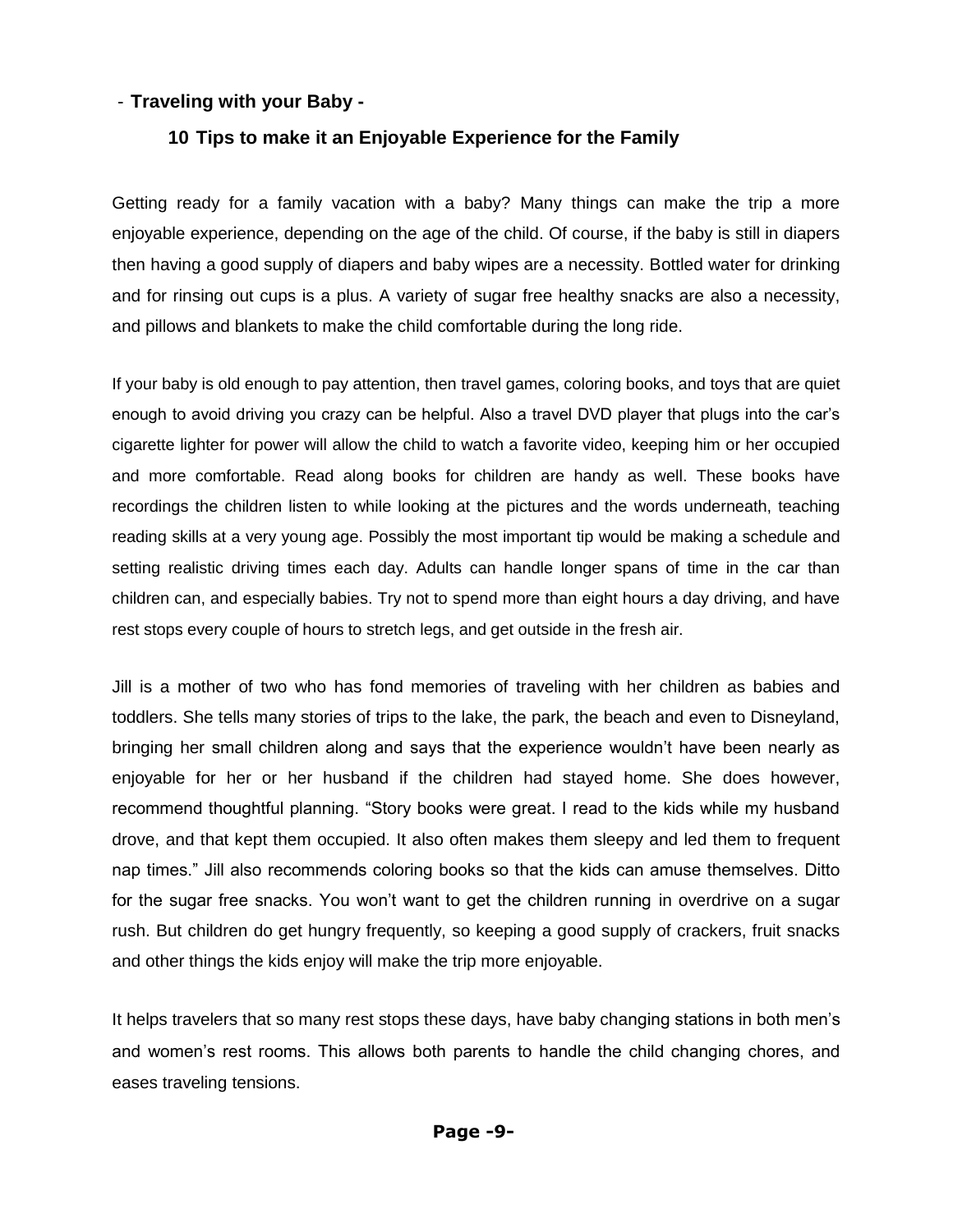Jill"s friend and neighbor Sally also remembers traveling with very small children, and offers this advice: "Baby wipes. Have lots and lots of baby wipes. You never know when you"ll need them. And be sure that you make rest stops every hour or two. The kids will get a bit cranky and stopping for fifteen minutes can make a world of difference. Also, be sure to bring animal crackers, graham crackers or some other sort of snack, and bottles of water or fruit juice to wash it down with. Keeping a child fed with keep a child happy."

Traveling with a very young child can be a challenge. If you have friends with older children, ask them what they did to ease the stress of the rip with traveling with the children in earlier years. It always helps to learn from someone else"s experiences. Also, ask your own parents what they did when you were a baby, and how they handled traveling situations. It also doesn"t hurt to check out the local public library for parenting magazines and books. Being a parent is a very responsible job and learning from others is only wise. However, traveling with your baby or other young child will provide you with a great deal of enjoyment. If you take a camera or video camcorder, you will be able to record the trip for future memories, and have stories to tell for years to come. So enjoy traveling with your baby, but be sure to plan ahead.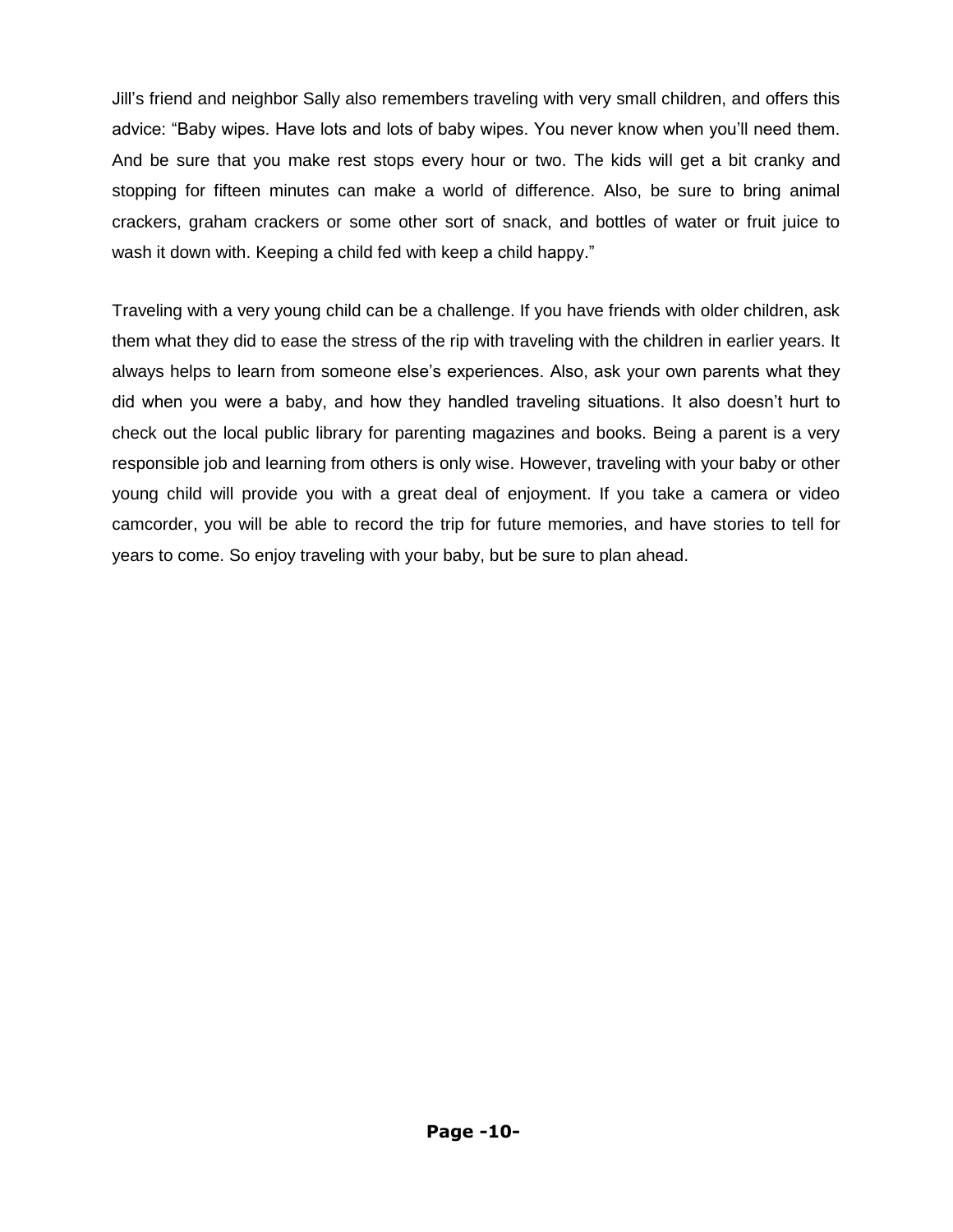# **- Booking Your Trip to Disneyland**

Disneyland"s park at Anaheim, CA in the USA is in fact one of the best theme parks in the world and booking a trip to Disneyland can itself get you into a vibrant mood. However, like any vacation, you need to make sure that you plan your Disneyland trip well. Good planning will not only add to your enjoyment but will also help you in making the trip economical.

Here are some tips that will help you plan your Disneyland trip:

- · **Before you book**: You must ensure that Disneyland is open on all the days that you plan to visit Disneyland on. Though Disneyland is generally open on all days throughout the year, there might be times when it is closed e.g. Disneyland was closed for one day in 2005 in preparation for their  $50<sup>th</sup>$  anniversary celebrations.
- **Timing is important:** If you plan a trip to Disneyland during off-peak days, you can not only get cheap deal on travel and accommodation but also on the entry tickets for parks. Moreover, the rush in Disneyland is much lesser in off-peak days so you might be able to reduce the wait time for the attractions. However, some attractions and events might be closed during off-peak times. Also, the opening hours might be limited during off peak period of the year. So, check the calendar at Disneyland website and decide on the dates you want to visit Disneyland on.
- · **Book in advance**: The general rule of booking travel / vacation applies to Disneyland too. Booking your hotel and flight in advance is especially important if you are planning to travel to Disneyland from a far off location. It can really save you a lot of money.
- · **Booking a complete package in one go**: The website of Disneyland offers the facility of booking vacation packages in one go. You can book "hotel + Air + tickets" or just "hotel + tickets' or just the hotel through [www.disneyland.disney.go.com](http://www.disneyland.disney.go.com/). This can save a considerable amount of time and hassle. However, if you want, you can book your trip through travel agents too.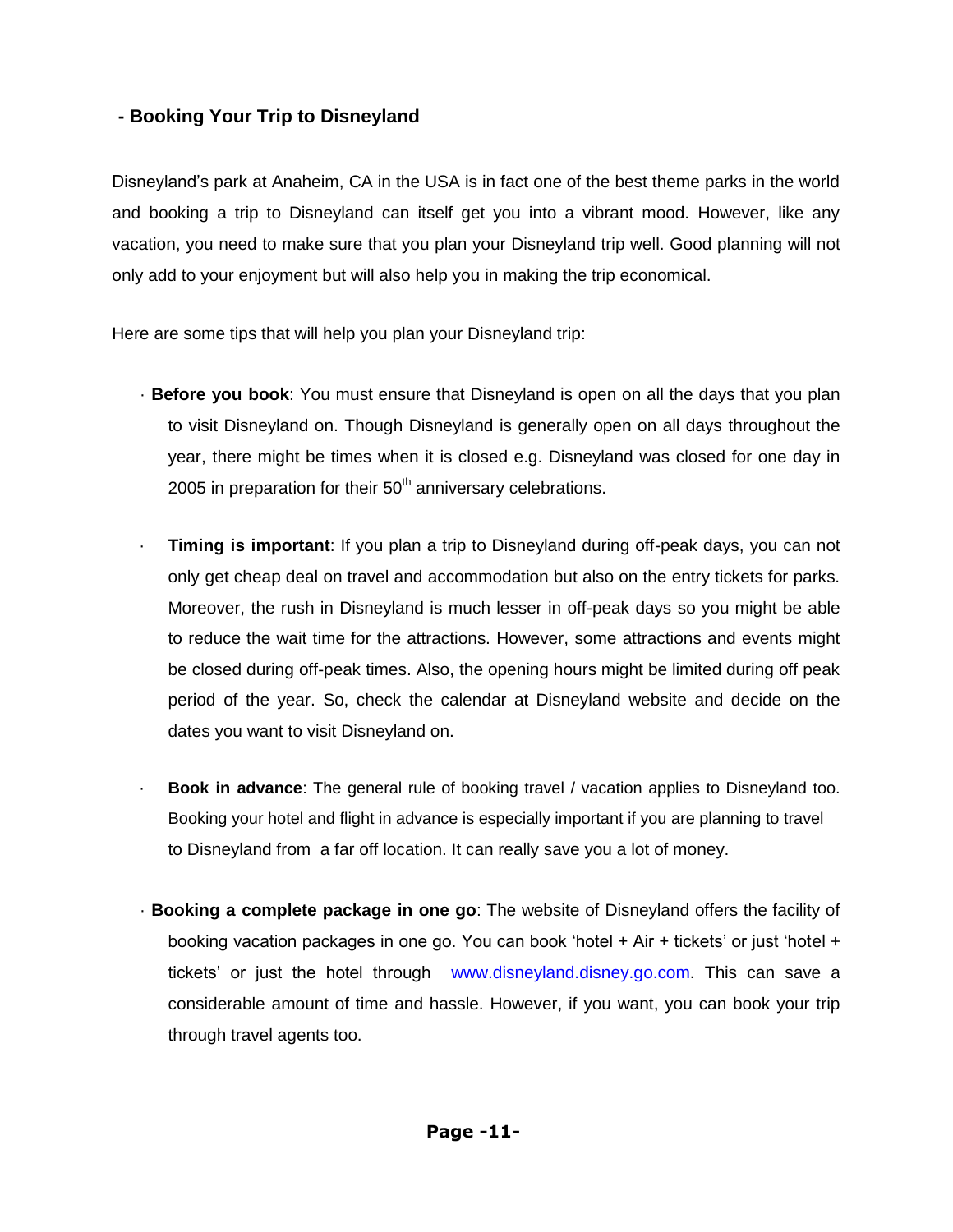## **- When is the Best Time to be at Disneyland?**

When you are planning your Disneyland vacation, you should note that some days are better than others at the park. The days that you choose to be there will depend greatly on whether you are more interested in attractions or entertainment – or both.

For instance, Tuesday"s, Wednesday"s, and Thursday"s are the days when you will have shorter lines for the attractions, because there will be fewer people there. On the other hand, the entertainment on those nights cannot compare to the entertainment that is offered on the weekends. If entertainment is important, plan your visit to Disneyland for the weekend.

If you will be at Disneyland for several days, however, you should plan to ride the attractions on Tuesday, Wednesday and Thursday, and then enjoy the entertainment, as well as the other things the park has to offer on the other days. If you are visiting during the off-season, you should note that entertainment usually isn't offered on weekdays. Also remember that the park really fills up as the day wears on, so try to ride the attractions in the morning if possible!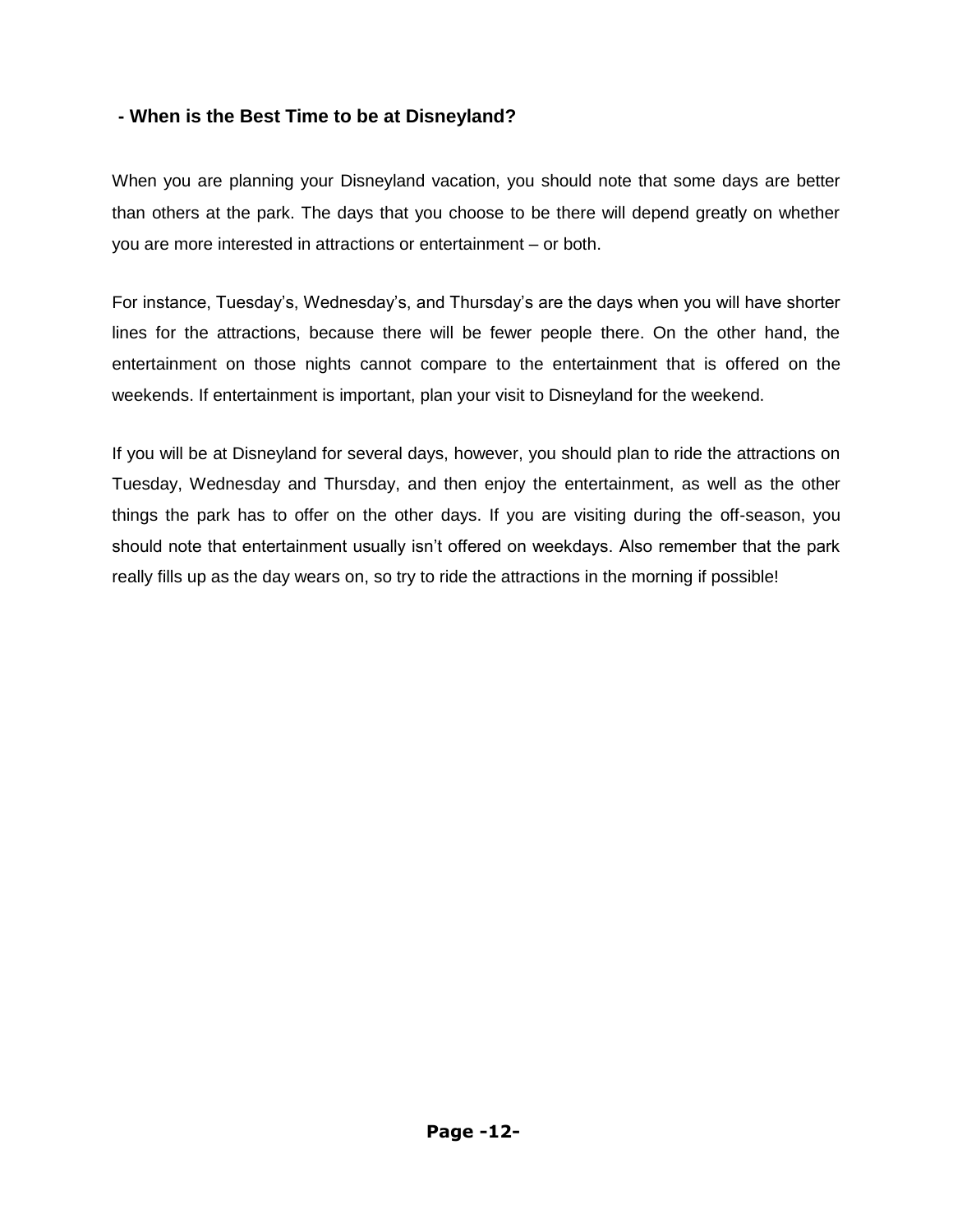# **- Saving Money (and time) on Tickets for Disneyland**

Disneyland is visited by thousands of people everyday. Most people generally have some idea of how much the entry ticket to theme park will cost. What people don"t know about is the hassle that is associated with buying a ticket at Disneyland front gate. So, if you reach Disneyland without a pre-bought ticket (i.e. if you plan to buy a ticket at the ticket counter at the Disneyland front gate), you might end up losing a lot of time (sometimes more than an hour). Moreover, it"s really frustrating to stand in long queues to buy a ticket. Besides wasting your time and causing exhaustion, it takes away the fun (or a part of it) from your Disneyland trip. Here are two simple tips that will help you save time and money on your trip to Disneyland:

- · **Buy online**: A lot of people don"t know that buying the tickets through internet is much cheaper compared to buying tickets at the Disneyland ticket counter. Generally, this discount on online tickets is available only for multi-day (more than 2 day) hopper tickets and annual passes. However, you can also buy one day ticket (hopper only) or two day hopper tickets online. The shipping is free for standard delivery.
- **Off-peak deals**: Look for deals and special offers on tickets. Disney keeps coming up with various deals on tickets every now and then. If you plan your trip during the off-peak season, you can not only save on the price of tickets but also on waiting time on the attractions in Disneyland (since there are shorter lines for rides during off-peak season)

So, saving money on Disneyland tickets is really easy. Moreover, these money saving methods are also accompanied with a lot of ease and time savings.

·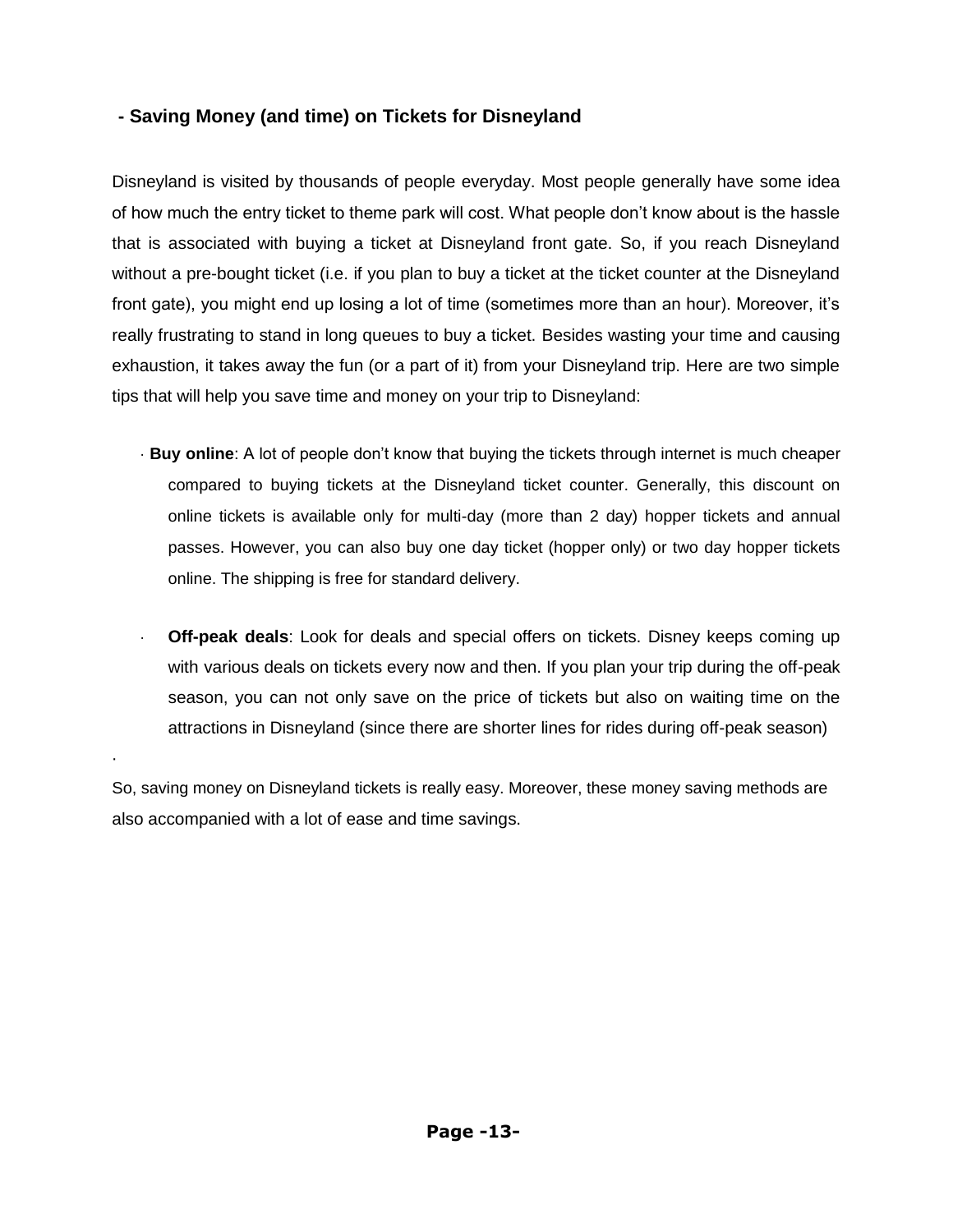## **- Tips and Facts on Services Available at Disneyland**

Here are some tips and facts on the facilities and services available at Disneyland:

- · **Foreign currency exchange**: Since people from other countries visit Disneyland too, there is a foreign currency exchange facility available at Disneyland. This service can be accessed at City hall in Disneyland Park or at the front desks of the hotels in the Disneyland Resort.
	- **Pet facility:** You also have a day kennel facility available at Disneyland. There is no need for reserving the kennel, just come and use it. However, this is a day kennel and you cannot leave your pets there for the night. Another important fact to note is that Disneyland Resort hotels don"t allow pets. So, if you plan to stay overnight in a Disneyland Resort hotel, do not bring along your pets with you.
- · **Special diets**: Disneyland resort restaurants serve vegetarian food and also cater to special diet needs for Disneyland resort guests. However, it"s recommended that you check this out directly with the Disneyland resort before you travel. In case they express their inability to arrange for the diet you are after, you might need to carry food with you.
- · **Shopping at Disneyland**: There are a number of shops all over the Disneyland. A lot of people would find it quite inconvenient to shop while they still have attractions to visit. However, there is a wonderful service that you can avail of at Disneyland. This service is called "Package check service". With this service you can buy stuff and get it delivered directly at your hotel (if your hotel is in Disneyland resort) or collect it from the Newsstand at Disneyland Park before you leave Disneyland.
	- **Parking:** There is ample day parking available at the theme parks and the hotels of Disneyland resort. You can find more information about parking through the Disneyland website.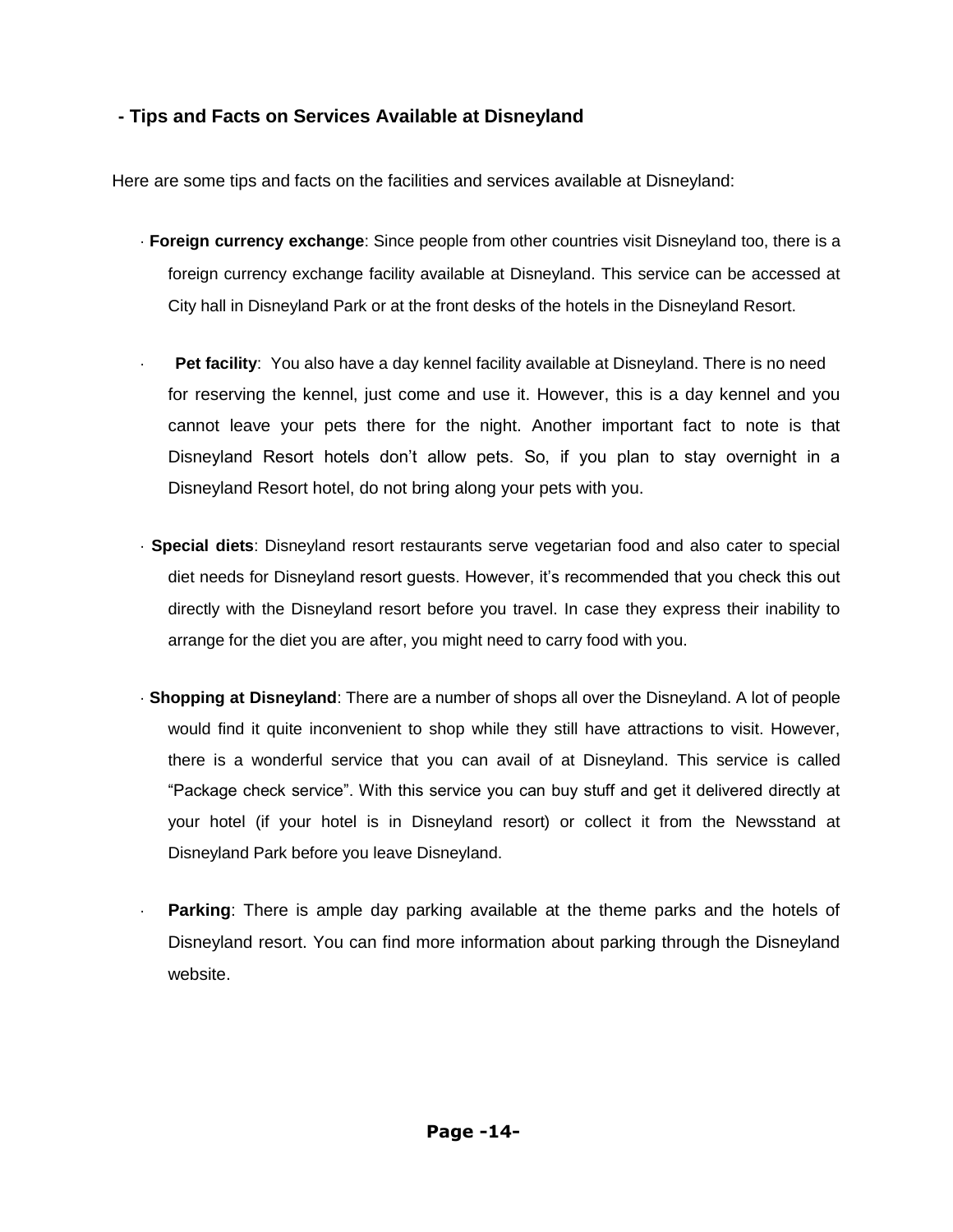· **Closed attractions**: The attractions might be closed due to a number of reasons e.g. refurbishment, maintenance etc. Sometimes a number of attractions might be closed at the same time. Hence, it's prudent to check this out (through calendar on the Disneyland website) before you book your Disneyland trip. The calendar will also indicate special events planned for various days.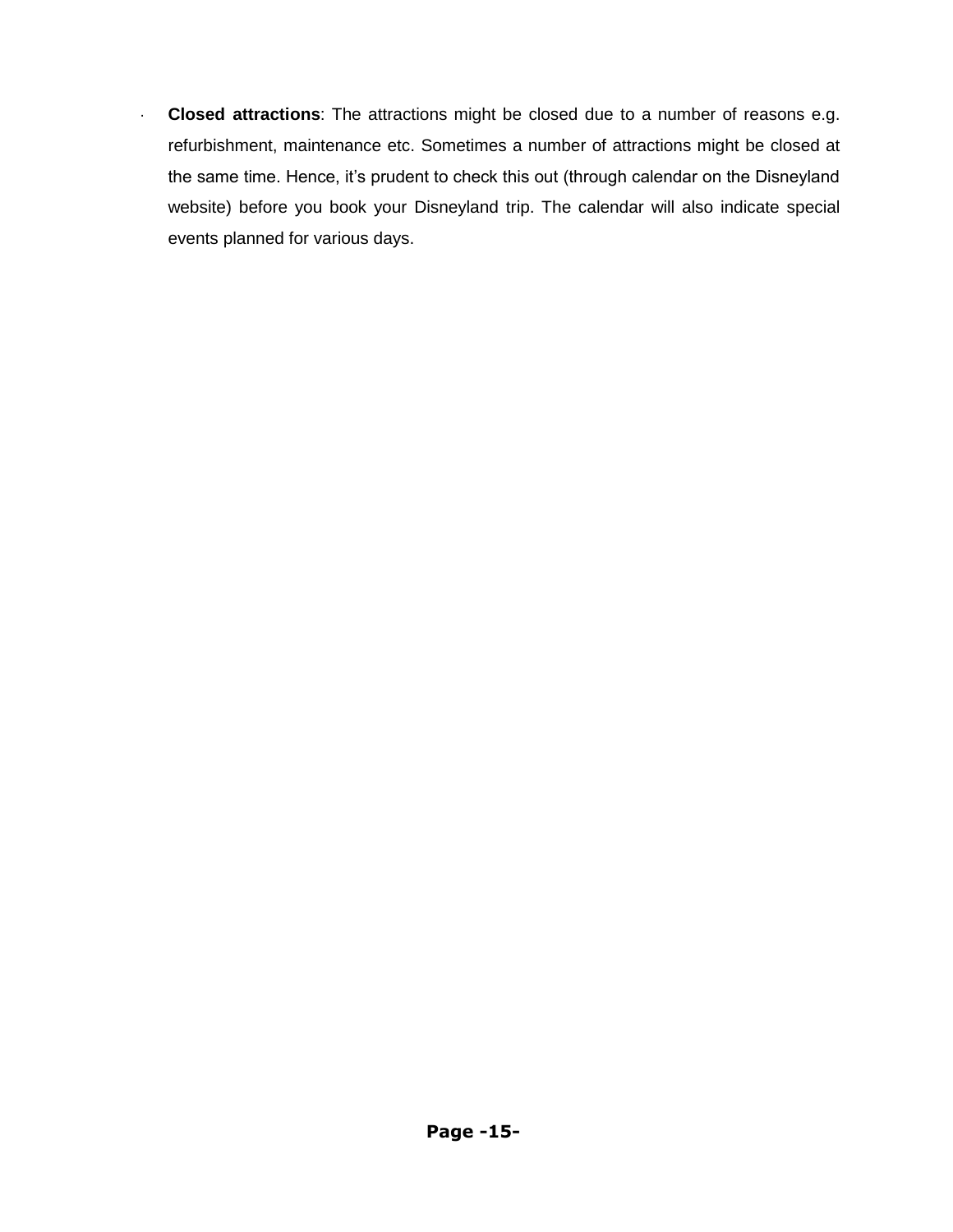### **- Pack Your Suitcase**

When packing for your vacation, you need to keep in mind that there are some things that you can take with you and some things that you need to leave at home. Due to terrorism, airport security has gotten much tighter and there are a few things that you need to consider before packing for your trip.

Most people do not think anything of taking bottled water with them on the airplane, but you may want to reconsider this. Any substance in an open bottle raises the suspicions of airport officials. They will most likely delay you at the security checkpoint and you may not be allowed to take it on the plane until you drink it in front of the guards. Sometimes they still will not allow you to take it on the plane.

Food is not something that security officials are usually concerned with. If you have blood sugar problems or need to eat small meals frequently, then you can take some high-protein snacks in little bags to keep you feeling good.

Wet wipes are great for many different purposes when traveling, from wiping dirty hands to wiping a sweaty face. They are also handy to carry in your purse or bag and you can find them in individual packets, larger boxes, and in tubs. They are not just for baby bottoms anymore!

Find a secure way to carry your money, credit card(s), passport, and other things you need. Many people wear money belts under their shirt or money-necklaces, but the money-necklaces may make you look like you have a large growth on your chest. Fanny packs are a great option, but they are bulkier than the money belt.

If you are going to be gone for longer than a week, then you will want to purchase some postcard stamps before you go. This way you can send family and friends notes much cheaper than using a regular stamp.

Plastic grocery bags are some great tools to use as a dirty laundry bag or to keep dirty or wet shoes quarantined from your clean clothes. These bags are easy to pack and do not take up much room!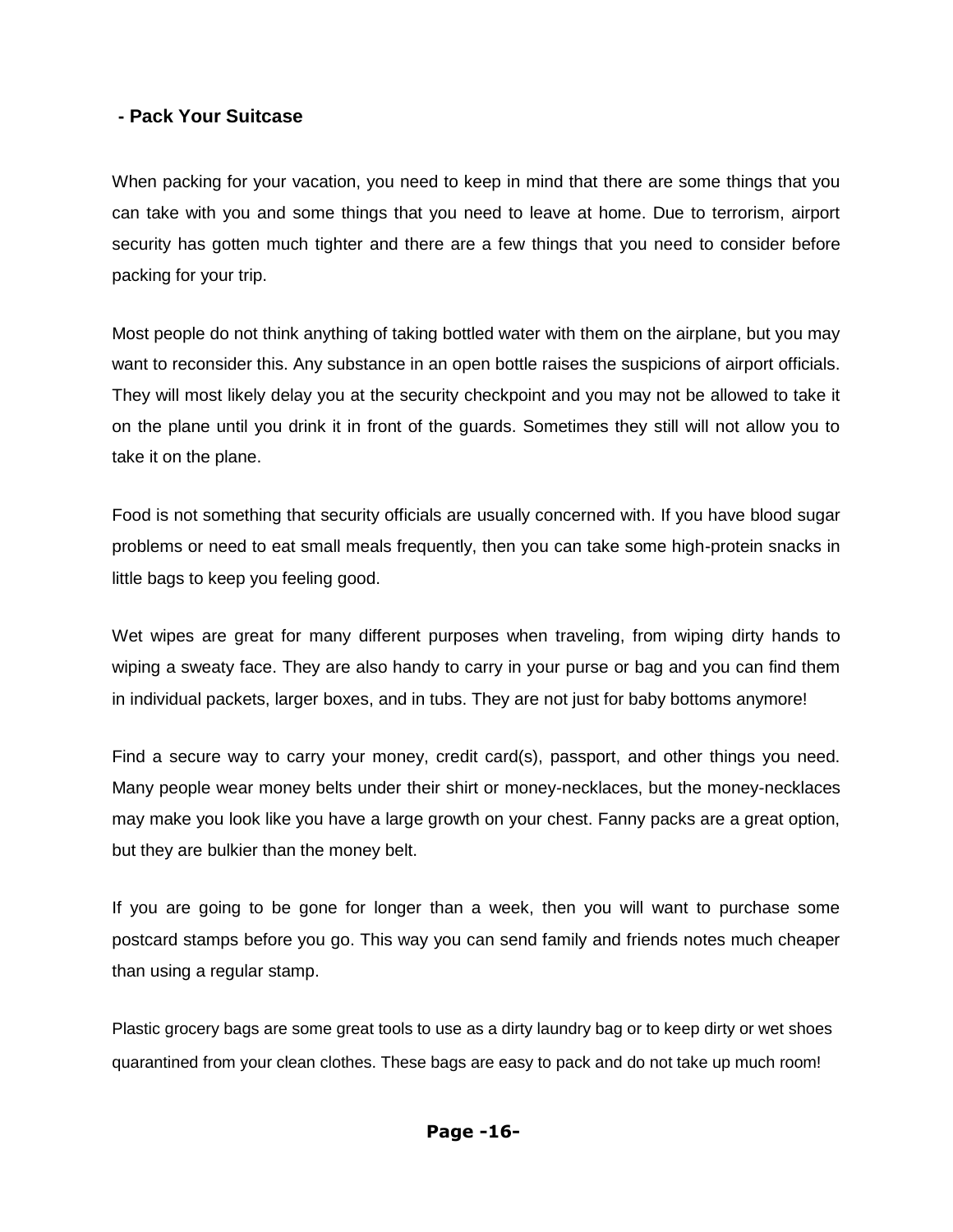Delays should be expected if you are flying to your destination. Take a few DVD's with you to pass the time. Many airports have DVD players that you can rent and you can catch up on the top movies while you wait!

A small first aid kit is a great thing to pack in your purse or carry-on bag, but if you want to take a sewing kit, then you need to put it in your checked baggage. Anything that is sharp can be confiscated by airport security and this includes a seemingly innocuous sewing needle.

If you want to check your makeup or hair, then a compact is a great thing to put in your purse or carry-on. You can also use it if you get something in your eye and you will not have to search for a restroom.

Following these tips can make your trip much more enjoyable and less stressful. Living in a post-9/11 world has caused us to have to make several sacrifices, but if you plan ahead, you will be prepared for anything! Have a good trip!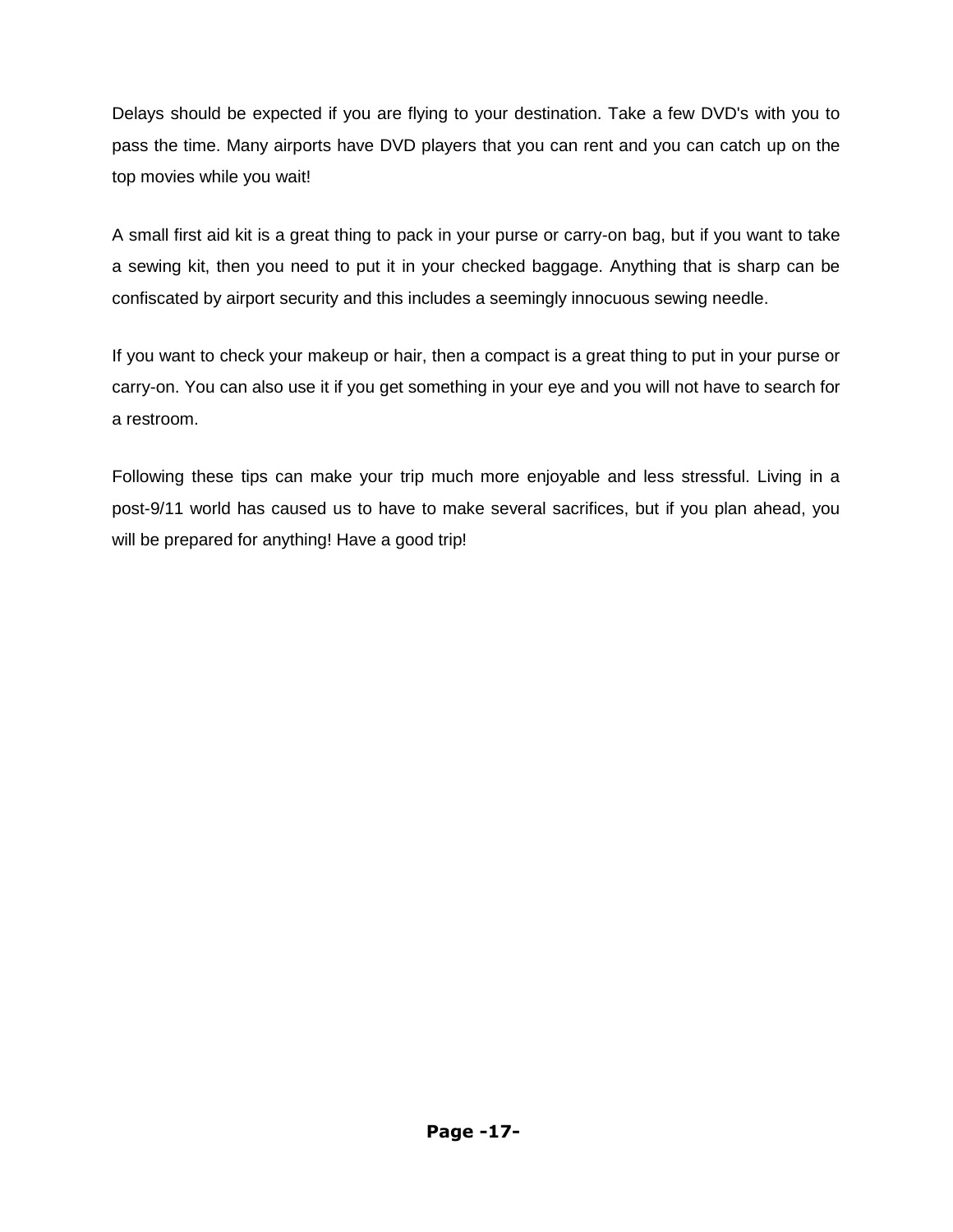## **- Ready to Get Into Disneyland**

·

So, you have procured your Disneyland tickets through the online route and have made travel and accommodation arrangements as per your need. You might be visiting Disneyland for one or more days. Well, no amount of time is really enough for enjoying Disneyland. That is one reason why people go for annual passes too.

It's quite important to plan the trip to your final abode – The Disneyland. Here are a few tips on the final bit of planning for Disneyland visits:

- · **Ensure that you are not overly tired from travel**: There is quite a bit of walking to be done in Disneyland. Moreover, you will have to stand in queues for various rides (and the wait times can be quite a lot during busy times). Whether you are in Disneyland for one day or more, you surely wouldn"t want to get there in a tired and exhausted state otherwise you will not be able to enjoy. You are in Disneyland to enjoy; and enjoy you should.
- · **Make the most of your time by reaching early**: This is especially important if you are in the Disneyland for just a day or two. You should enquire about the opening and closing times for the day(s) you plan to visit Disneyland for. Also, you should reach there half an hour before the opening time because "Main Street, U.S.A.", which is a part of Disneyland, generally opens about half an hour before the other parts of the Disneyland Park. So, fun can begin earlier than you would have thought.
- · **Sun protection**: Since Disneyland is located in Southern California, you can expect the company of Sun quite often. So, take along your sunscreen lotion and hats etc for protection against Sun.
- · **Driving directions**: Take along a map for driving directions to the Disneyland (especially if you are traveling from far). You can also get the driving directions through Disneyland website.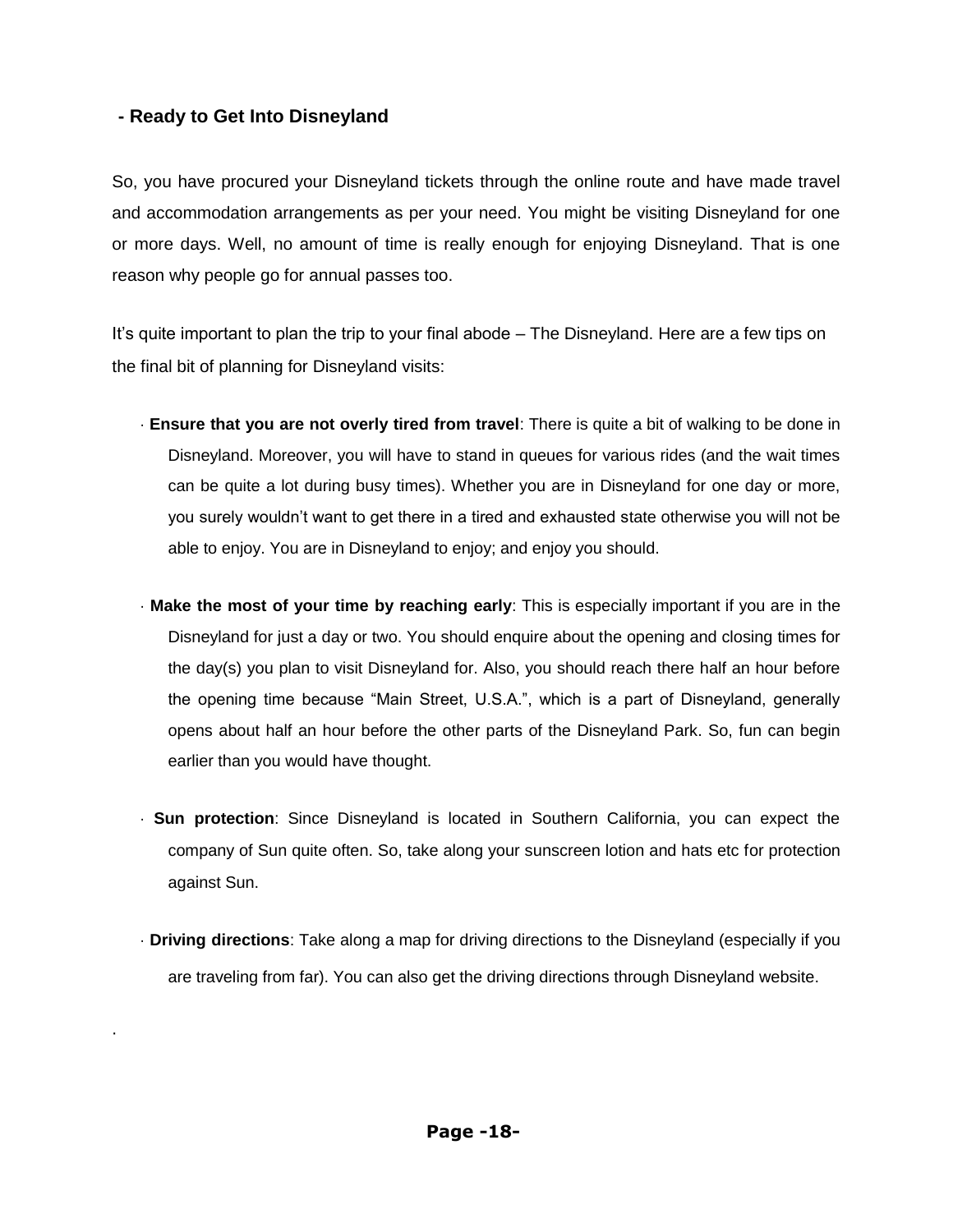# **- Celebrate Birthdays at Disneyland**

If you want to celebrate your birthday, or the birthday of a child at Disneyland, you can easily do this – and it doesn"t even have to be done on the exact date of birth! Start celebrating by going to City Hall, which is located in Town Square, upon your arrival to Disneyland. Here, you will receive a Birthday Sticker or button. This sticker tells everyone on at Disneyland that you are to receive special treatment.

On your birthday celebration day, make sure that you eat in one of the full service restaurants, and that you order the Birthday Bucket. It will be full of Disney treats, and it includes a cake. This costs around twenty dollars. Eat breakfast at Goofy"s Kitchen and you can get a Birthday Bag for five dollars.

There are many ways to enjoy your birthday at Disneyland. You will receive special treatment from all of the Disney Characters in the park. This can be a memorable birthday celebration for you or your child – so make sure you take lots of pictures, and don"t be shy about telling people who work at the park that it is your birthday – if they don't notice your sticker!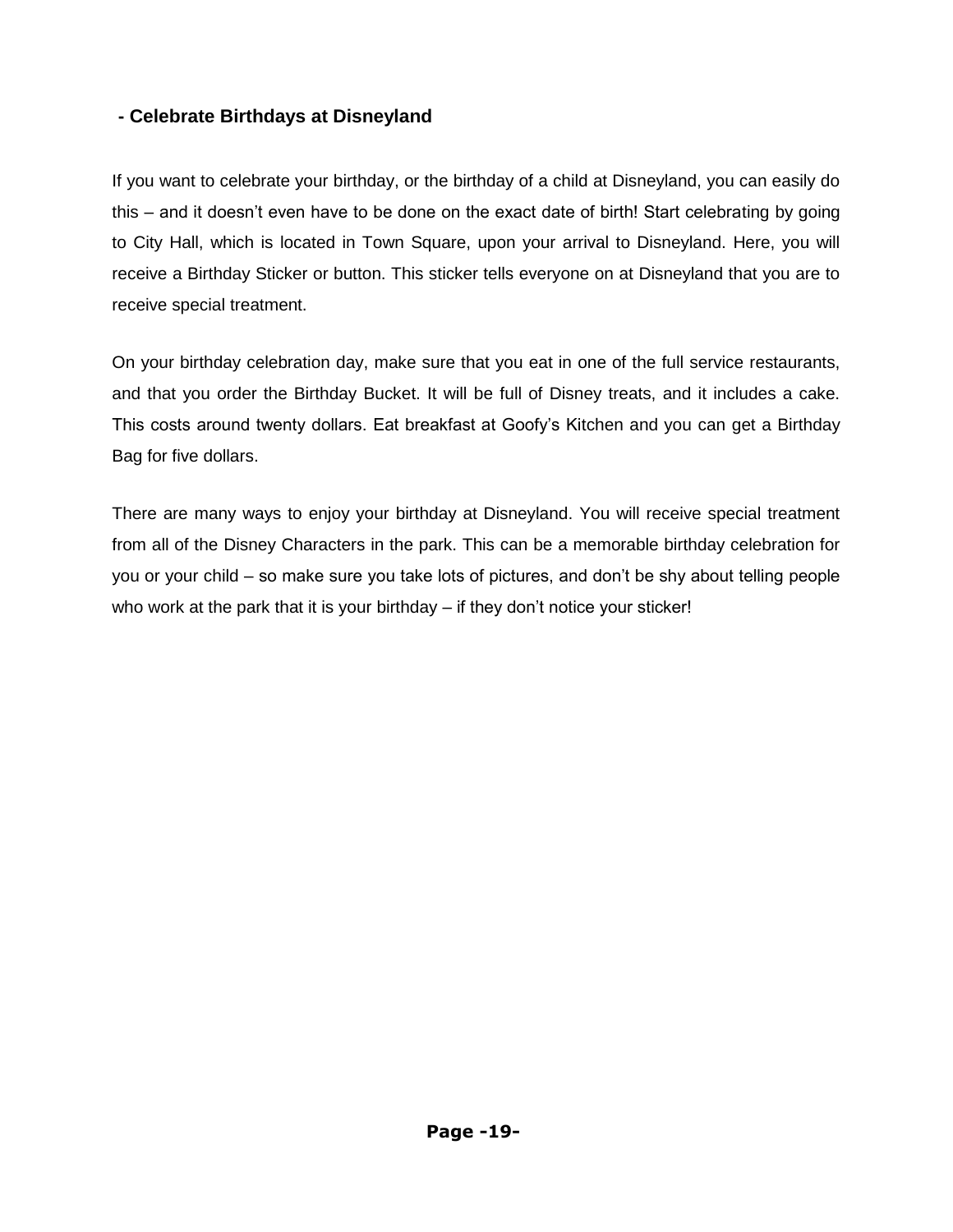# **- Disneyland Weddings**

Your wedding day is the happiest day of your life. Wouldn"t it be wonderful to have the happiest day of your life at the happiest place on earth? Of course it would – and Disneyland has made that possible with Disneyland Weddings.

Women start dreaming of their weddings from the time that they are little girls. Now, you can really have a fairy tale wedding that are truly unique, romantic, and enchanting – and you can have your very own 'happily ever after' wedding day at Disneyland. Disneyland weddings include a magical ceremony and a creative reception that you can"t find any place else on earth.

You won"t have to stress over the details. Like Cinderella, you can have your very own God Mother to take care of the details – although in this case, it will actually be a fairy God Planner.

Disneyland weddings are not last minute events. The planning stage starts one year before the date of the wedding with a meeting with the Disney wedding planner, a site tour, and a selection of the possible locations for the wedding. Eleven months before the big day, the letter of agreement must be signed and returned with a deposit. At ten months, announcements are mailed out to the guests who are to be invited.

Eight months before the big day, the planning steps up. Planning sessions are held by phone or in person with the wedding planner, and ceremony and reception event orders are prepared. Everything starts falling into place, and the planning continues until one month before the big day. Final payments are due thirty days before the wedding date, and the final guest count is due four days before the wedding is to take place.

Everything is planned with your input, and all of the details are handled without any stress being placed on the happy couple. Flowers, invitations, and catering are all included. After a ceremony that will live in your memory forever, you and your new spouse will enjoy the reception of your dreams.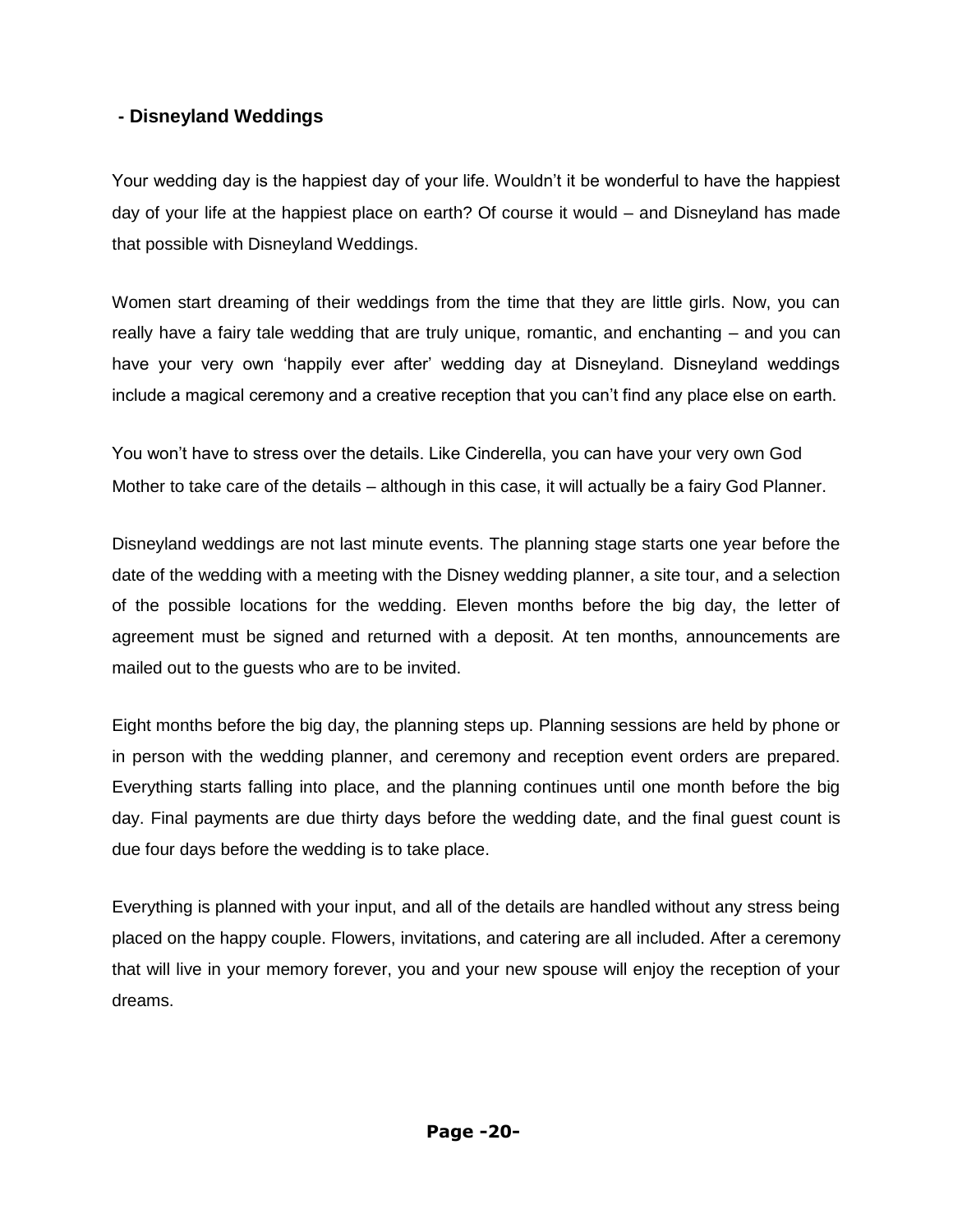The reception will be handled by a white gloved staff, complete with elegant resort table settings, a head table, floor length linens, and place cards. Your wedding cake will be like nothing you could imagine in your wildest dreams, selected by you from a variety of choices.

There are also honeymoon packages available at all of the Disneyland Resorts. From start to finish, your Disneyland wedding will have all of your dreams coming true, so you and your spouse can start your road to happily ever after.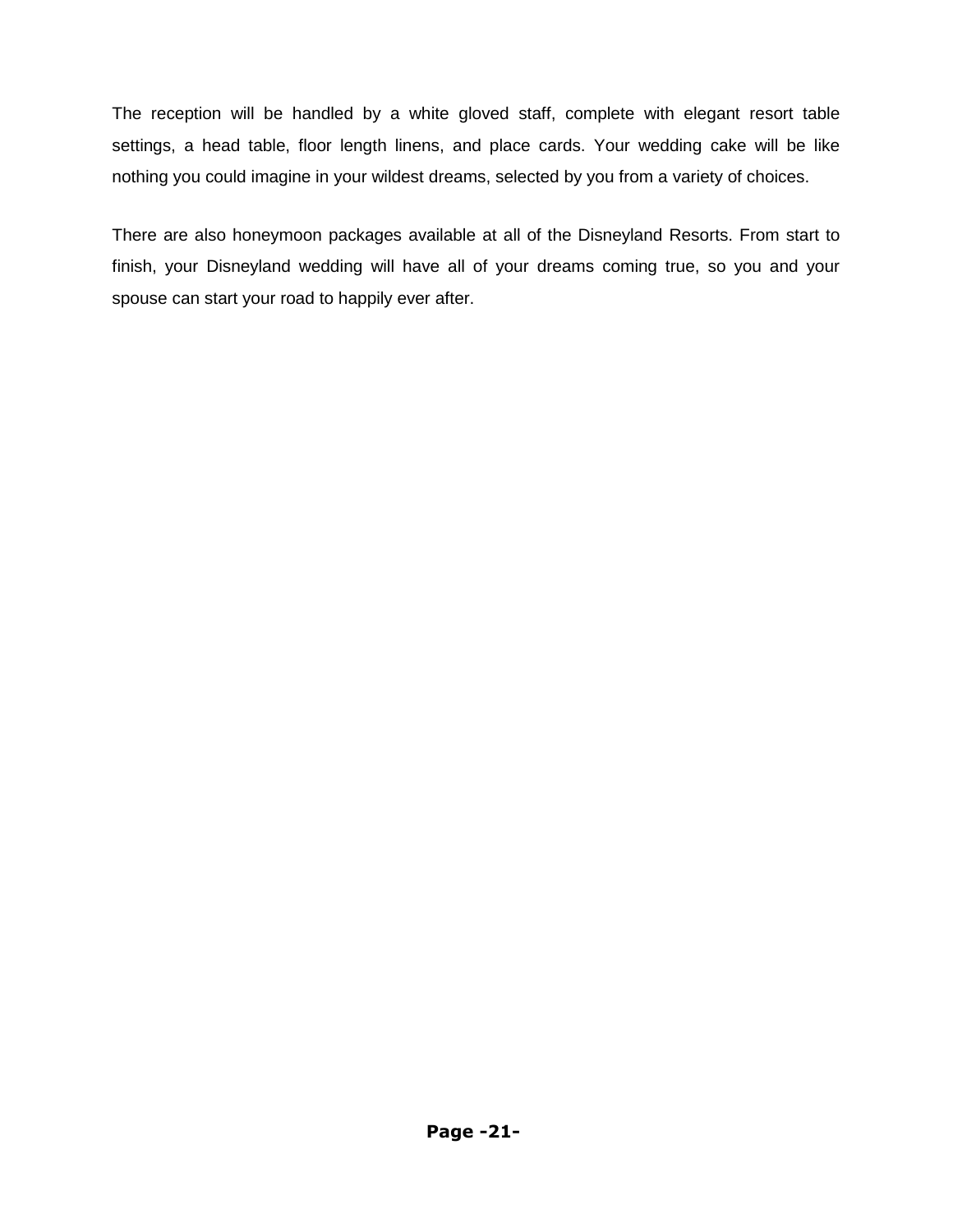## **- Family Reunions at Disneyland**

Everyone looks forward to family reunions – and who doesn"t love Disneyland? How about bringing the two together by having your family reunion at the happiest place on earth. It is much easier than you might think to have this arranged!

Start off by calling the Disneyland Vacation Planning Services Department. Let them help you book rooms at the Resort hotels, and admission tickets to the park. If you purchase your tickets in bulk, you should be able to get a discount.

The specific service that you need to accommodate all of your family members is the "Happiest Place on Earth Picnic.' This service includes admission to the park for your entire party and this service is offered year round. You will also get a choice of fully catered meals for the event. For 100 – 300 people, your event can be held at "Big Thunder Ranch". For 300 – 1000 people, the event will be held at the "Festival Arena".

If there are less than 100 people in your party, you may not be eligible for the catering services. This is at the sole discretion of Disneyland, and you will need to discuss this with Guest Services or the Planning Services Departments. If catering is not available, reservations in the many restaurants can be made instead.

You may be able to get a discount on your family member"s rooms at the Resorts as well, if you book well in advance, hold your event during the off-season, and book a block of rooms. Airline tickets for those who will need to fly to Disneyland should also be purchased well in advance, and in bulk for additional discounts.

Again, allow Disneyland Vacation Planning Services to help you with the arrangements, and use a travel agent to handle any arrangements that planning services doesn"t cover. For best results, choose one family member to work with the planning services and the travel agent, and relay information back and forth between the services and the family members. Having one person collecting and sharing information will cut down on a great deal of confusion and misinformation when you are trying to make travel arrangements for a large number of people.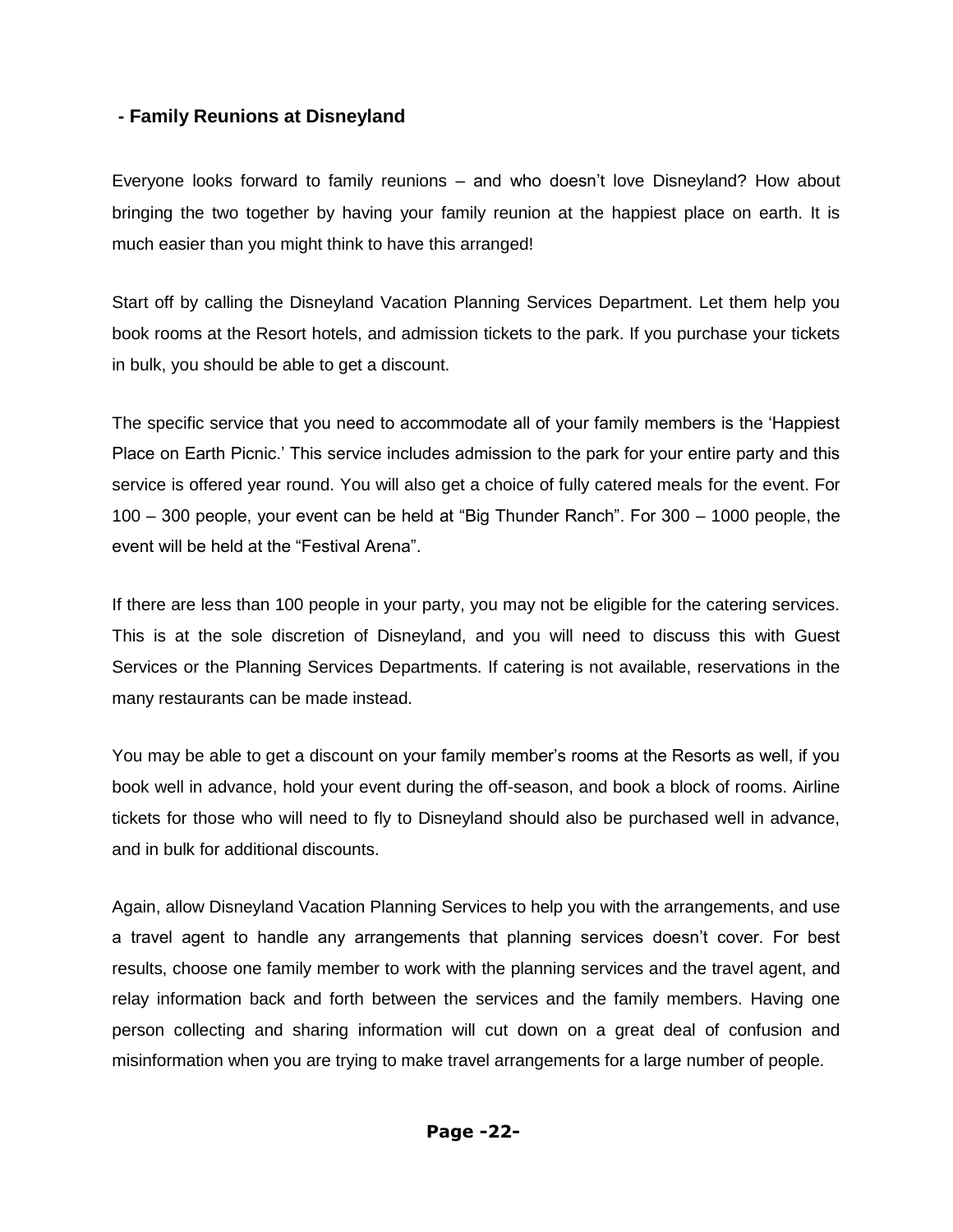It may take work and planning, but in the end, this will be one family reunion that will never be forgotten. Talk with the Vacation Planning Services Department to find out what other services are available to make this an even more special experience for you and your family members. The Surprise services would be a nice touch!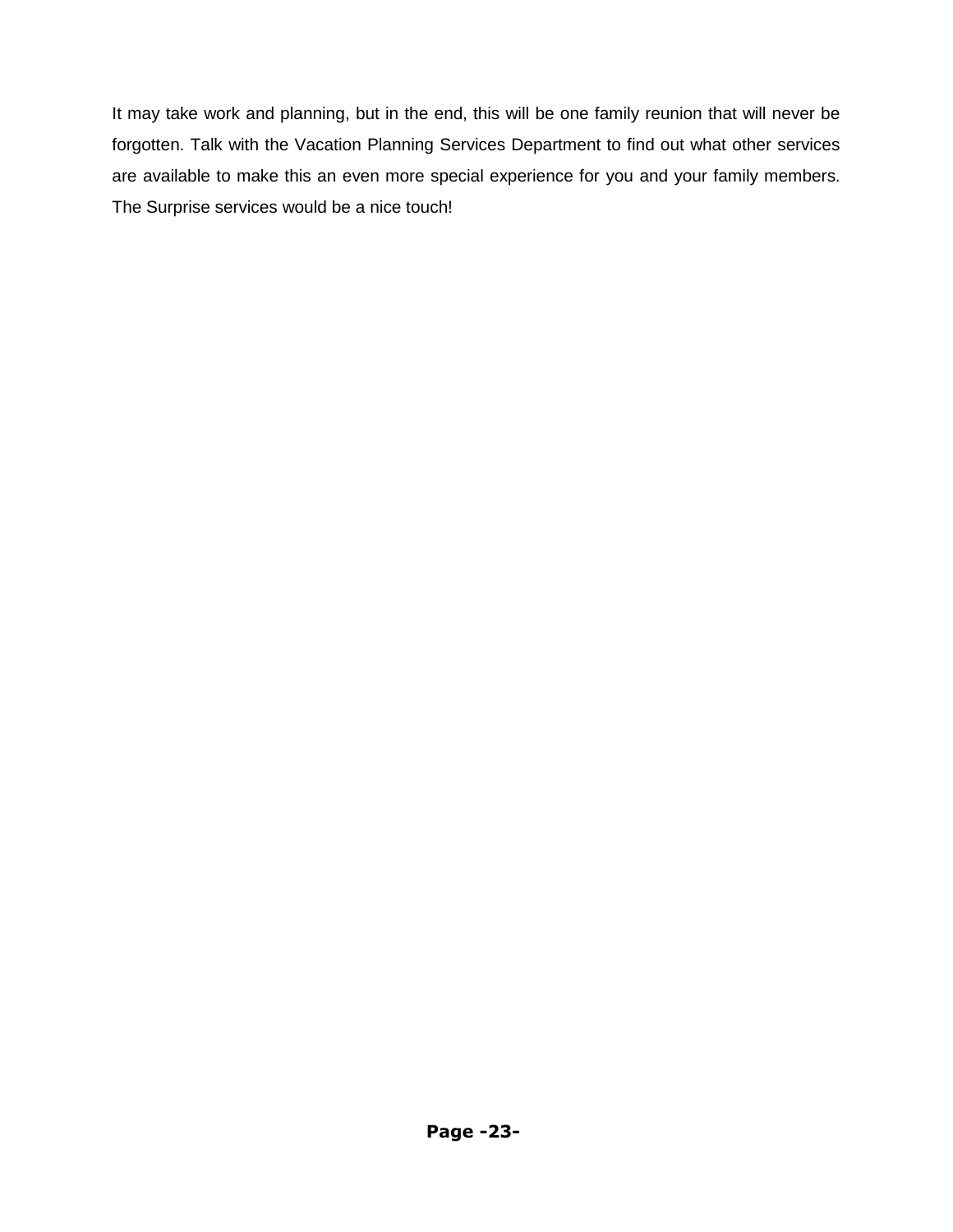# **- Disneyland Surprises for Yourself and Loved Ones**

If you would like to surprise someone who will be traveling with you to Disneyland, you can easily do this by using the Disneyland Vacation Planning Service. This service has many different services that can be performed for you, but one of the best ones is the Surprise service.

Simply contact the Vacation Planning department, and tell them who the surprises will be for, which Resort hotel you will be staying at and what your budget is for the surprises. You will also need to tell them when you would like the surprise deliveries to be made, and what type of gifts you are interested in.

They will also want to know who the favorite Disney character is of the person that you want to surprise.

After providing all of this information, your credit card information will be required. You can be sure that the amount charged to your credit card will not exceed your surprise budget that you have set. This is a great way to add more value to your Disney experience, and to constantly experience great anticipation of the next surprise to come!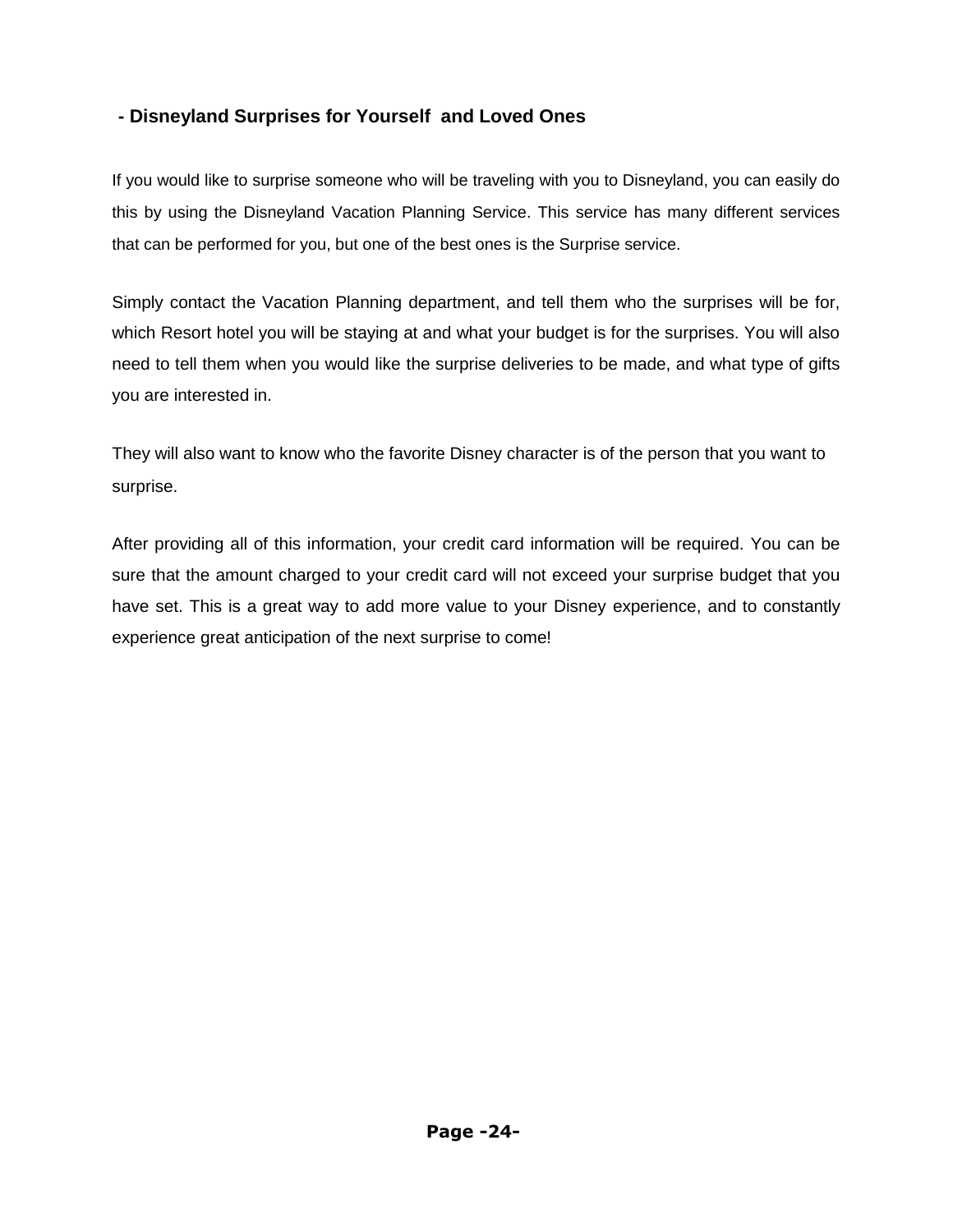#### **- Disneyland Magic Music Days**

Disneyland has always contributed to the education of young people in one way or another. This tradition is continued with the Disneyland Magic Music Days program, which is an educational program for students of music, vocal arts, or dance.

Your group has the opportunity to showcase your talent and to improve even more in a setting that promotes learning – and you can have fun doing it! The program is available all year, and is open to schools, studios, and other organizations worldwide. Auditions for the program are required.

There are many workshops held to help improve the specific talents of each member of your group. These workshops are taught by professional actors, choreographers, comedians, dancers, composers, singers, arrangers, musicians, and conductors. Where else will your group have access to professionals in these fields – all in one place? To sweeten the pot, many of these professionals are famous in their fields, performing in both Hollywood and New York, among other famous places in the world.

Instrumental groups can audition to perform on one of the Disneyland stages. Marching bands can audition for the famous Disneyland parades. Along with performing in the happiest place on earth, which is an experience you will remember and talk about your entire life, you will also receive the benefits of world-class workshops, conducted by world-class professionals. Vocal groups and dancers audition to perform on one of the Disneyland stages, and are also offered the world-class workshops designed for vocalists and vocalist groups or dancers.

This is a once-in-a-lifetime opportunity for your group. The performance alone will be unforgettable, but the information that these young performers will learn in the workshops is invaluable. Instrumental groups and marching bands will benefit from the soundtrack/instrumental workshop, the soundtrack jazz workshop, the tune in seminar, and the percussion workshop.

Vocalists are offered the industry show choir workshop, academy show choir workshop, the academy vocal workshop, the industry vocal workshop, and the express yourself workshop. Dancers can take advantage of the industry dance workshop, academy dance workshop, and the express yourself workshop. There is something for all performers as Disneyland Magic Music Days!

#### **Page -25-**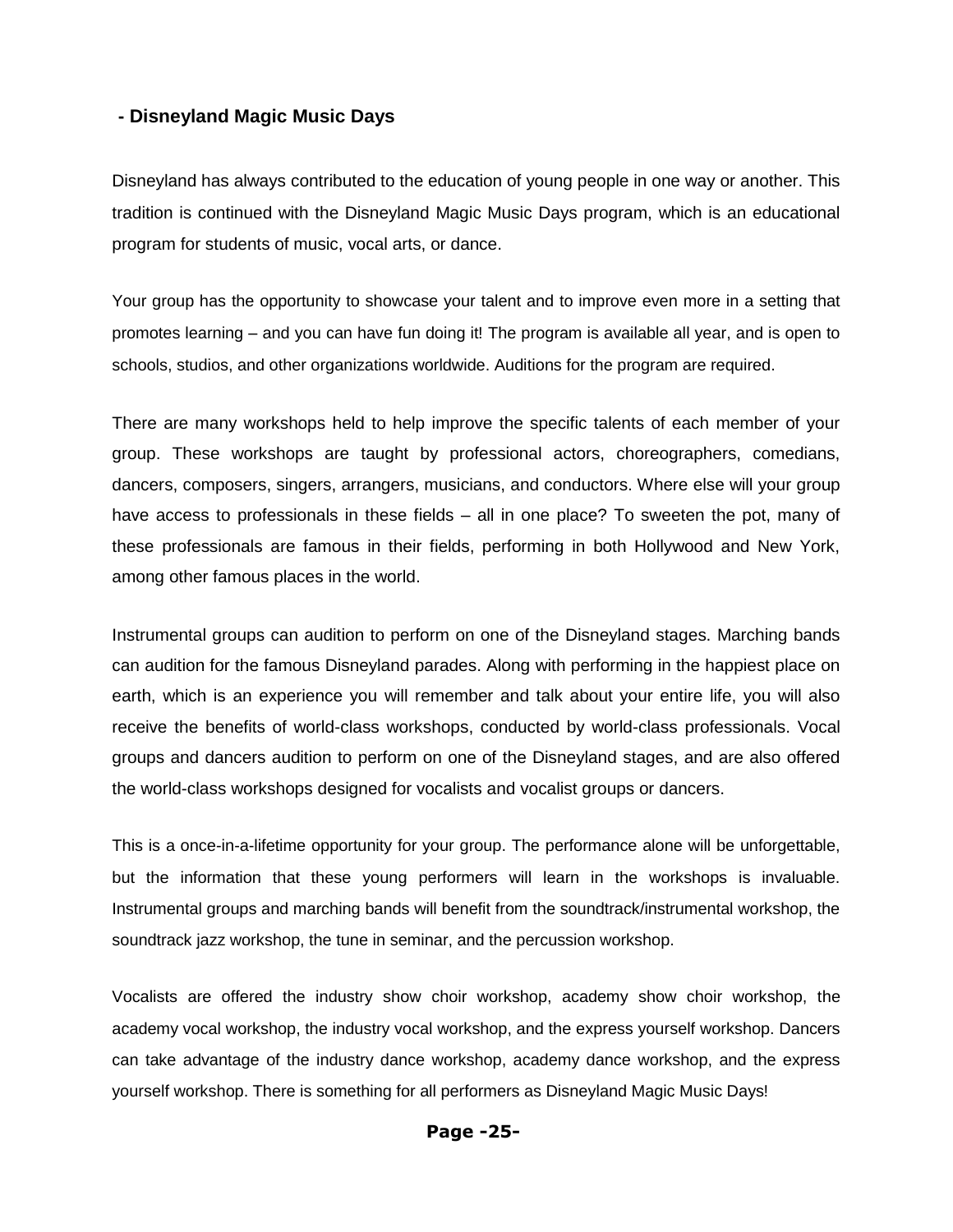Each member of each group will receive an 8 x 10 glossy picture of their entire group, dressed in performance attire, in front of the Sleeping Beauty Castle. Although you won"t need any help remembering your time at Disneyland Magic MusicDays, you can share this photo with your friends and loved ones when you return home from the most unforgettable performance you will ever have.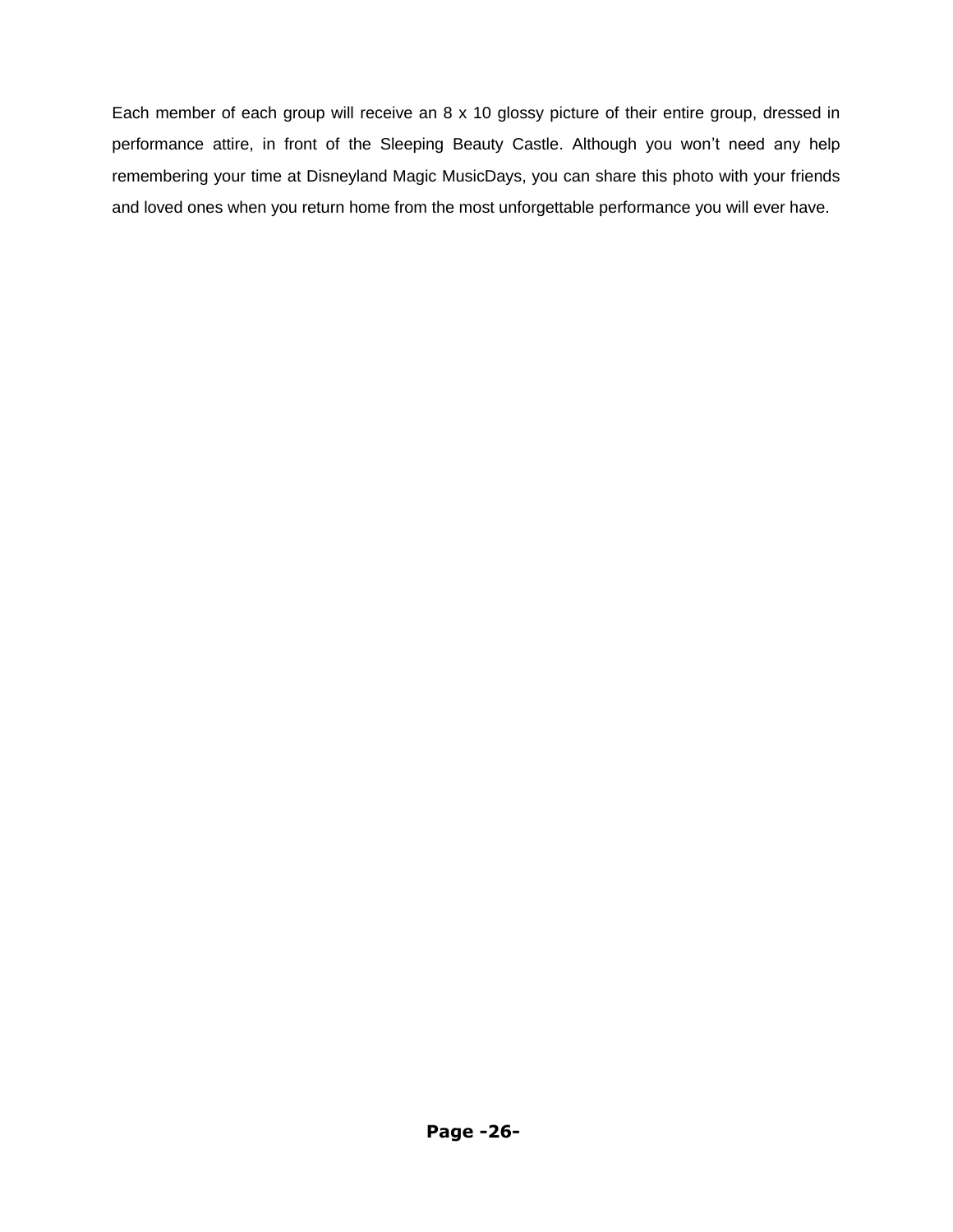### **- Entertainment at Disneyland**

There is always something to see or do at Disneyland, but Disneyland adds to this with nightly entertainment during the peak season, and weekend entertainment during the off-season. There is also special entertainment during special occasions, such as the Fourth of July and Christmas.

Fantasmic is held twice each night during the peak season, and on weekends during the offseason. The show takes place on Tom Sawyer's Island, and features many characters, music, and fireworks. For the best seating possible, purchase tickets for Fantasmic in advance, but note that free seating is also available, and is included in your Disneyland park admission price.

The Parade of Dreams features large colorful floats accompanied by many Characters. This parade takes place twice each day. During the parade, the entire parade will stop three times to do a choreographed show, and most of the Disney Characters are portrayed in the Parade of Dreams.

In the Fantasyland Theater, you can see a musical of Snow White. This show is held several times throughout the day. This show should not be missed – especially if you love Snow White. Since the show is held several times each day, reservations are not necessary.

These are just a few of the shows that are available at Disneyland. Again, entertainment is an ongoing thing at the park, with each day bringing something new. One thing that you can definitely count on, of course, is the fireworks! The fireworks show is held late each night – before the park closes for the day.

Even if you can't stay for the fireworks, you can probably see them out of your hotel window! Try to get a view of the Fireworks from in front of Sleeping Beauty"s Castle for the greatest effect. The fireworks on the Fourth of July are out of this world.

To find out if there are any special shows or events during the time that you will be at Disneyland, visit the website, call the park, or ask your travel agent to find this information out for you. You may also want to inquire about special events during specific months, so that you can plan your stay at Disneyland for those days.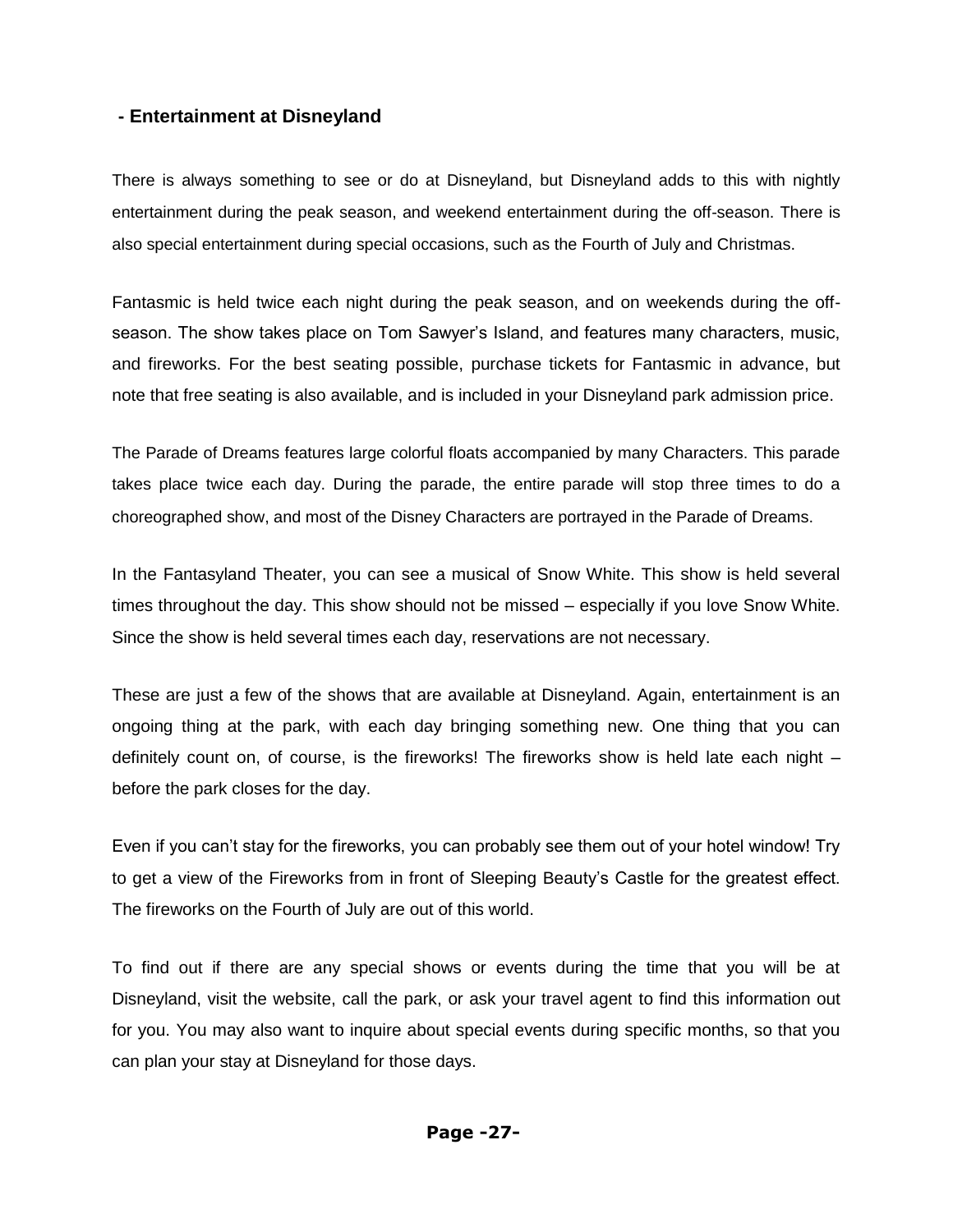Most entertainment is provided free of charge, and is part of your admission price. However, special seating, or priority seating usually requires a fee, as well as a reservation. Some events require an admission price that is separate from your park admission. Again, check the website, call the park, or discuss events and fees with your travel agent when planning your Disneyland vacation.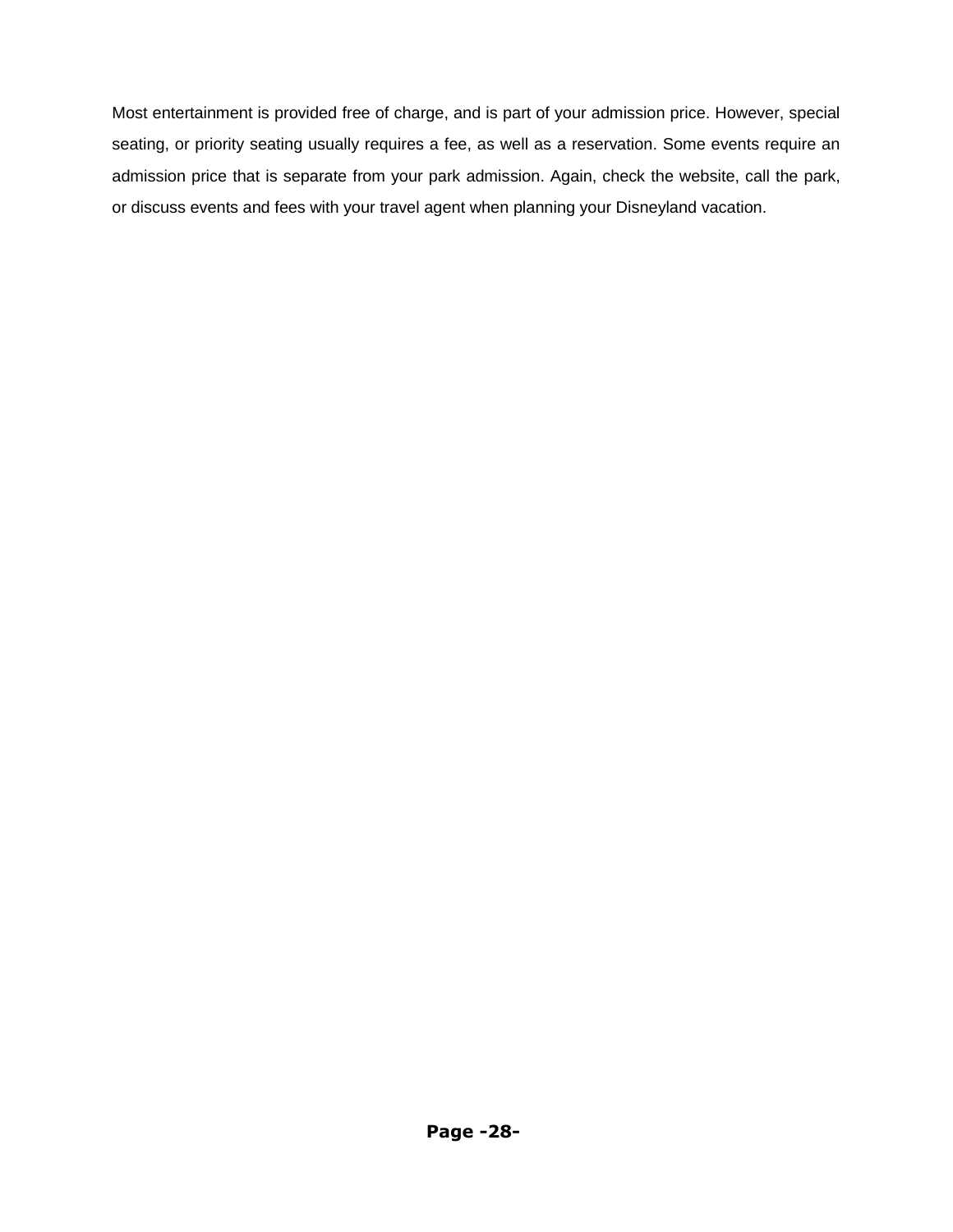# **- Christmas at Disneyland**

Christmas is one of the happiest times of the year for a child. Spending the happiest time of the year, at the happiest place on earth, could be a dream that comes true for many children and adults. Christmas at Disneyland is an experience that will never be forgotten, and can never be matched.

Disneyland works to make Christmas very special. Santa"s Reindeer Roundup is especially fun, allowing children to decorate Christmas cookies with Mrs. Clause, play Reindeer Games, and make holiday souvenirs. Between seeing all of the characters dressed up in their holiday costumes and enjoying the "snow" after the Fireworks, Christmas at Disneyland cannot be topped!

Make sure that you visit the Christmas Shoppe and buy a special holiday ornament. Also, take part in all of the special holiday rides. Visiting Disneyland at Christmas time is unlike any other Disneyland vacation you will ever take. Make sure you get a picture of the Christmas tree!

Even though Christmas is considered to be "off-season" you should be prepared for crowds. Christmas is a very popular time to visit Disneyland. Make reservations well in advance.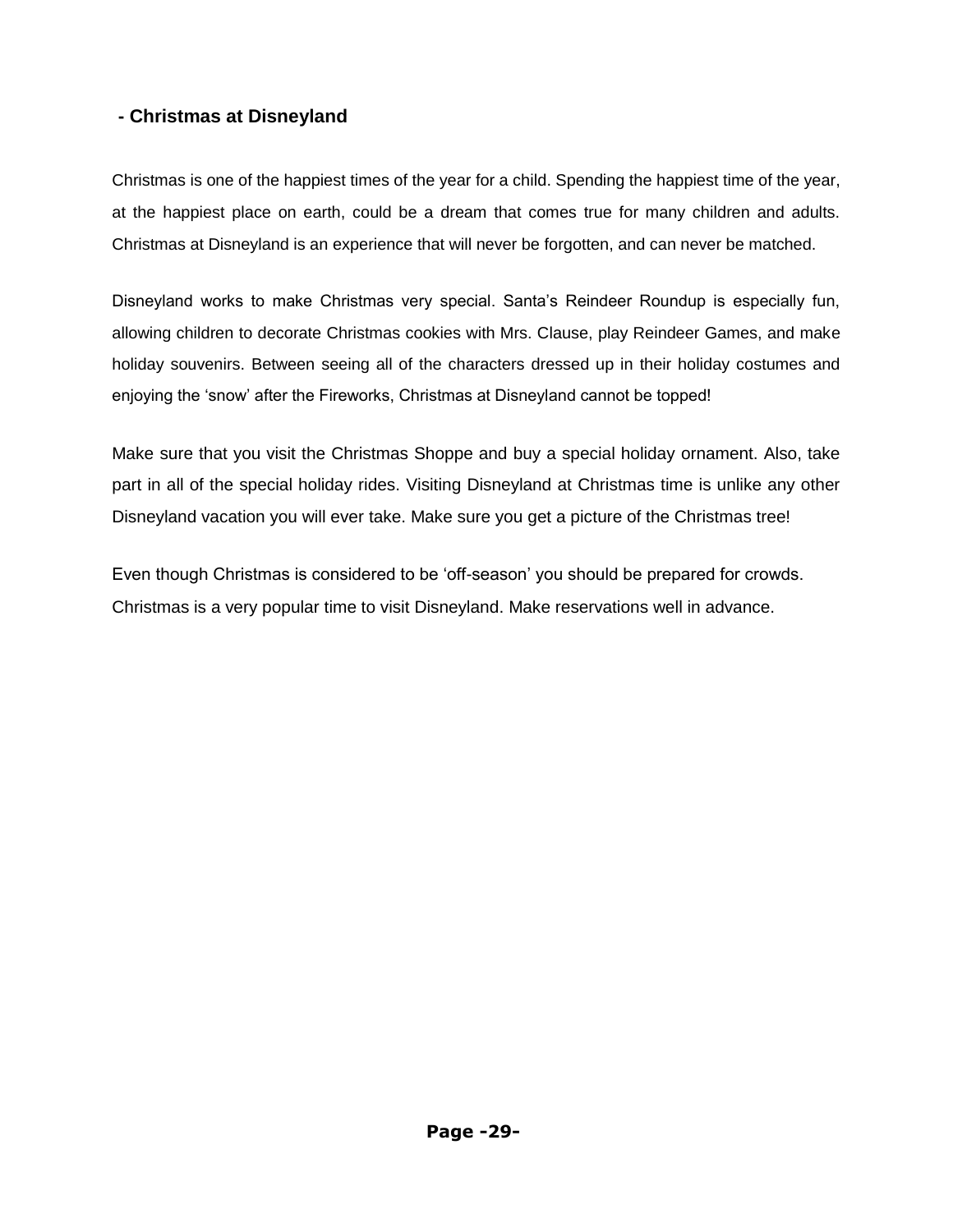## **- Pamper Yourself at Disneyland**

You may think that Disneyland is only about fun, excitement, and activity – but you would be wrong. Disneyland is also about relaxation and pampering. The pampering you receive at Disneyland may not be the same that you would receive at a world class spa, but it is relaxing and makes you feel special just the same.

The easiest way to get pampered on your Disneyland vacation is to book your room at one of the Disneyland resorts, and upgrading your room to one that includes Concierge services. The difference in the price may startle you a bit, with rooms costing up to \$300 per night, but the service you receive will be out of this world.

First, your room will be much nicer if you have the Concierge service. You will have free bottles of water, soft drinks, coffee, and tea at all times. You will be able to check in and out faster at the Concierge check in counter, and a nightly turndown service is included.

Access to the Concierge lounge is where the pampering really starts! You will enjoy a continental breakfast in the lounge each morning. You can also opt to take your breakfast back to your room. In the afternoon, while the kids watch Disney Videos, you will enjoy a wine tasting in the lounge as well.

There are many more perks available with the Concierge service, differing at each resort. To determine whether the Concierge service will benefit you and your family, call the resort that you are considering, and simply ask what perks are included with this service. Ask to be connected with the concierge desk to ensure that you are getting accurate information.

Again, the cost of this upgrade is a bit high, but when you close your eyes and dream of all of the pampering and special treatment that you and your family will enjoy, and you tally up the cost of the free breakfast and drinks, you may find that the cost is well worth it. In fact, depending on the size of your family, you may even discover that the value of the free breakfast and the free drinks even makes the entire Disneyland trip a little less expensive for you!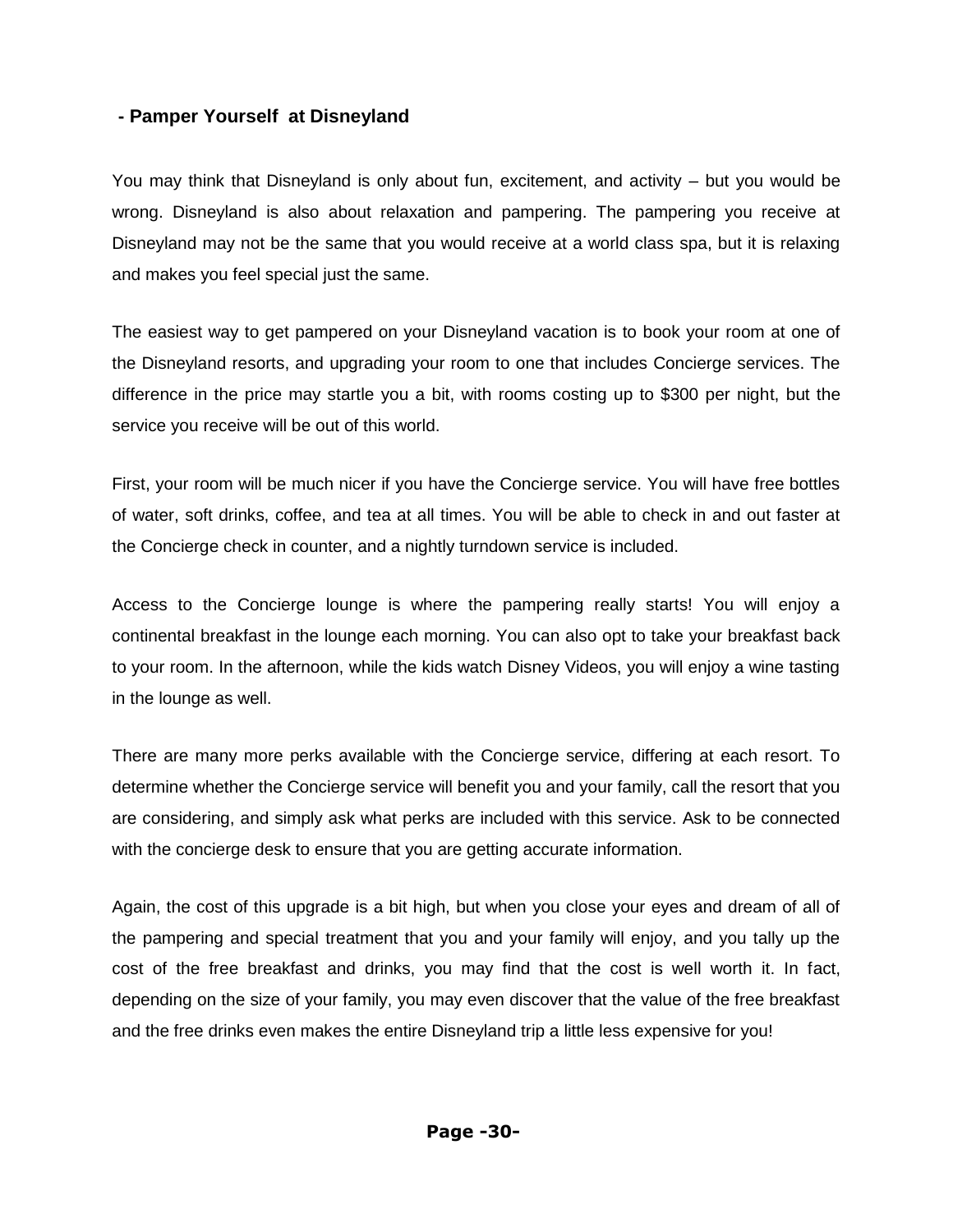Once you"ve experienced the Concierge Service on a trip to Disneyland, you may not be satisfied with anything less on future Disneyland trips. The service is out of this world, and can only serve to make your trip more relaxing and enjoyable.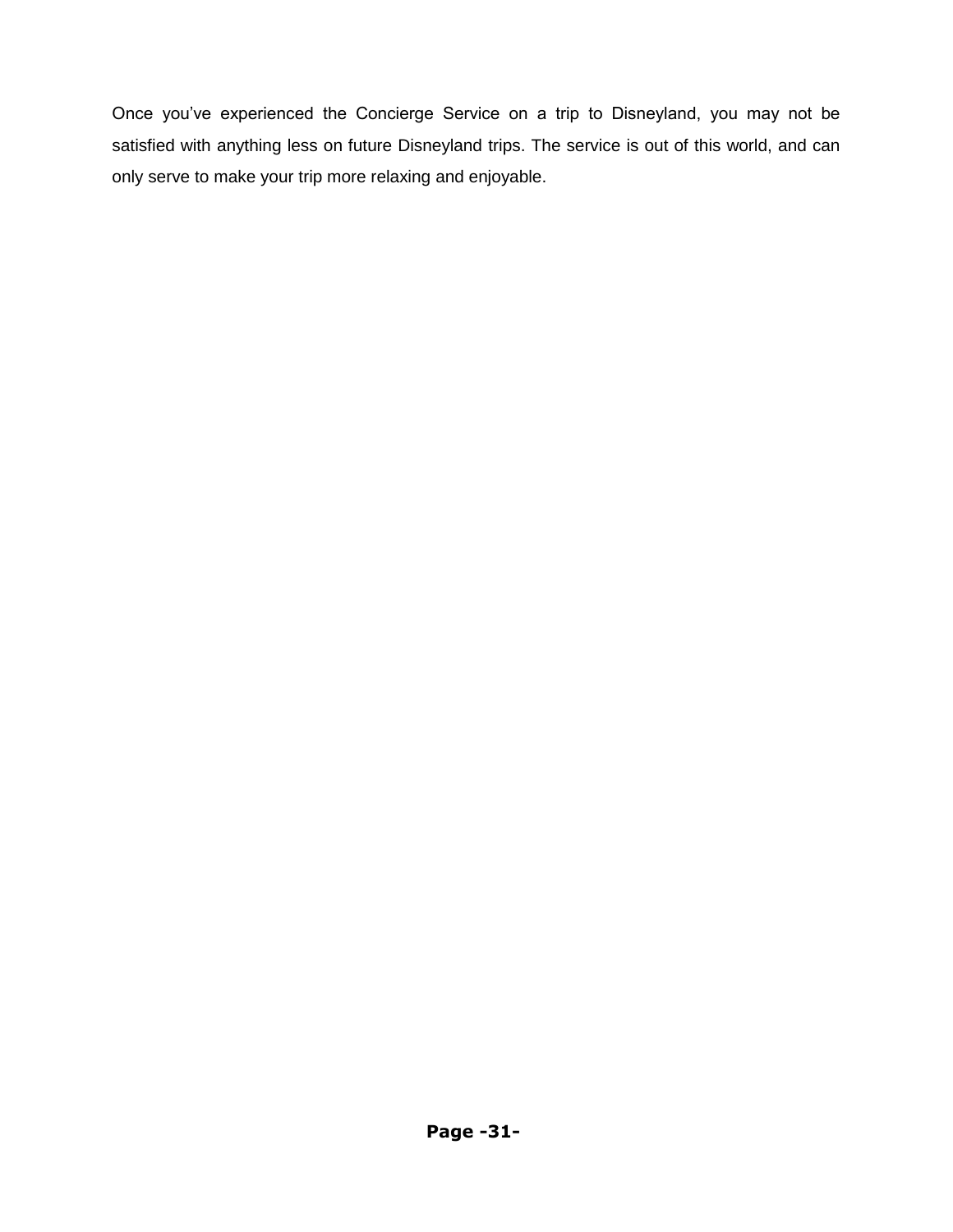## **- The Disneyland Hotel**

For the ultimate Disneyland vacation, you should definitely stay at the Disneyland Resort Hotel. With 990 rooms in three high rise towers, this is the original Disney Hotel, located in Downtown Disney. If you want to truly experience all that Disneyland has to offer, you must stay at the Disneyland Resort Hotel.

The guest rooms in the Disneyland Hotel are absolutely astounding. Offering standard rooms and suites, each room has either a king size bed or two queen size beds, room service, phones with voicemail, irons, ironing boards, refrigerators, hair dryers, make up mirrors, and safes. Cribs and roll away beds are available, as well as smoking and nonsmoking rooms. The rooms are even sprinkled with Pixie Dust! For families, the suites are highly recommended. Suites contain one, two, or three bedrooms, and have all of the amenities of a standard room as well.

The Concierge service at the Disneyland Hotel cannot be topped. Concierge service entitles you to priority check-in, admission to an exclusive lounge, a continental breakfast, an evening wine and cheese reception. Nightly turn-down service is included, as well as DVD players and complimentary movies. You will also have an unlimited supply of bottled water and soft drinks. The Concierge serves to make your vacation as enjoyable and trouble-free as possible.

Disney touches are everywhere, and this is the closest you can actually come to living in Never Land. The swimming pool even has a Never Land theme, and there are several cove pools and a sandy beach. The hotel also features a child"s playground, a volleyball court, and Koi fish ponds. The recreational area encompasses a 5,000 square foot area inspired by Peter Pan. There are many scenic waterfalls, tropical foliage, and mysterious caves on the property. There is even a Team Mickey work out room full of state-of-the-art gym equipment.

At the Disneyland Hotel, you will feel like your Disney experience has truly already started as soon as you walk in the door. This is where the famous Goofy"s Kitchen is located, as well as The Captain"s Galley, The Coffee House, Crocs Bits "n" Bites, Granville"s Steak House, Hook"s Pointe, The Wine Cellar, and The Lost Bar.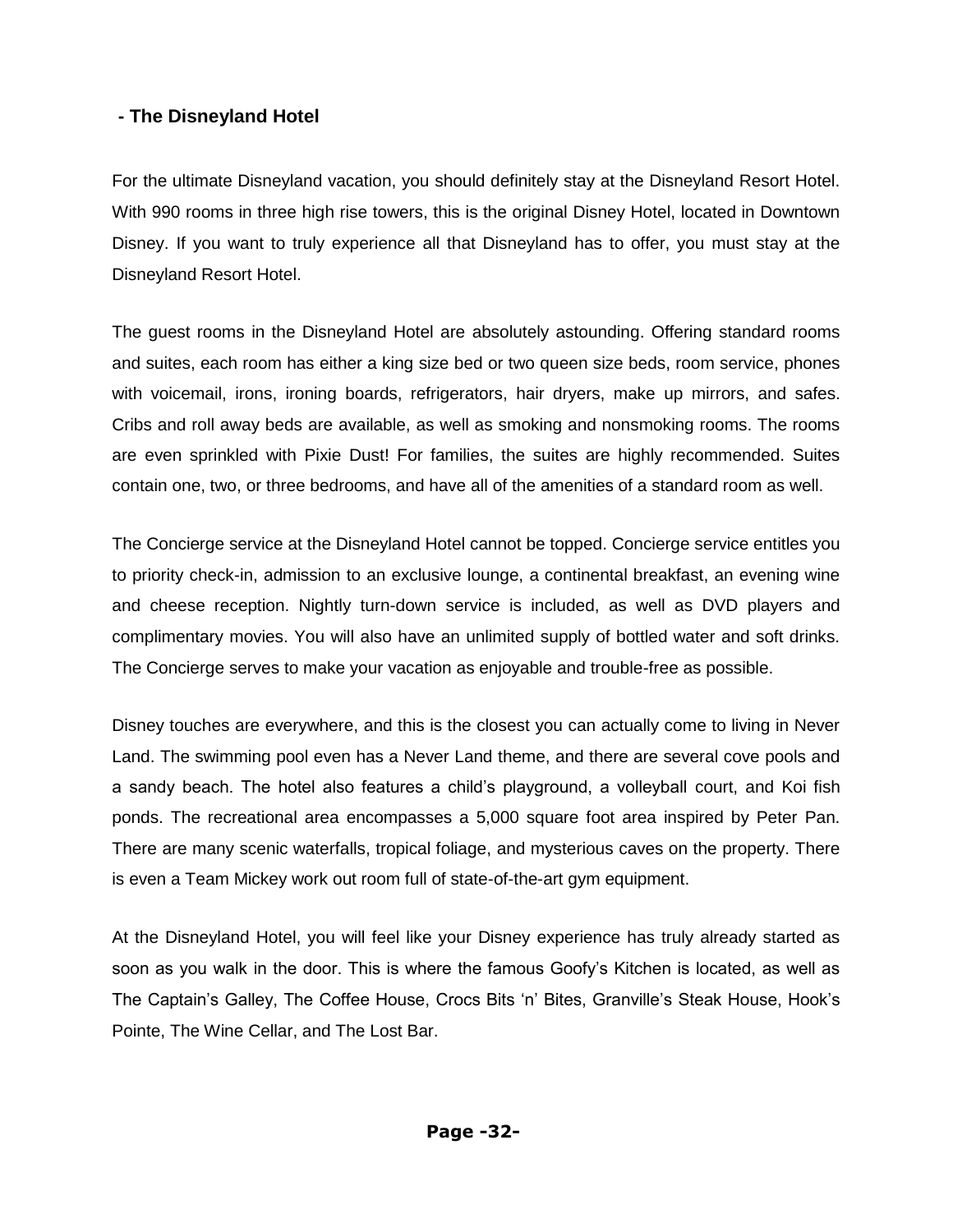When you stay at the Disneyland Hotel, your vacation continues even after a day of sight seeing and attractions in the park. In fact, your Disneyland vacation begins each and every morning when you wake up in the Magic Kingdom that the Disneyland Hotel represents.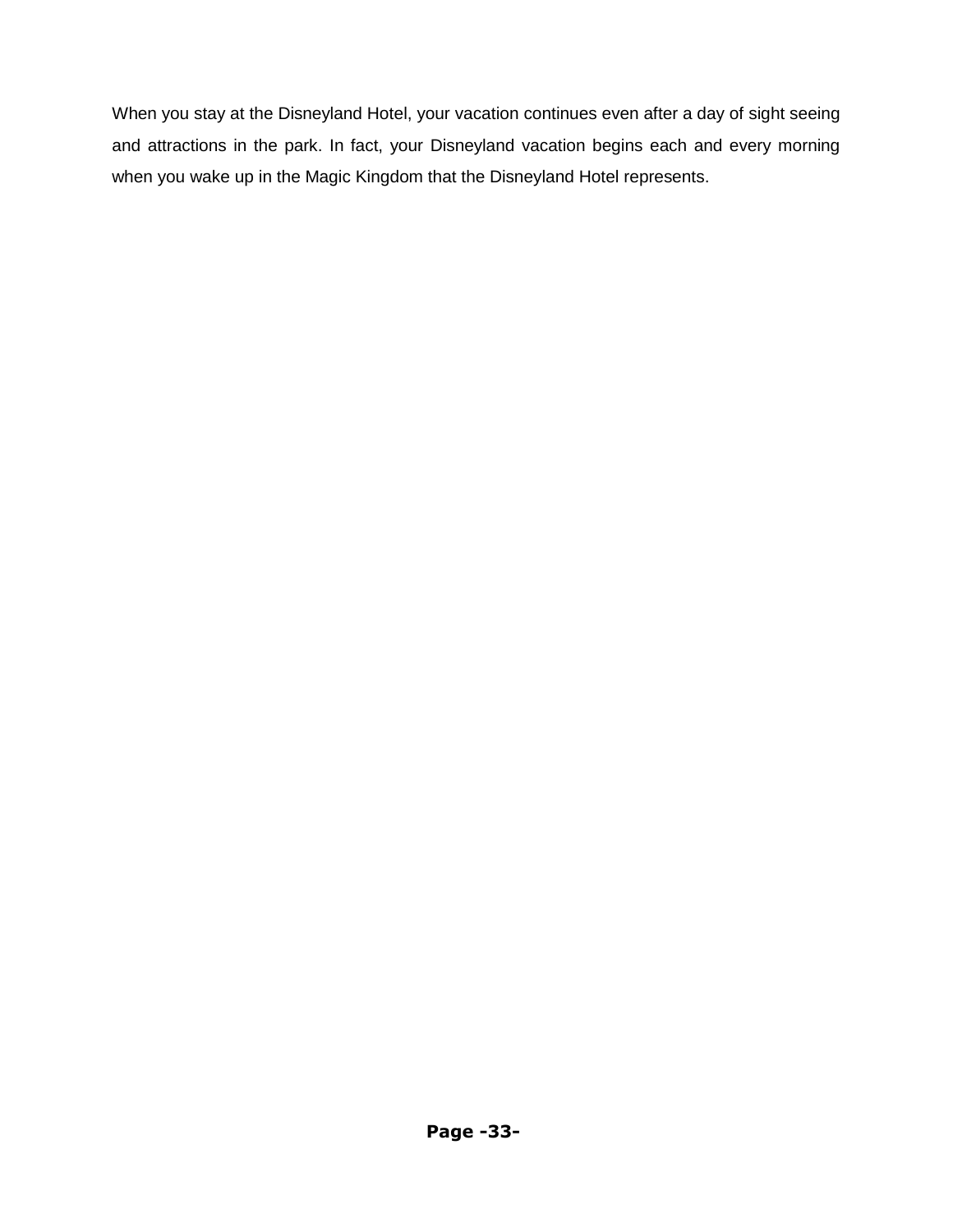## **- Disneyland and Disabilities**

Even if you are confined to a wheelchair or on crutches, you can still enjoy Disneyland. If you are on crutches, you should consider renting a Disneyland Scooter to get around the park. The rental fee is \$35 per day, with a \$20 deposit. A valid driver"s license is required, and you must be eighteen years old or older.

You can also choose to rent a wheelchair, which is not electronic. The rental fee for a wheelchair is \$8 per day, with a \$20 deposit. You do not have to rent your wheelchair or Scooter from Disneyland. You can choose to rent the apparatus from a private company, and have the wheelchair or scooter delivered to your hotel room. You may find that it is cheaper to rent from a private company, as opposed to renting from Disneyland.

All of the restaurants and shops are wheelchair accessible, as are the entertainment areas. When it comes to wheelchairs, your problem will be accessing some of the rides. Some rides are not appropriate for people who are in wheelchairs, while others are perfectly suitable. For instance, you will not be able to enjoy Donald"s Boat, Sailing Ship, or Tarzan"s Tree house.

However, there are many attractions that you can enjoy, such as The Disney Gallery, Disneyland Monorail, the Disneyland Railroad, the Tiki Room, The Golden Horseshoe, It"s a Small World, Mark Twain Riverboat, and Tom Sawyer Island. Some attractions will require you to be transferred from your wheelchair, such as Alice in Wonderland, Indiana Jones, and the King Arthur Carrousel.

Cast members and service personnel will be happy to help with Guest wheelchair transfers, and if you should lose a wheelchair or scooter that you"ve rented from Disneyland, simply show the ticket for the wheelchair or scooter, and Disneyland will happily supply you with another one. However, if you lose a wheelchair or scooter that was rented from an outside company, Disneyland will not be able to help you replace it, and you may have to pay the rental company the full value of the chair. This is something to consider when you are trying to decide whether to rent from Disneyland or a private company.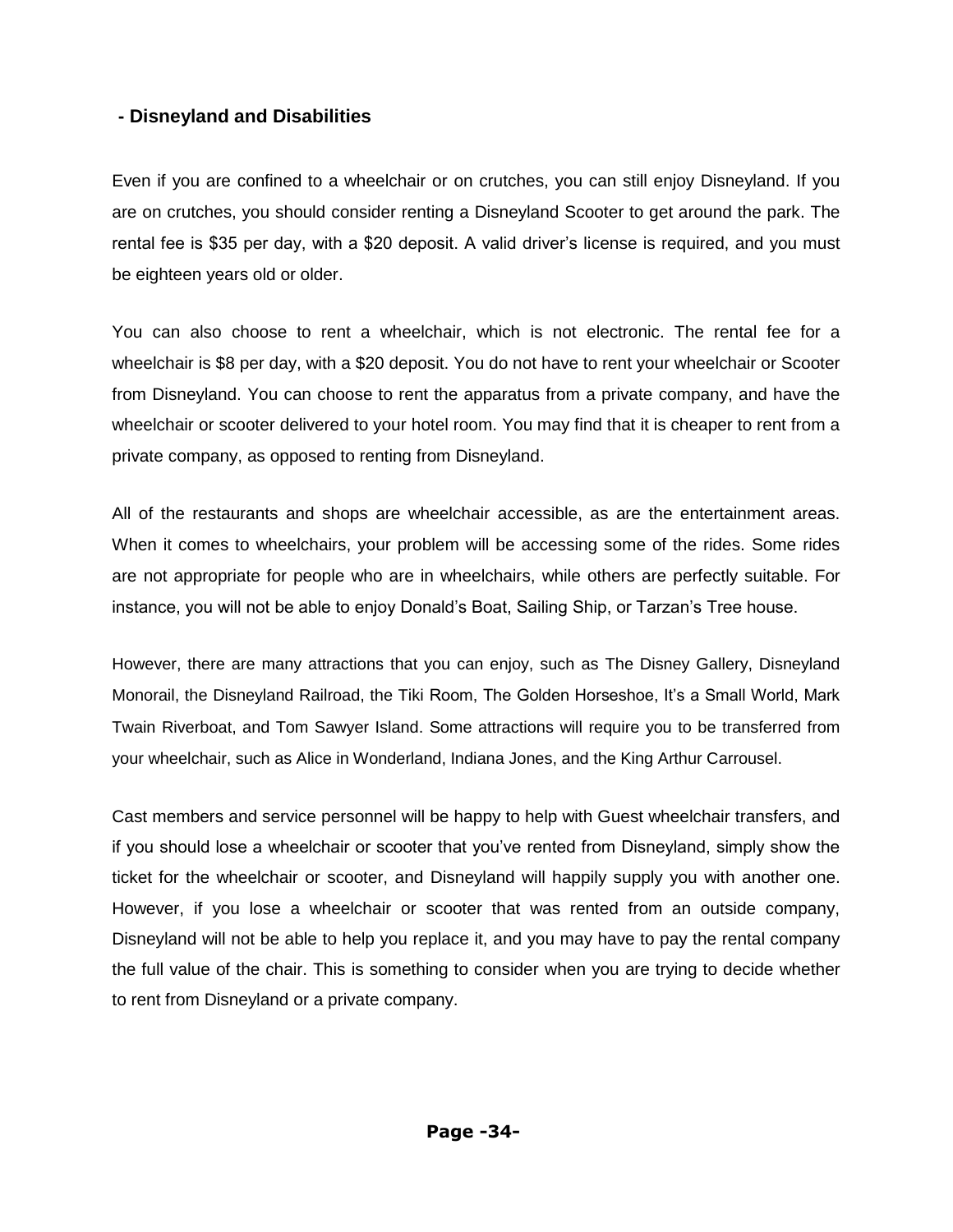Whether you can enjoy a ride in your wheelchair, or you must be transferred from your wheelchair to the ride, you can actually enjoy most of the rides at Disneyland. Do not allow the fact that you can't walk around the park keep you from planning a Disneyland Vacation. Again, Disneyland was designed with everyone in mind!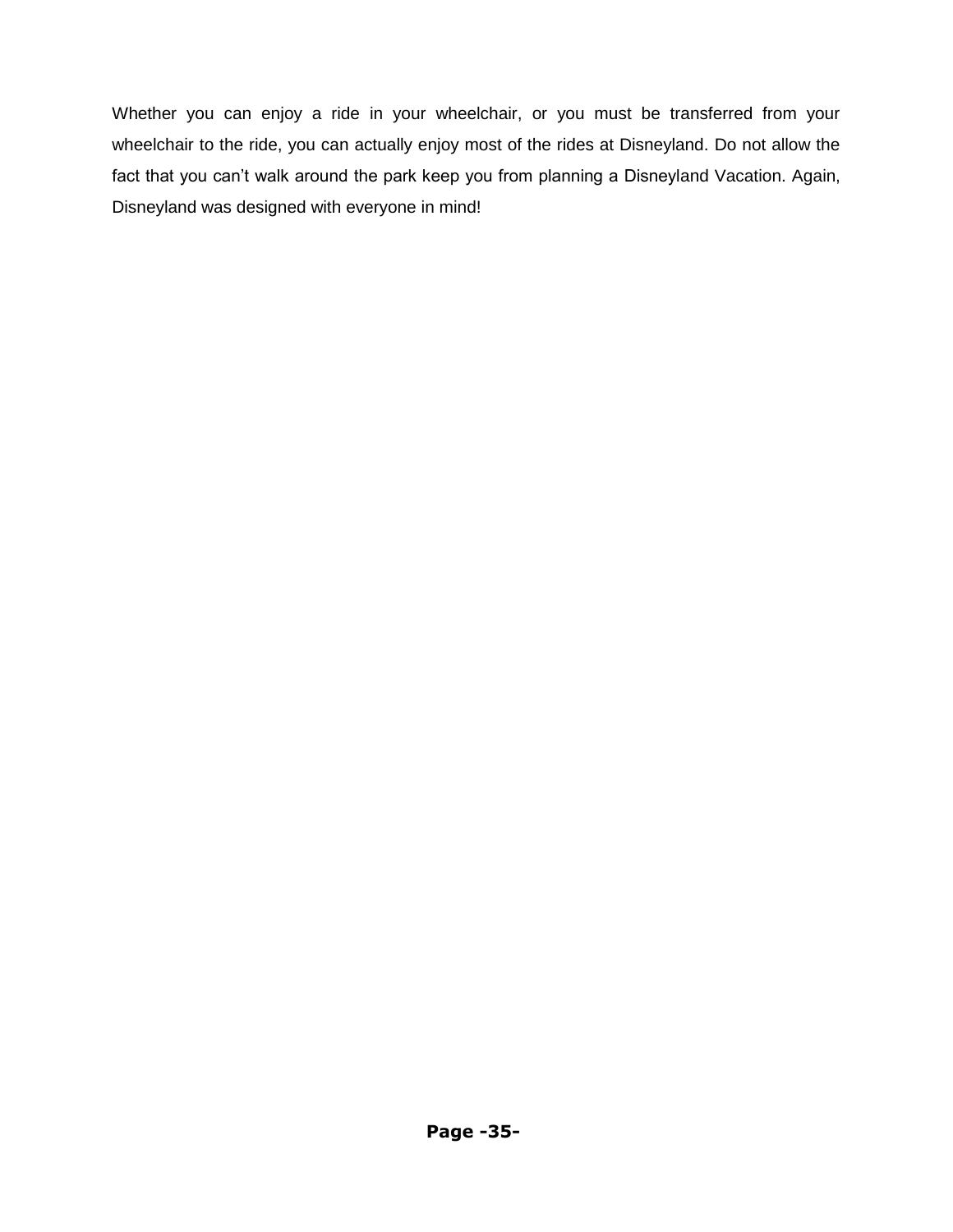## **- Going to Disneyland with Toddlers**

Disneyland is the place for kids of all ages and this includes the toddlers too. There are a large number of rides in Disneyland that are marked as suitable for families with toddlers. However, you will need to accompany your little ones on these rides. Besides that, you need to do a bit of planning before you start for Disneyland with your little one(s). Here are a few tips for people who are going to Disneyland with little ones:

- 1. **Take along some food**: If you are traveling with toddlers, do not forget to pack their favorite food with you. Even though kids meals are available in the restaurants, taking along something that you know your kid likes will ensure that they have proper meals while in Disneyland.
- 2. **Extra clothes**: In Disneyland, there are a number of opportunities for playing with water. And if that is what your little ones likes, make sure that you take along extra set of clothes for them.
- 3. **Baby stroller**: you can either bring your own baby stroller or get one from the stroller rental that is located at the front gate of the Disneyland.
- 4. **Baby care centers**: While in the Disneyland park, make use of baby care centers that are quite well equipped with various facilities that you can use e.g. training potty, high chairs, baby sundries (need to be purchased) etc. Besides the baby care center, babychanging stations are present in all bathrooms.
- 5. **High chairs**: All sit-down restaurants have high chairs that you can use for your kids.
- 6. **Characters**: Enquire (through guest relation hosts/hostesses) about character photo sessions and meals. This is something that your little ones will enjoy a lot.
- 7. **Pack hats for your little ones**: Hats will help protect your little ones from sun (remember, Sun is not a rarity in southern California)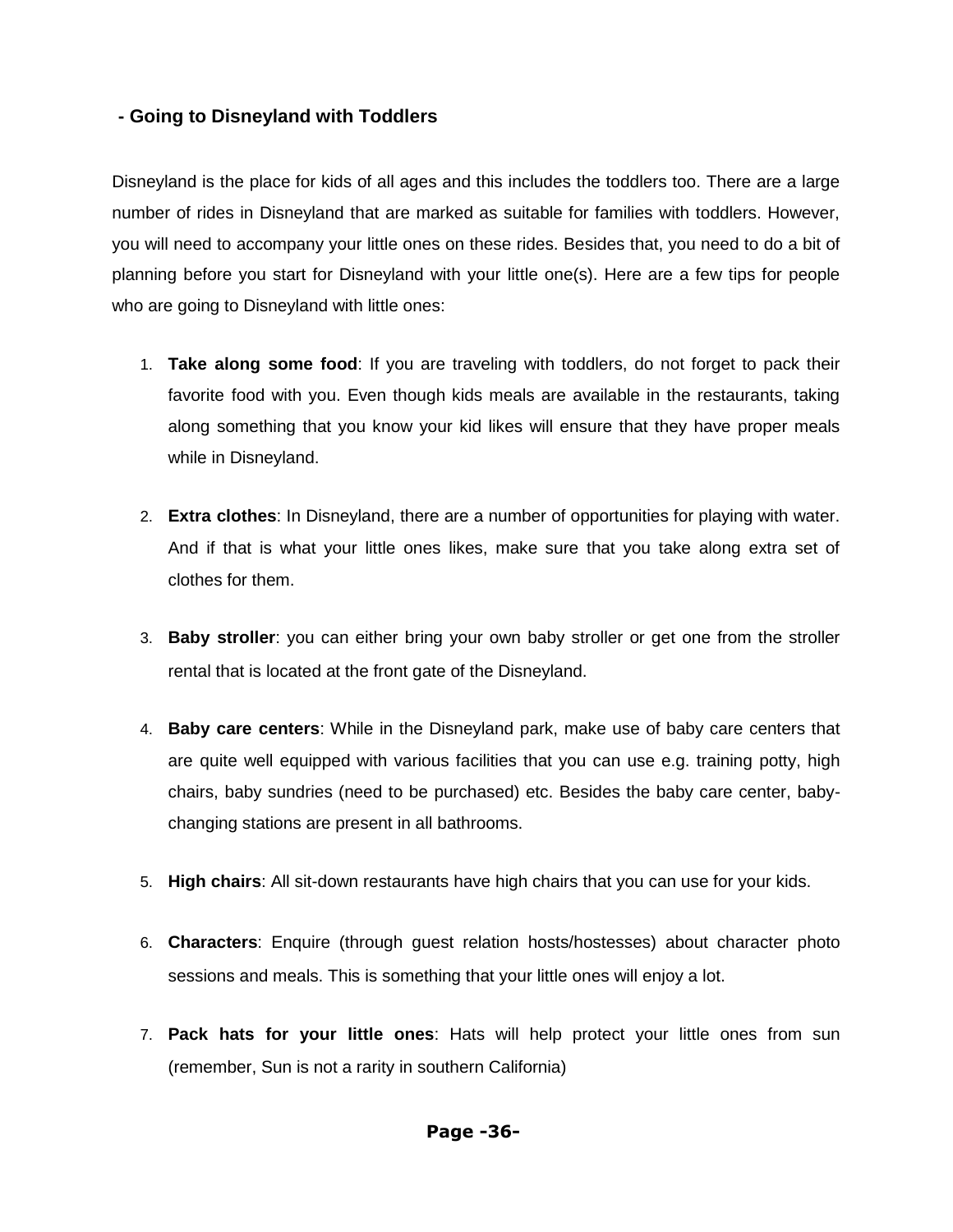8. **Other accessories**: Just pack in the other accessories as you would when going to any place for a day (or multi-day) long outing with your little ones.

There are many things that you can enjoy with your toddler – so many things in fact, that unless you will be staying for several days, you won"t have time to do them all.

Start with Toon Town. Here is where you will find your toddler"s favorite Disney Characters, including Mickey and Minnie Mouse. All of the Characters have homes in Toon Town, full of things that will amaze your toddler, and make them laugh.

Your toddler will definitely enjoy the Disneyland Railroad. This is a great way to get around the park, because there are stations in New Orleans Square, Toon Town, Tomorrowland, and on Main Street. This will amuse your toddler, and give you a chance to see some sights and rest a bit.

It's a Small World is very appropriate for toddlers. Music and colors will keep your child mesmerized while you enjoy a relaxing ride across the water. The Storybook Land Canal Boats is another good choice, as it will take you through the miniature villages that your child will be quite familiar with from their story books.

Rides that you and your toddler must not miss include all of the rides in Fantasyland, King Arthur"s Carousel, Dumbo the Flying Elephant, the Circus Train, and the Mad Tea Party. Rides that are appropriate for youngsters, but that may cause a little fear are the rides that are dark. These include Peter Pan"s Flight, Pinocchio"s Daring Journey, Alice in Wonderland, and Snow White's Scary Adventure. Buzz Lightyear is a popular ride for all toddlers.

There are other areas of the park that have attractions and rides that are appropriate for toddlers. Remember that Disneyland is a place for kids of all ages. Pay attention to the height and age requirements for each attraction, and avoid taking your toddler to rides that they will not be able to enjoy. This will only cause your child disappointment.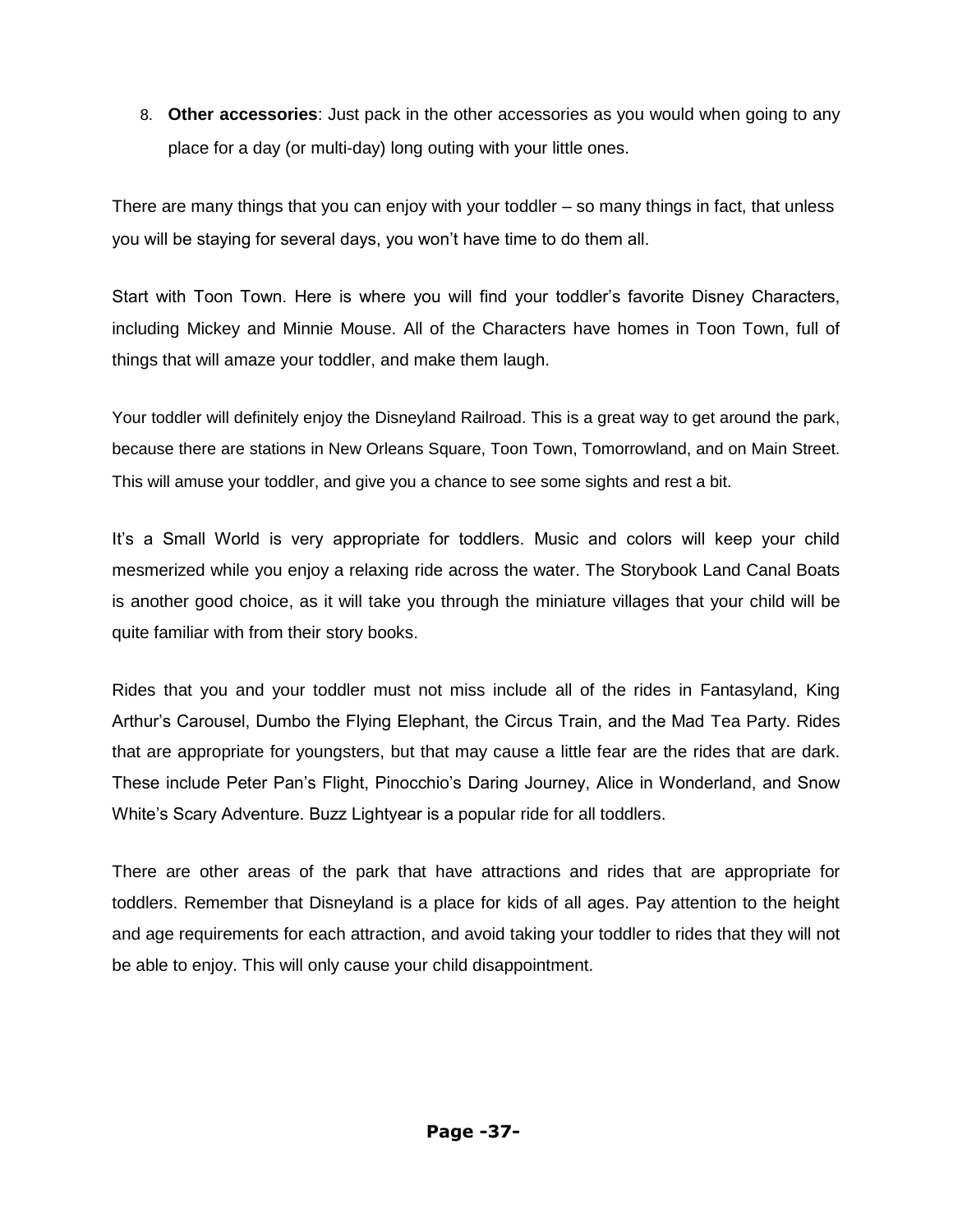Stick to the areas where the toddler appropriate attractions are located as much as possible. As an adult, you realize that some rides are simply not safe for small people – but your small person will not comprehend this! Your Disneyland vacation should be enjoyable for everyone, and Disneyland has made sure that there is something for everyone at the park. It is up to you to keep your child happy, and to keep them interested in the rides and attractions that they are meant to enjoy.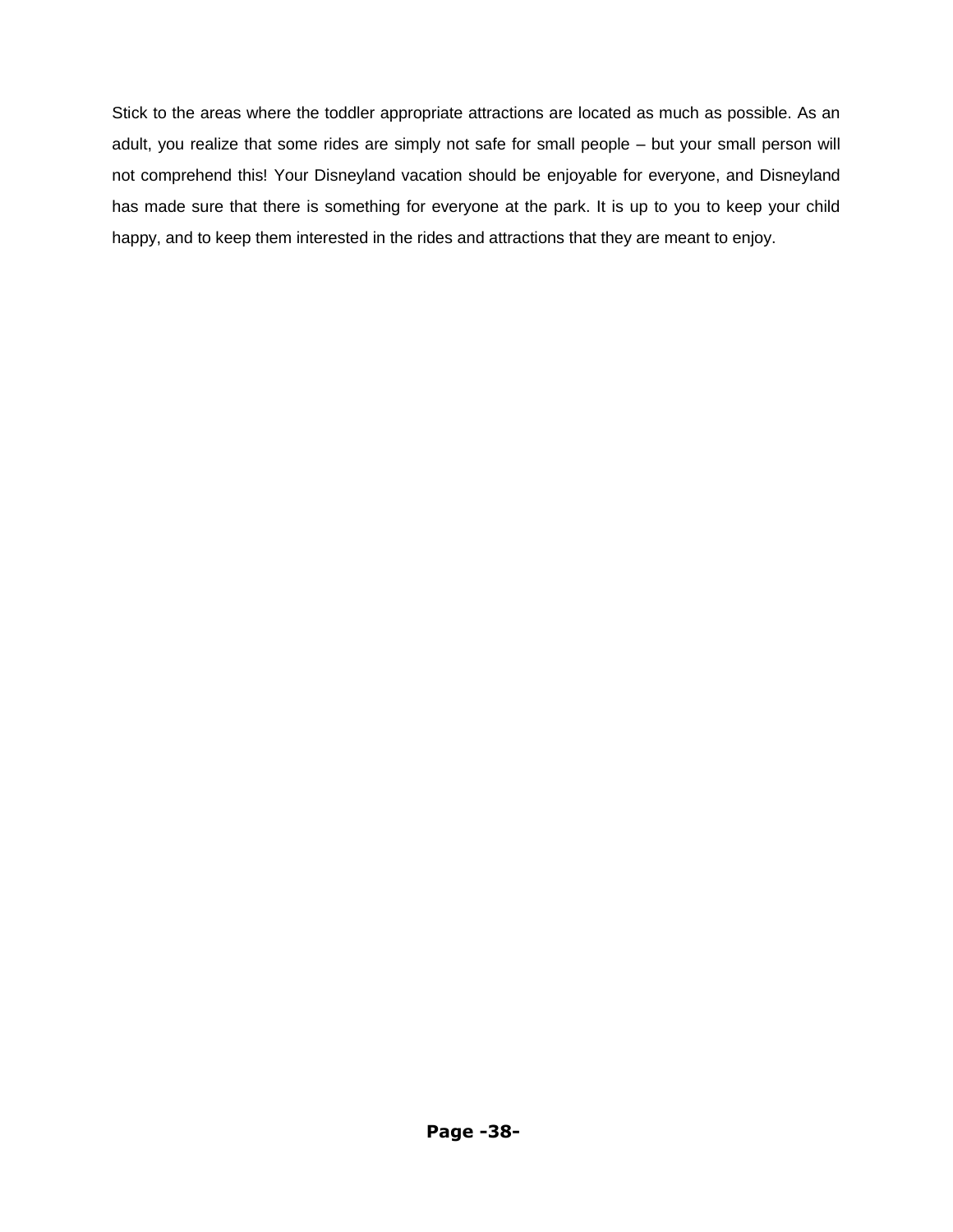# **- Disneyland Baby Centers**

Disneyland is a place for everyone, and at Disneyland, they have thought of everything – including the babies. The Disneyland Baby Center is located on Main Street, behind the Plaza Inn. This is not a babysitting service. Instead, it is a place where you can attend to your babies" needs.

There are several characters present in this area, and their purpose there is not only to amuse your baby, but also to help you attend to your baby"s needs. This area has rockers, where you can rock and breast feed your baby. No men are allowed in this room, but they are allowed in other rooms within the Baby Center. You can warm a bottle or a jar of food, and clean bottles as necessary. Baby changing tables are available, and the entire center is very clean and comfortable. There are even smaller toilets for children who are being potty trained.

You can also purchase emergency baby supplies at the Baby Center. Diapers cost about a dollar each, and several different types of formula and baby food are kept in supply, although the selections are limited. This is Disneyland"s way of making sure that the needs of every guest – no matter how small they may be – are attended to.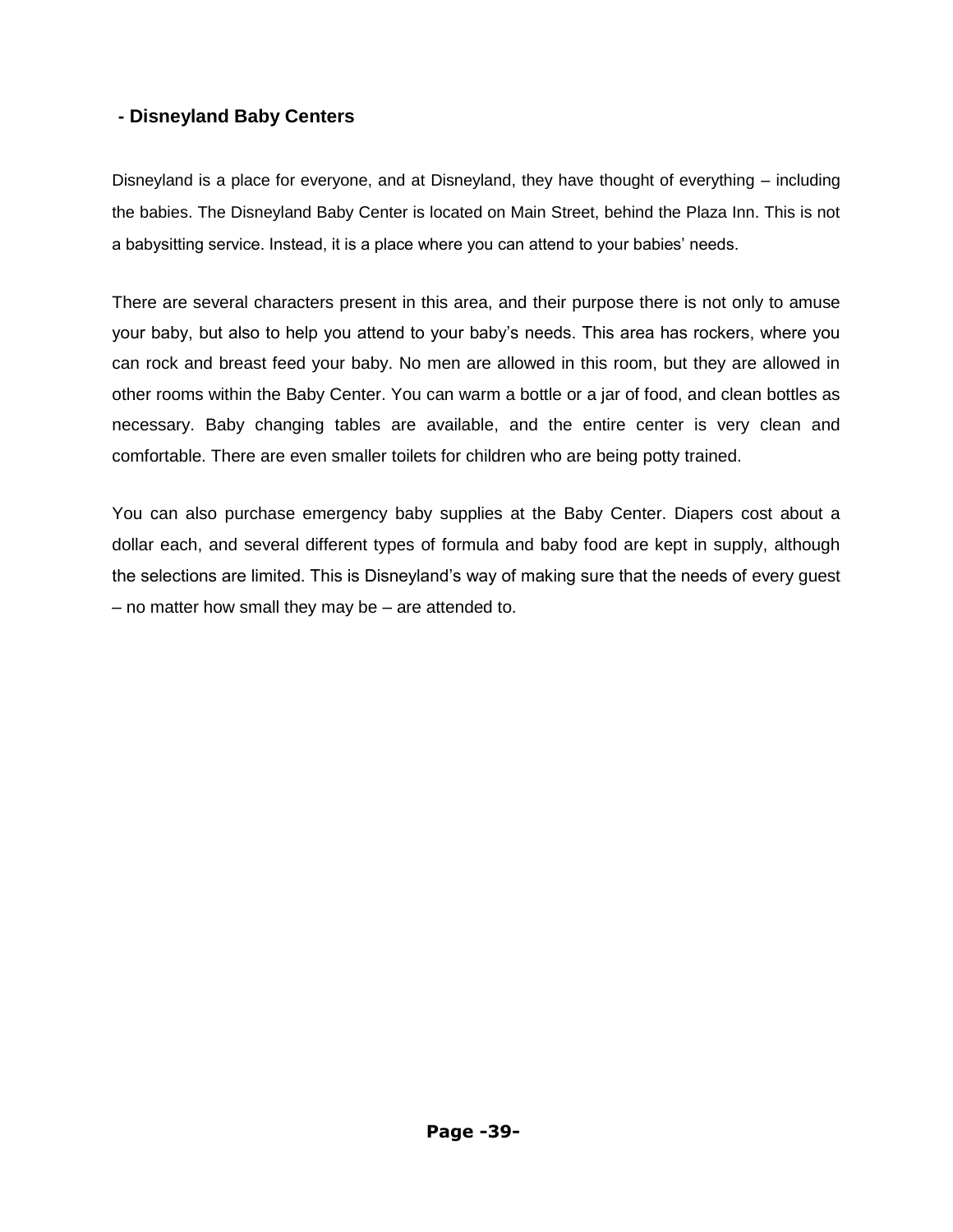# **- Getting Around Disneyland with Your Toddler or Baby**

As a parent, you already know that you don"t want to have to carry your child around in your arms all day. You couldn't possibly make it through the day! You also can't expect your child to walk all day long. The obvious choice is to have a way to transport your child – without wearing you or the child completely out.

Strollers are not only welcome at Disneyland, they are highly recommended. In fact, Disneyland rents strollers for a reasonable fee. Strollers can be rented for less than \$10 for the day, and you can get a huge discount on a second stroller if it is needed. The strollers are clean and wellmaintained, there is one disadvantage, they do all look alike. Tie something on the stroller, such as a brightly colored ribbon, to help identify it from all of the other strollers in the park.

Never leave your child unattended in the stroller, and never leave any material items of any value in the stroller either. Even if you bring your own stroller, you should have some easy way to identify it – there will be other strollers that look just like it at Disneyland.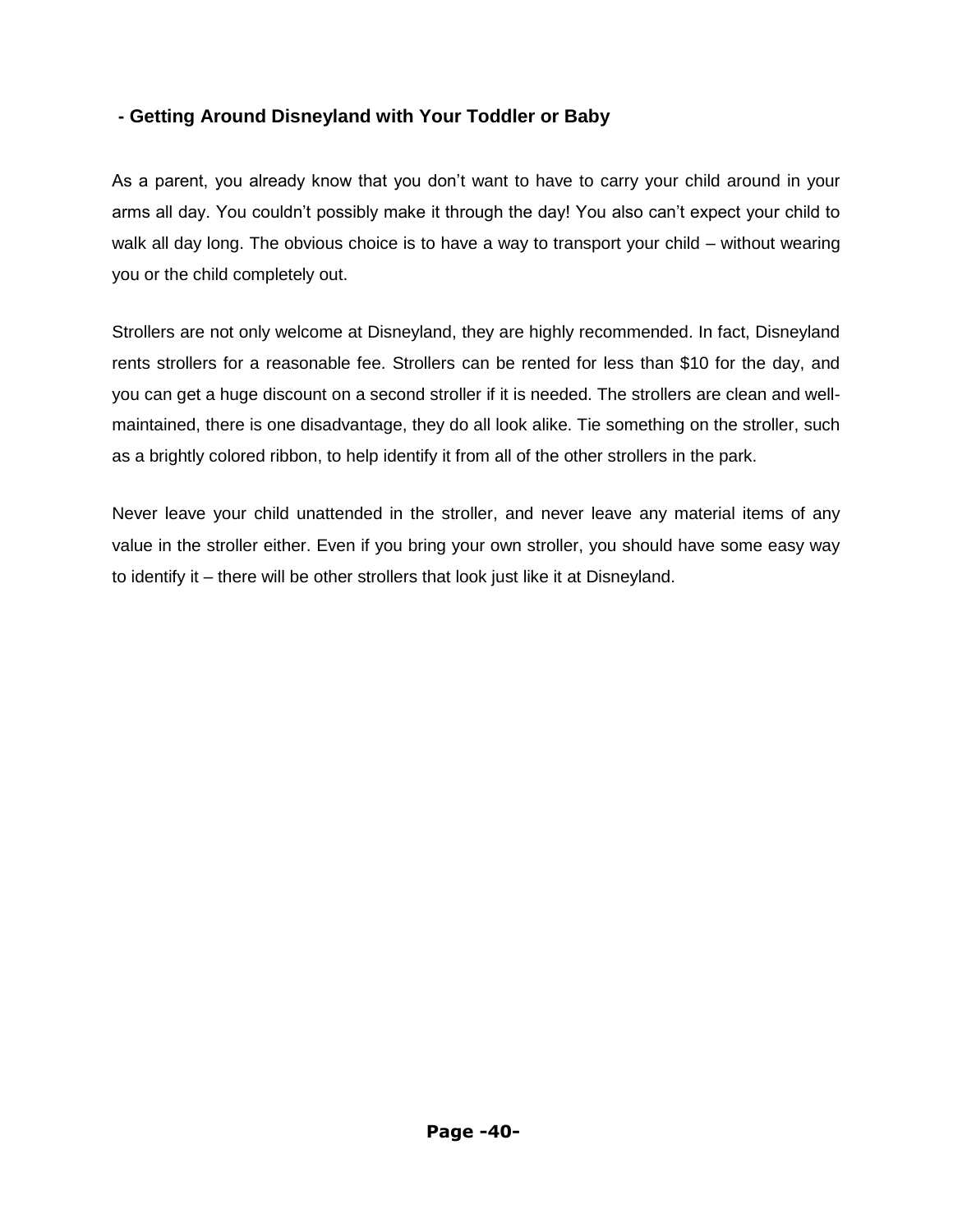# **- Disneyland Purchases – Package Express**

One of the nice guest service features at Disneyland is the Package Express service. This will allow you to make purchases, and not have to carry them around with you all day! Can you imagine trying to hold all of your packages, your kids, and ride the rides?

Instead, have your purchases sent to the Newsstand, which is located near the exit. This Package Express purchase allows you to pick your packages up as you are leaving the park. If you stay till closing, note that the pickup line will be very long. You should plan to leave at least an hour earlier than you had originally planned if you have packages to pick up.

You can also have your purchases sent directly to your hotel if you are staying at one of the Resort Hotels. This offers even more convenience, because you won"t have to leave the park earlier, or stand in the package pickup line. Another option is to rent a locker, and put all of your purchases in it until you are ready to leave. However, this means that you will have to walk back to the locker after each of your Disneyland purchases.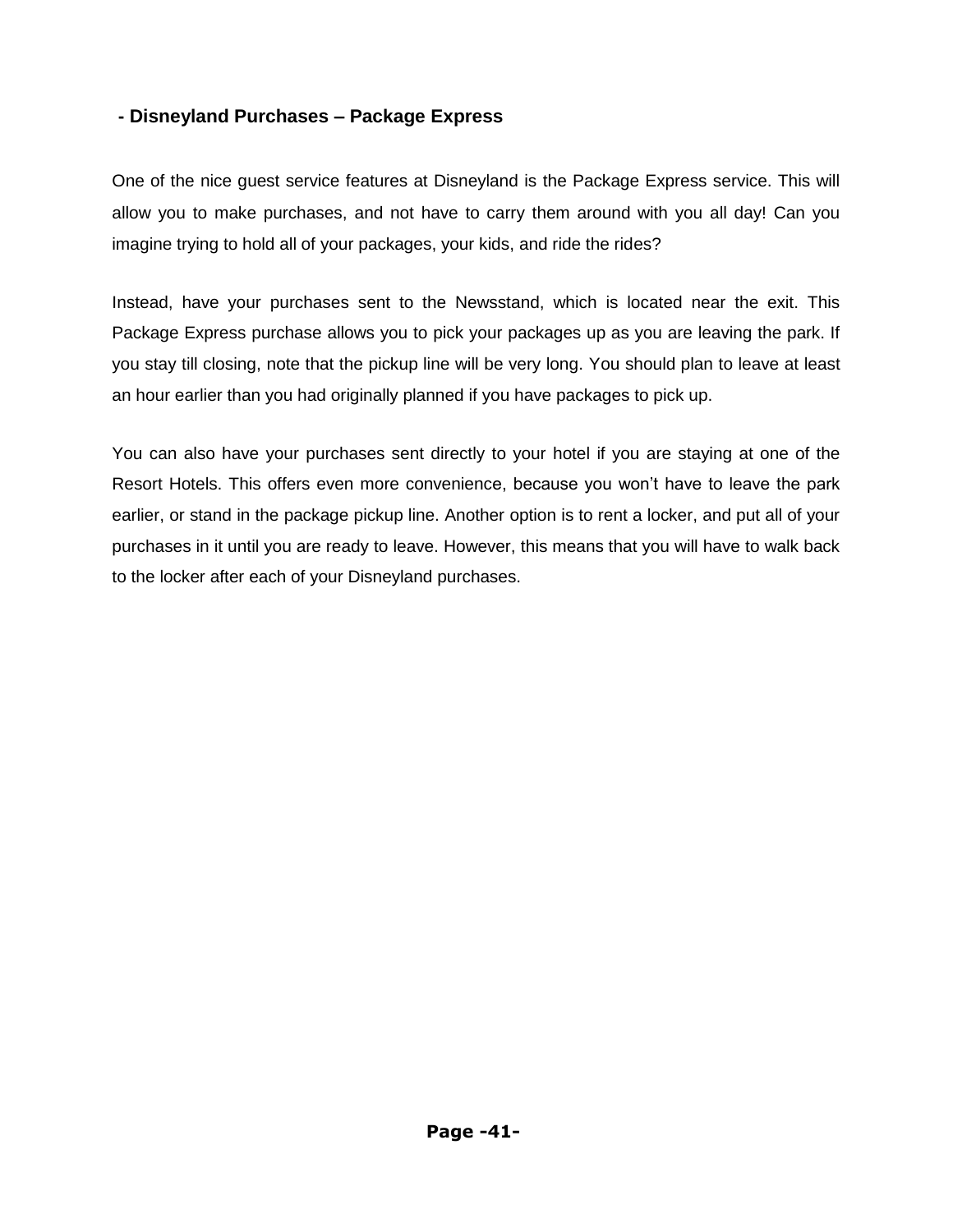# **- Disney Dollars and Disneyland Merchandise Cards**

When it comes to children and money, we all know what happens. The money gets spent either the wrong way, or it gets lost. With Disney Dollars and Disneyland Merchandise cards, you may be able to cut down on some of this.

Disney Dollars work just like cash at Disneyland. They can be used anywhere in the park, and at certain hotels. They can even be used at local Disney stores in your area. The Disneyland Merchandise Card works more like a credit card. The amount of money you load on the card is how much is available. All of this fits quite nicely into the FreePass holder, so there will be less chance of losing the dollars or the card.

You can also purchase a Disneyland Resort Gift Card. This card can only be used at the Disney Resorts, as well as stores that accept credit cards at Disneyland. These cards also make great gift items for anyone who loves Disneyland, or for anyone who is planning a trip to Disneyland. This is a great way to budget money for souvenirs as well as snack items while at Disneyland.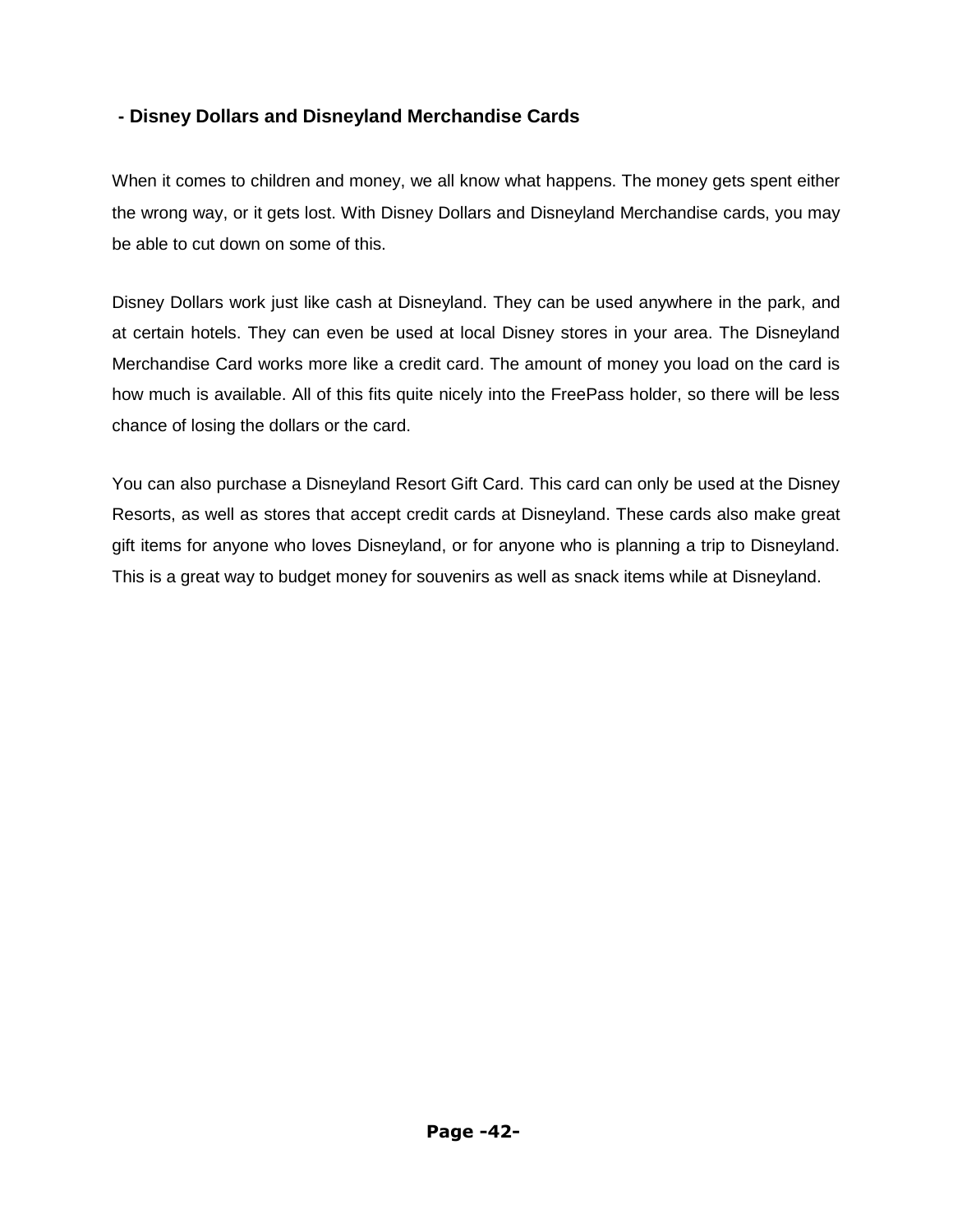# **- Disneyland Ticket Security**

You must have your Disneyland ticket in order to enter the park. You must also have the ticket to get FastPass tickets. Because this ticket is so important, it needs to be kept in a safe place. Along with the Disneyland ticket, you also need a safe place to keep money or the Disneyland Merchandise Card.

A wallet or purse is not very practical at Disneyland. Instead, you should purchase a FastPass holder – even if you don't get any FastPasses. This is a small plastic pouch that hangs from a cord, which is worn around the neck. These can be purchased at Disneyland, and they are very inexpensive.

If you think you might not want to spend a little bit of money on the FastPass holder, you should consider what a new Disneyland ticket will cost. If you lose your Disneyland ticket, you will not be allowed to enter the park the next day without purchasing a new ticket. When you look at the small cost of the Disneyland FastPass holder, you will see that it is well worth it.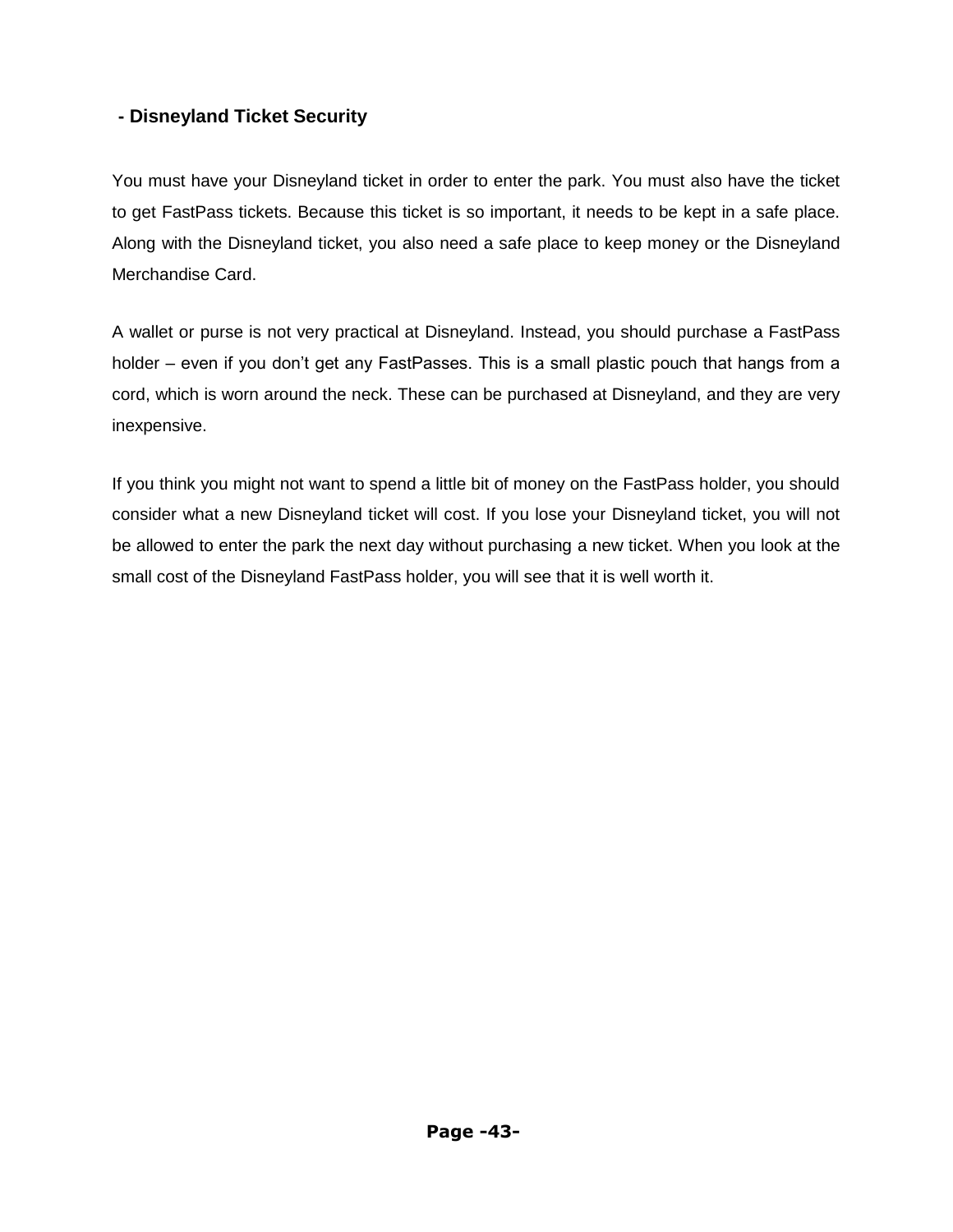# **- Get More Out of Your Disneyland Vacation With FastPass**

You don"t want to spend your entire Disneyland Vacation standing in long lines. This can be avoided by using Disneyland FastPass. FastPass can be obtained from machines located near the rides that accept FastPass. This doesn"t mean that you get to immediately move to the front of the line. It is more like scheduling an appointment for the ride later in the day – at which time you actually will move to the front of the line. In the meantime, you are free to go enjoy other sites and rides around the park.

When you obtain a FastPass ticket, you will be given a one hour time in which to enjoy the ride. For instance, your FastPass ticket may say 11am to 12pm. This means that you can show up and move to the front of the line between the hours of 11am and 12pm. You must have your Disneyland ticket in order to obtain a FastPass ticket.

At Disneyland, FastPasses are available for Indiana Jones, Splash Mountain, Big Thunder Mountain Railroad, Roger Rabbits Cartoon Spin, Autopia, Space Mountain, and Buzz Lightyear.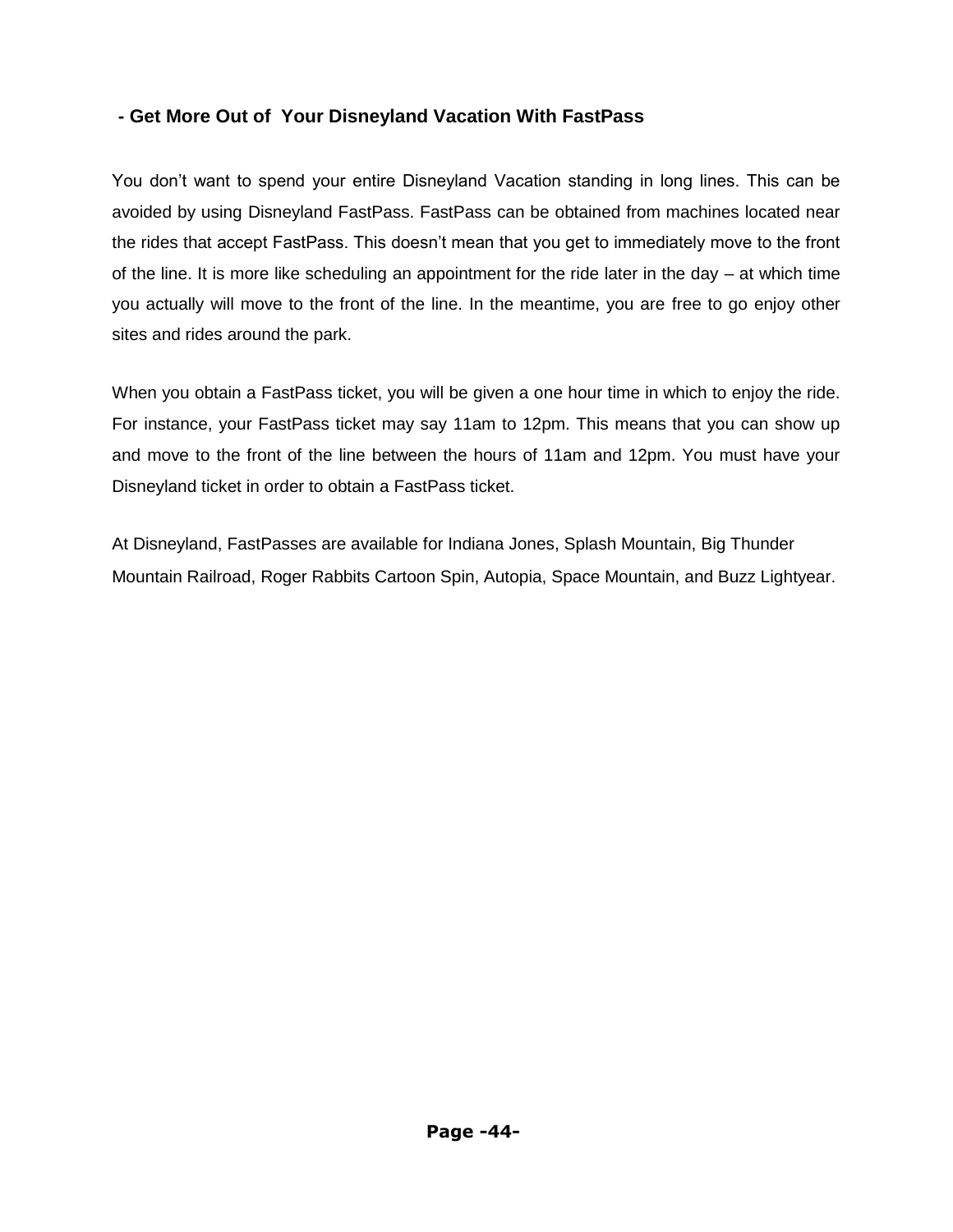### **- How to Reduce the Waiting Time on Various Attractions**

Disneyland, as you know, is a very busy place. With several thousand people visiting Disneyland everyday, you would surely expect long queues at various rides. The situation can become worse during peak seasons (holidays etc). Christmas and New Year seem to be the busiest times at Disneyland besides the June-Sept period. During these periods the park opens for longer time and there are more events and attractions that you can enjoy as compared to the off-peak times. Also, weekends are busier than weekdays. Moreover, the lines are the longest on the best attractions which (by the virtue of being the best) attract almost everyone. So, the waiting times can really be quite long and you might end with getting just 4-5 attractions in the whole day. This is really a waste of both time and money. However, there are simple ways of getting around this problem:

- ! **Get to the park early**. The lines are shorter in the morning when the park first opens. Instead of jumping in line for the first ride you see, head for the rides that you really want to ride the most – the most popular rides. Another option is to purchase FastPass tickets for the rides that offer them. Again, do this early to ensure that you get to ride those rides earlier in the day.
- ! **Ride many of the popular rides later in the evening,** while the majority of people are enjoying the entertainment. Disneyland has nightly entertainment, and this is a good time to find shorter lines. Of course, it will mean that you probably miss the entertainment, so if you can use one of the other options for shorter lines at Disneyland, you should probably do so.
- ! **Upfront knowledge**: If you have sufficient knowledge upfront about the various attractions in Disneyland, you can pre-plan what all rides you want to go for and hence save on the time that would otherwise be spent in learning about the attractions. Thus you would be able to get in line quicker and hence save a lot of time.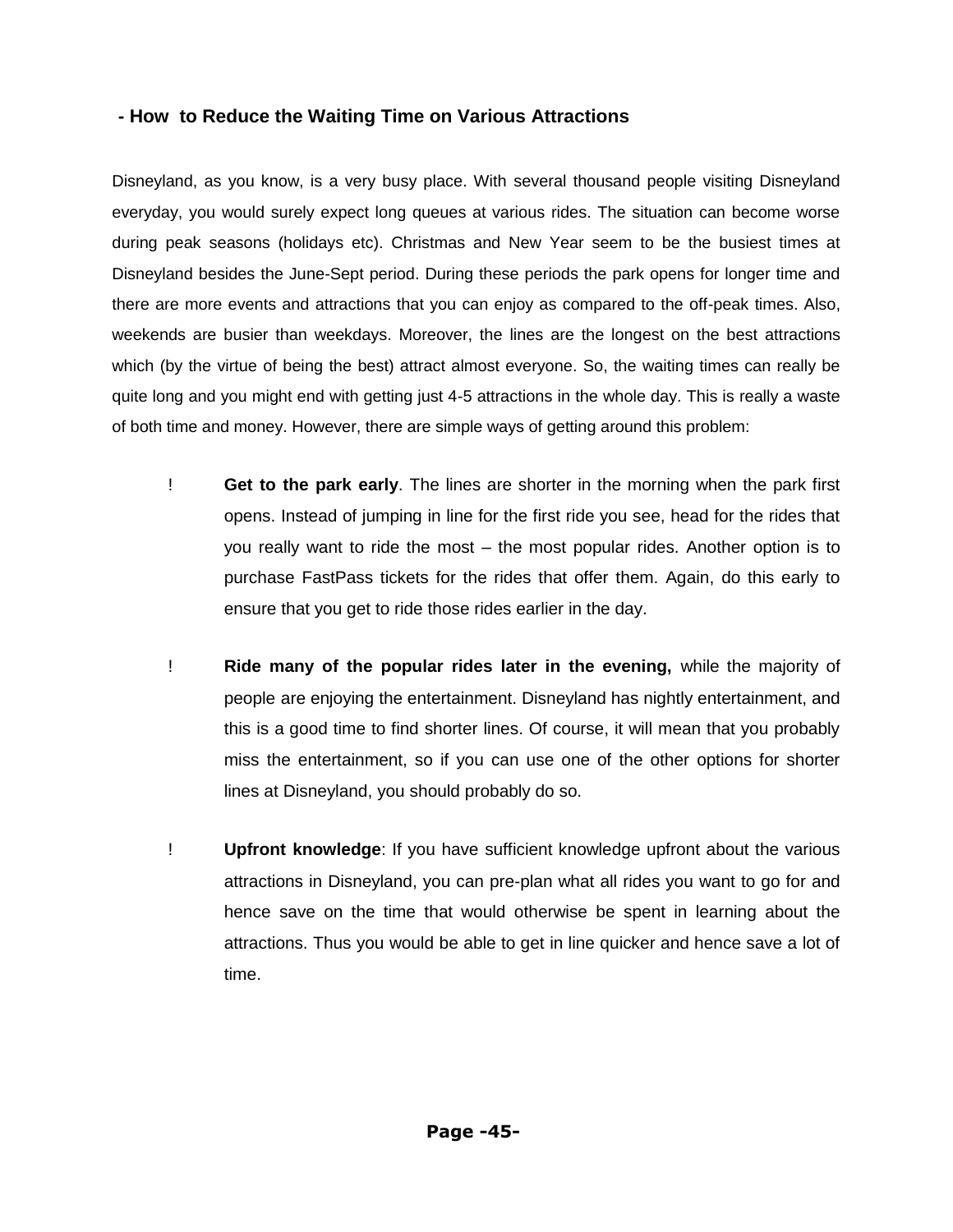! **FastPass**: FastPass is one service that was implemented by Disney around 1999. The main purpose of this service was to reduce the waiting time for people. Here is how this service works: You show your park admission ticket at the attraction and get a FastPass ticket. The FastPass ticket will have a return time on it (one hour window). You will need to return to the attraction at the time specified on the FastPass ticket and you will be directly put through to the attraction (within 5-10 minutes.). Generally, the FastPass line is much shorter than the normal line. So, instead of waiting in the normal line you can go for another attraction that has a shorter line. However, note that the FastPass option is available only on some selected attractions (not all).

So, these are a few simple ways of circumventing the long lines at Disneyland.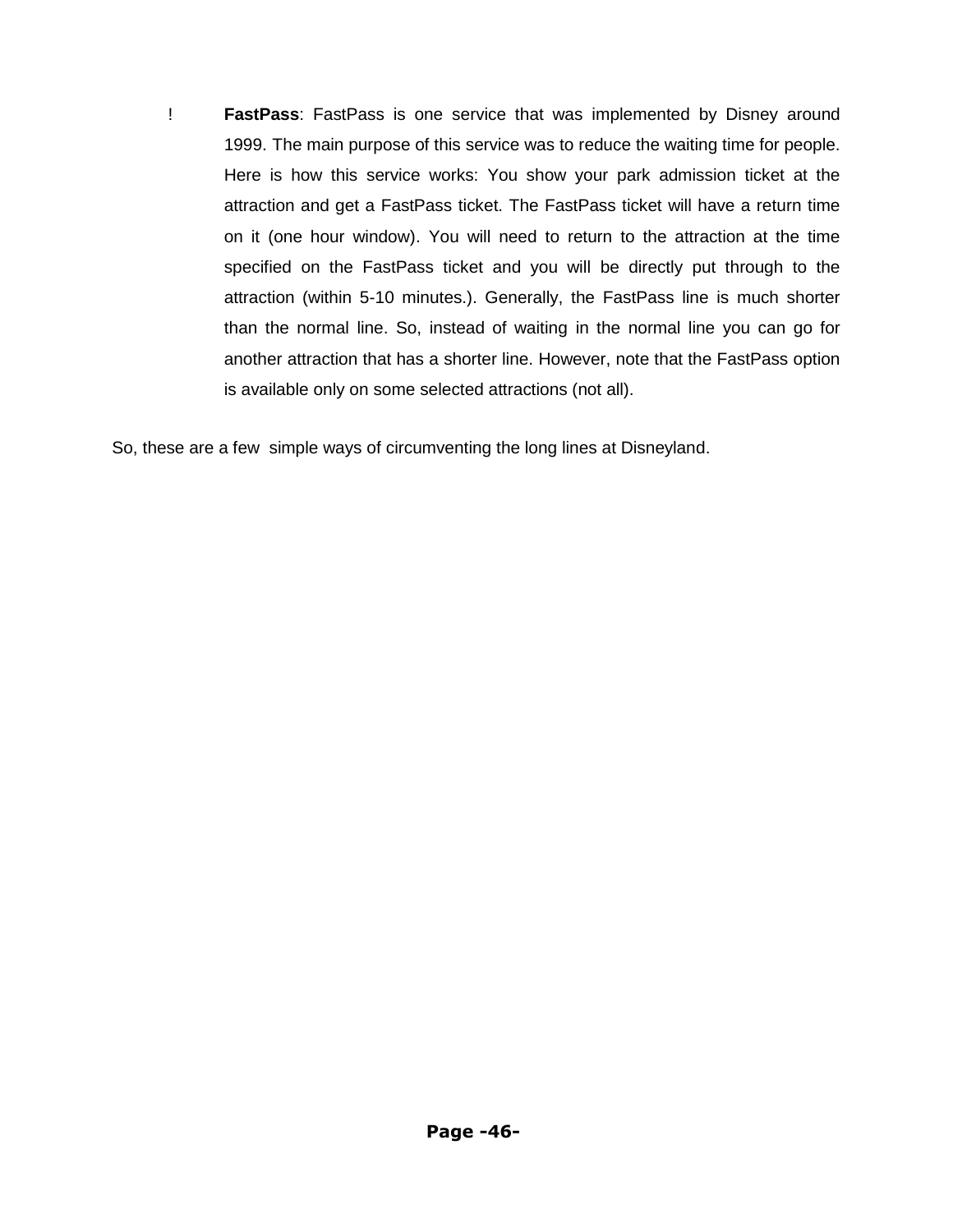# **- Personal Comfort at Disneyland**

There is no better way to ruin your Disneyland vacation than trying to walk around with blisters on your feet! It is vitally important that you wear comfortable shoes that are already broken in. You will be doing more walking than you normally would when you visit Disneyland.

It is also important that you bring a change of clothing. You can rent a locker at Disneyland to store your extra clothes. You can rub your thighs raw if you ride water rides in denim shorts, then try to walk around while you dry out! Enjoy the water rides – but then go change into dry clothing! Bring extra shoes as well. Walking around in wet shoes is not only uncomfortable; it can also contribute to blisters.

More than blisters can cause discomfort. Some people simply are not used to being on their feet all day. If your feet are tired and sore at the end of the day, soak them in cool water with Epsom salt. This will offer more relief than soaking them in hot or warm water. After a good twenty minute soak, your feet will feel refreshed and ready for more walking!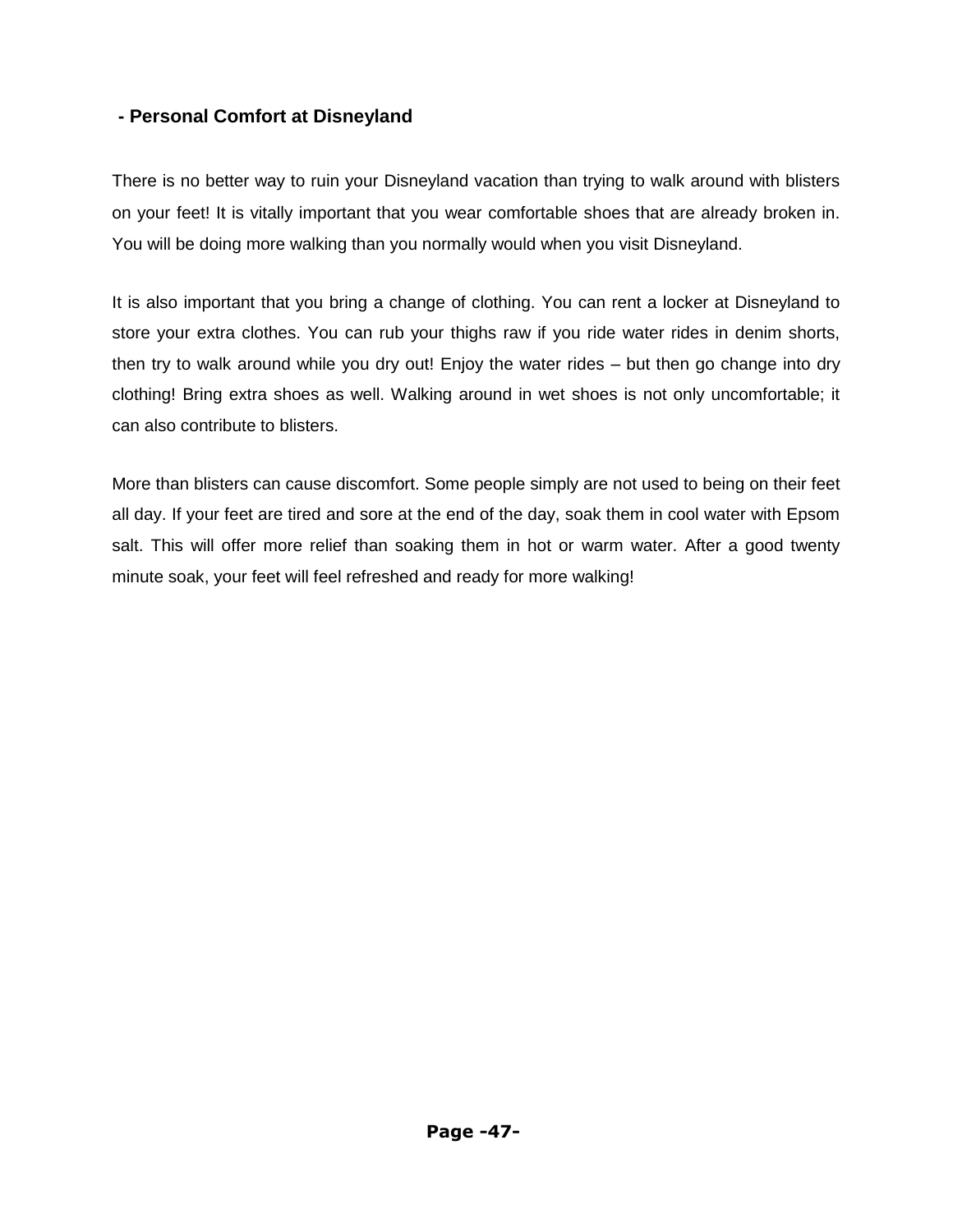# **- A Typical Day at Disneyland Resort**

Most people know that one day is quite insufficient for enjoying the complete Disneyland. In fact, the website of Disneyland suggests two days for Disneyland Park (and additional two days if you plan to visit Disney"s California Adventure park too).

Many people find even two days insufficient for enjoying Disneyland fully. However, the key thing here is not how many attractions you have visited but how much fun you are having. Trying to do too much in a short time can only lead to exhaustion and spoil the fun. So, plan out your day in a way that it doesn"t tire you and maximizes your enjoyment.

Here is how you could plan a typical day at Disneyland:

Make a list of attractions that you want to do on that day and prepare a sequenced plan for them. Use your Disneyland map guide to plan the sequence of attractions in such a way so as to reduce the amount of walking (which will also save you some time). In fact, making such a plan could actually be a lot of fun. Divide your day into three sessions i.e. pre-lunch, post lunch and evening. Your pre-lunch session will begin with your breakfast followed by five to seven attractions (depending on how busy it is at Disneyland). Consider the use of FastPass for attractions that have long queues. Another five to seven attractions can be done in the post-lunch session.

You also need to plan for shows and parades. The best thing to do is to plan the attractions before and after the shows/ parades. Shows and parades offer the opportunity for resting your body (since they don"t involve walking or standing) while continuing with the enjoyment nonstop. Besides shows and parades, you can also use the Disneyland transport (e.g. horse driven carriages, railroad etc) as means of enjoying while relaxing.

Evenings are the time to relax and enjoy the lights at Disneyland. Besides that you can also enjoy movies or dine at one of the several restaurants at Disney district.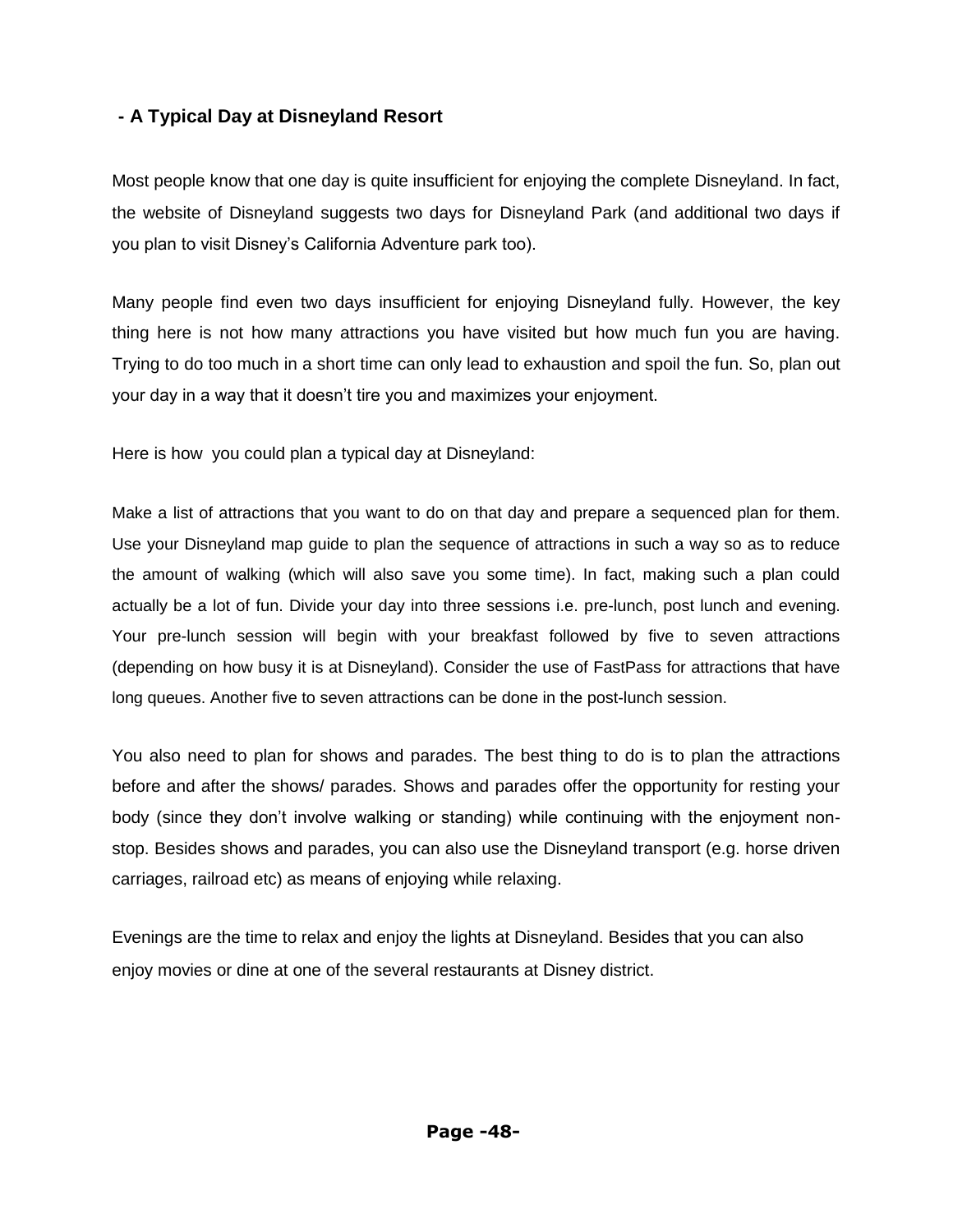## **- Once Your Are in the Disneyland Park**

As soon as you enter Disneyland, you will immediately feel the fun-filled vibrant atmosphere around you. If you have planned out the things really well, then you should have reached Disneyland half an hour before the park opening time. "Main Street, USA" opens half an hour before rest of the park and you can use this time to pose for pictures with various characters. Alternatively, you can utilize this additional time for shopping, getting your breakfast, taking a few pictures of the entrance to Disneyland, planning that day at Disneyland and building the tempo for enjoying Disneyland. Stroller rentals are available at the entrance of Disneyland (just in case you need one for your toddler).

Spending 5-10 minutes with the Guest relations host/ hostess can really pave the path for a funfilled Disneyland visit. The Guest relations host/ hostess can provide you with all the information you need in order to ensure that you get 100% value for your money (the price you pay for the Disneyland entry ticket). They will answer all your questions and will provide you valuable tips about show timings, approximate wait time for the major attractions and if any shows or rides are not in operation for that day. They will also tell you about special events for the day, if any.

Pick up a Disneyland guide map. This is generally available at the entry to the park and also with the Guest relations host/ hostess. Study the map for 10-15 minutes in order to chart out how you will proceed with your Disneyland tour. Your plan will also be dependent on the length of your Disneyland visit.

Also pick up a copy of the Entertainment times guide. It will contain the schedule of various shows and parades and it will also tell you about locations where you can meet your favorite Disney characters.

These small things are the gateway to making your trip to Disneyland a huge success.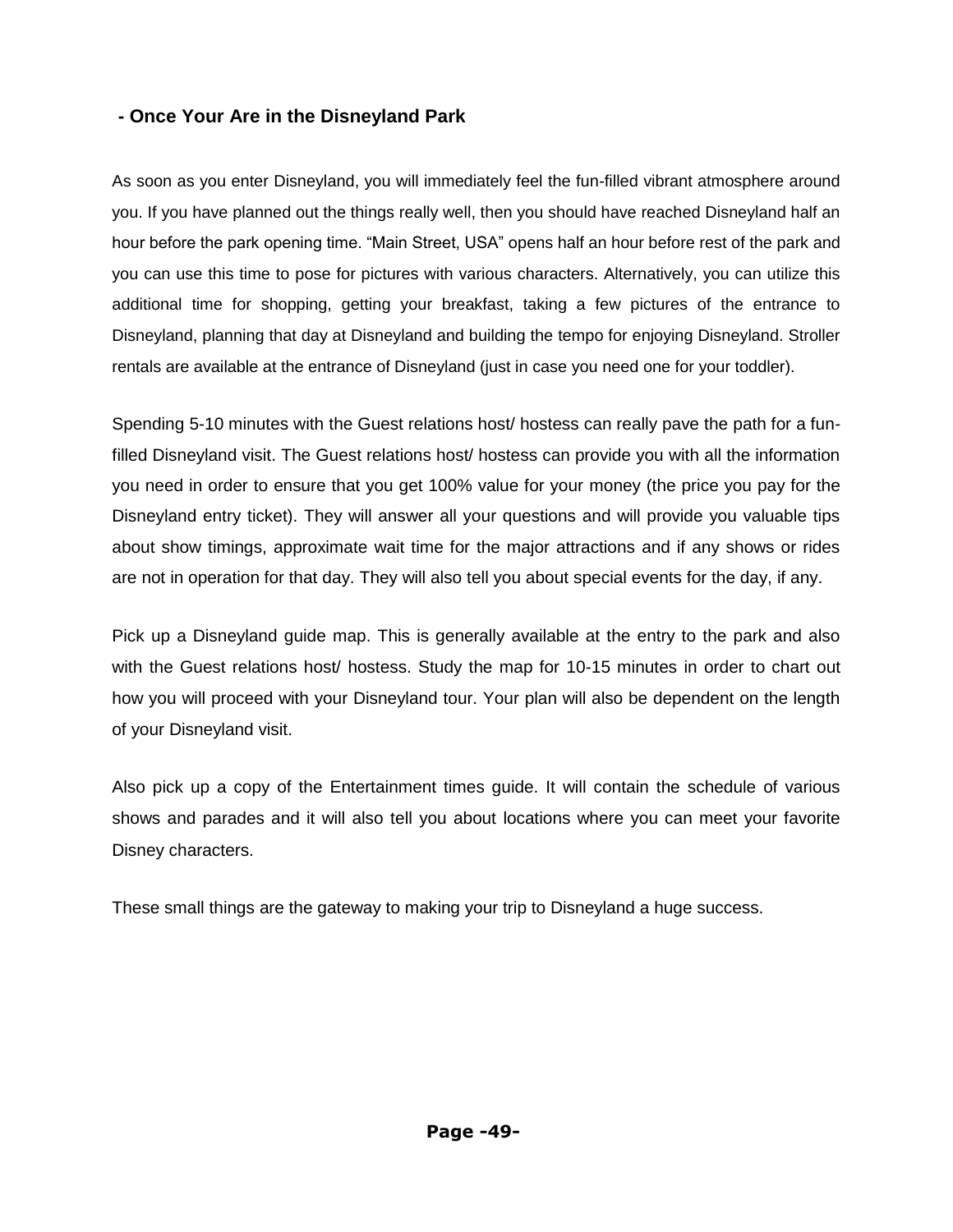## **- Take a Disneyland Tour**

No Disneyland Vacation would be complete without a Disneyland tour – especially if it is your first trip to Disneyland. There are currently four different tours to choose from, and Disneyland park admission is required for all tours. It is strongly advised that you make a reservation for the tours that you wish to go on.

Disneyland"s Discover the Magic Tour may be the most popular of the four. This tour will have you and your family working with Disneyland characters to find clues and hunt for treasure. You can literally live out a Disneyland fantasy with your family and loveable characters, outsmarting the Disney bad guys! This tour includes lunch and an exclusive gift that can only be obtained on this tour.

The Discover the Magic Tour lasts for about three hours. There is a two-ticket minimum, and the cost is \$49 each of the first two tickets, with additional tickets costing \$39. The tour is appropriate for the 5 – 9-year-old age group, and adults. The tour is not really suitable for children under the age of five, or for children who need strollers.

The VIP Tour lasts for about four hours, and costs \$75 per hour for a party of up to ten people. You must book this tour well in advance, or there will be an additional twenty dollar fee. The tour is not recommended for children, but is designed more for people who have a true love and interest in Disney and Disneyland history.

The Welcome to Disneyland Tour is absolutely perfect for first timers. There are many benefits to this tour, including priority seating at one of the stage shows, tips and suggestions for getting the most out of your Disneyland vacation, a brief history of the park, priority seating at one of the many restaurants, instruction in using FastPass, two bonus FastPass tickets, and much more. This tour lasts about two and a half hours, and costs \$25 per person.

A Walk in Walt"s Footsteps focuses on the vision of Walt Whitman, and is not really suitable for small children. Filled with history and trivia about the park, this tour lasts for more than three hours, and costs \$49 per person. The main feature of this tour is your peek at the exclusive Club 33.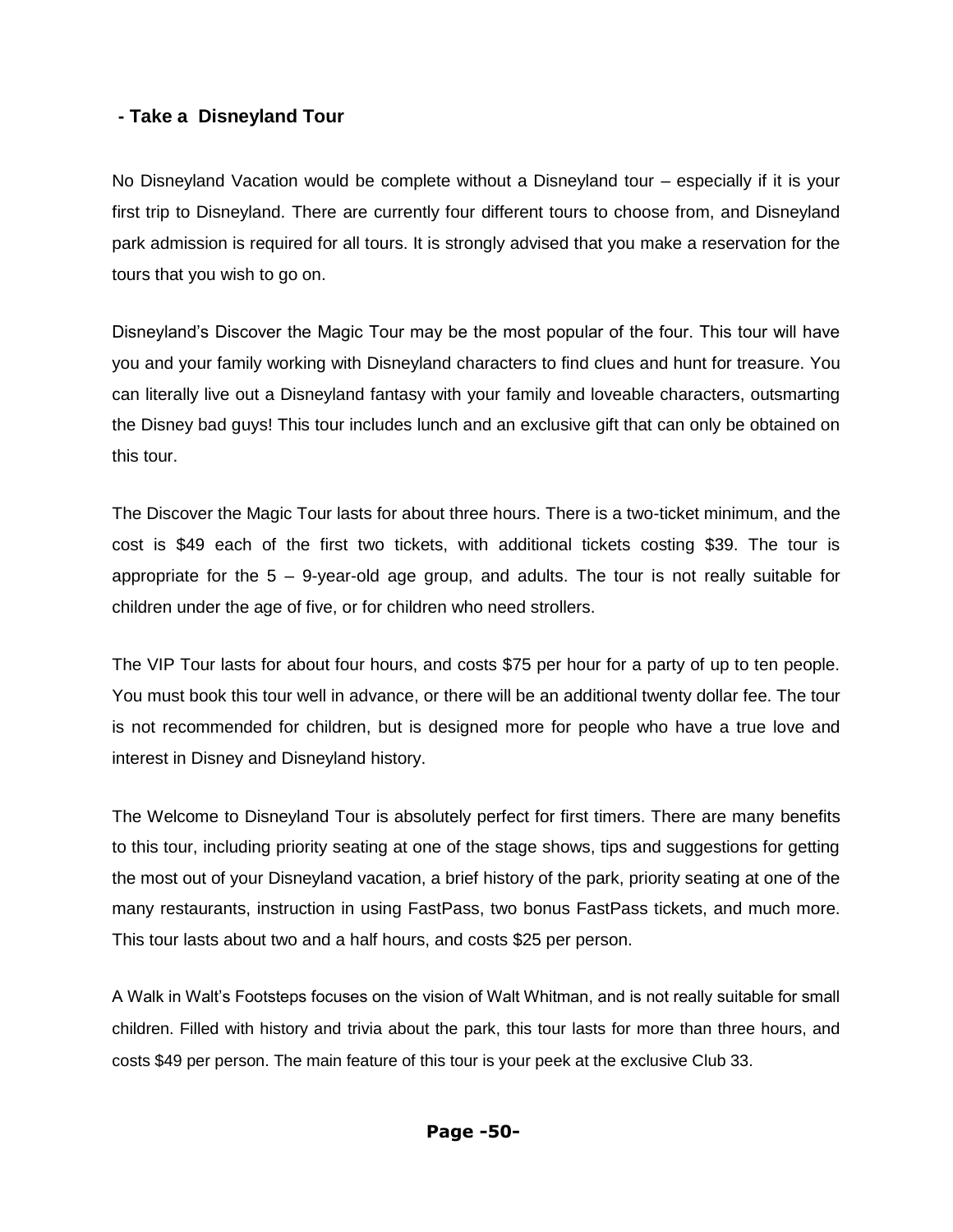Again, you should definitely consider making one of these tours part of your Disneyland experience – especially if this will be your first trip to Disneyland. You may see things and learn things that you would not see or learn without the benefit of the tour!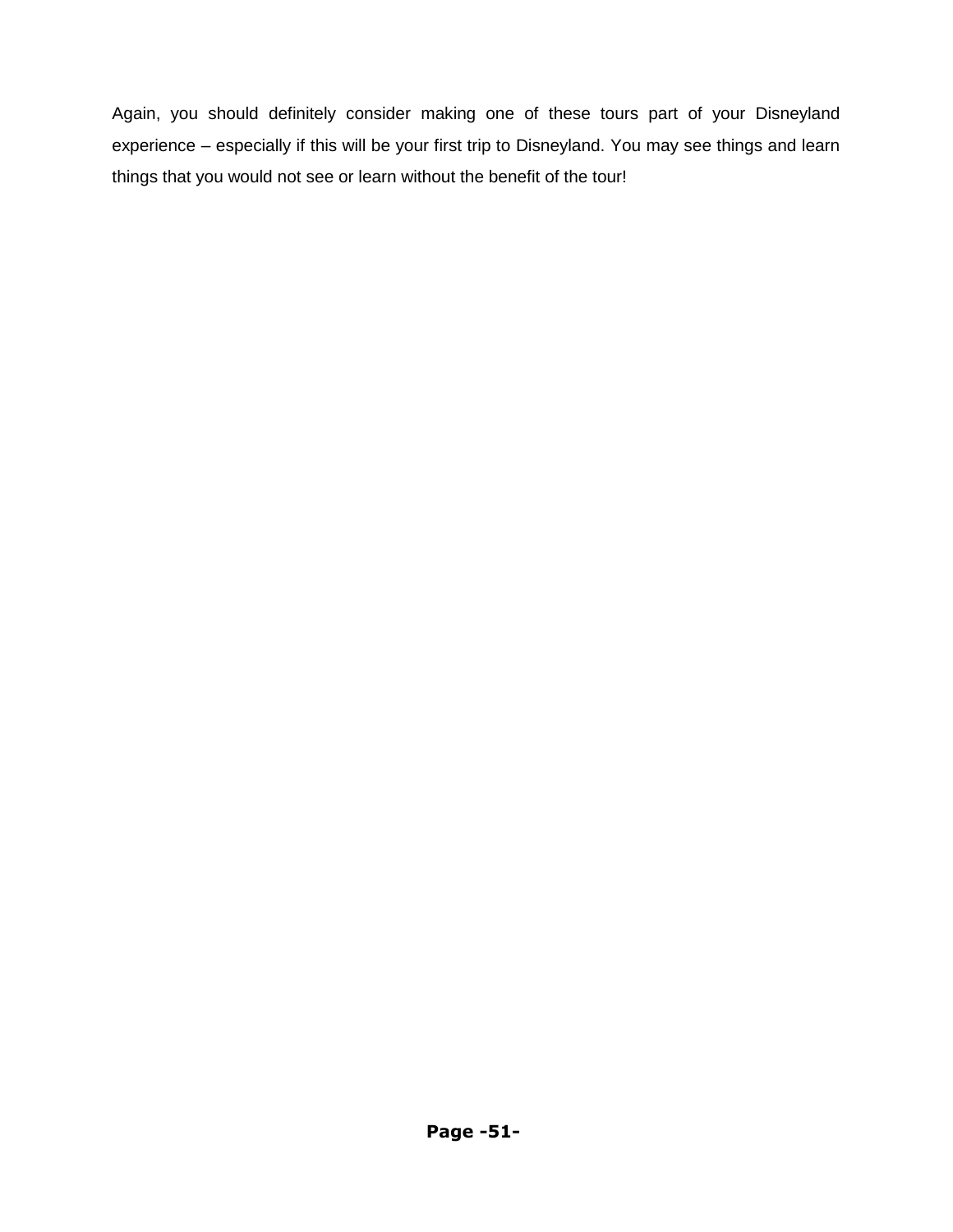# **- A Quick Tour of Disneyland with Disneyland RailRoad**

Disneyland Railroad is one of the best ways of getting a quick tour of Disneyland. Disneyland Railroad is actually a short train that uses slow moving steam engines to take you around Disneyland Park. A round tour takes just about 20 minutes and provides an opportunity to absorb the scenic beauty on the way. Though it is also touted as one of the means for going from one place to another within Disneyland, it is seldom used by people in that sense. The train stops at New Orleans Square, Mickey's Toontown, Tomorrowland and Main Street, U.S.A. You can get on or get off at any of these stops.

Some people use the Disneyland Railroad as the starting point for their Disneyland visit. There are others who use Railroad as a place to rest and enjoy at the same time (especially when they are tired of walking around and waiting in lines for attractions). For people who carry a camcorder, Disneyland Railroad provides a good opportunity to quickly capture the scenic views of the beautiful Disneyland.

However, you must note that wheelchairs and baby strollers will need to be folded and placed on board the train. Also, there is a facility for keeping a limited number of ECVs (Electric convenience vehicles) on the last car of the train via a ramp.

Whatever be the case, this attraction is surely a good one for everybody including families with toddlers.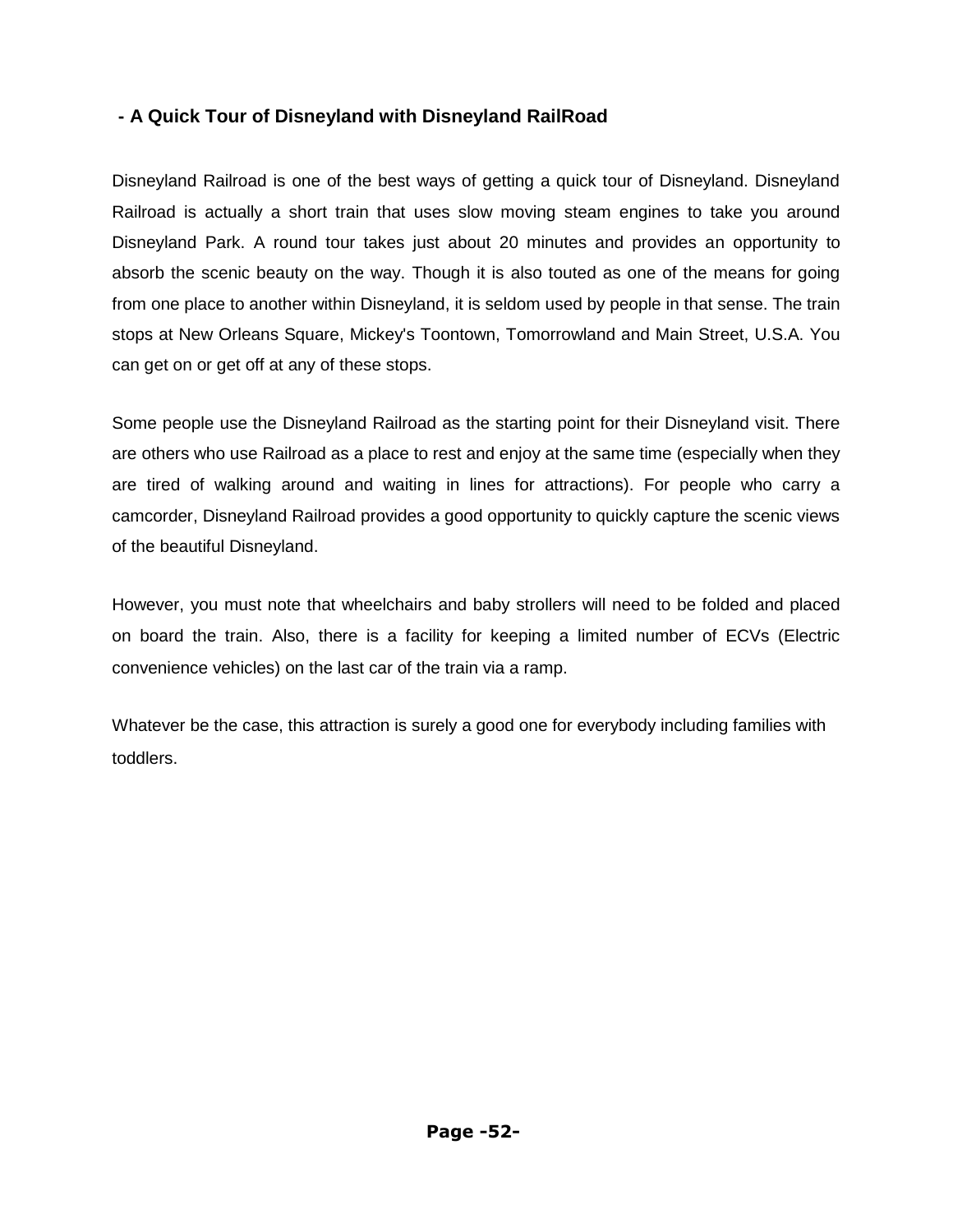## **- Start Your Day at Disneyland in Fantasyland**

Any guidebook you read will tell you that you should begin your day at Disneyland enjoying the attractions found in Fantasyland. There are several important reasons as to why this advice is given, and it is advice that you should strongly consider following.

Fantasyland is one of the most popular areas at Disneyland because there are no age or size requirements. The only height restriction is a 35-inch requirement for the Matterhorn. As the day progresses, Fantasyland will fill up. Getting there first things in the morning will help you avoid the long lines that others will encounter later in the afternoon.

None of the attractions in Fantasyland have FastPass. This is another reason as to why you should go there first. FastPass will allow you to more or less "set an appointment" to ride certain rides – but none of the attractions in Fantasyland have this option. Cover Fantasyland first, then go get FastPasses for the other attractions that you want to ride.

The crowds and the lines will start growing within a few hours of Disneyland opening each day. Make sure that you arrive before the park opens so that you can be one of the first ones through the gate – and head straight to Fantasyland before going anywhere else.

Since all of the guidebooks suggest this, many other early risers will also be headed for Fantasyland. Even so, the lines won"t get really long for two or three hours, and by then, you will have already ridden all of the rides there.

From Fantasyland, you should start collecting FastPass tickets for the other attractions that have FastPass throughout the park. It is best to collect these early in the day – the longer you wait, the longer it will be before your appointed time comes around, depending on how many FastPasses have been issued for each ride.

While you are waiting for the appointed time for your first FastPass, you should enjoy other attractions, visit the shops, or get a snack. Times between FastPass appointments are great for visiting the restrooms or sitting down to rest with a cool beverage.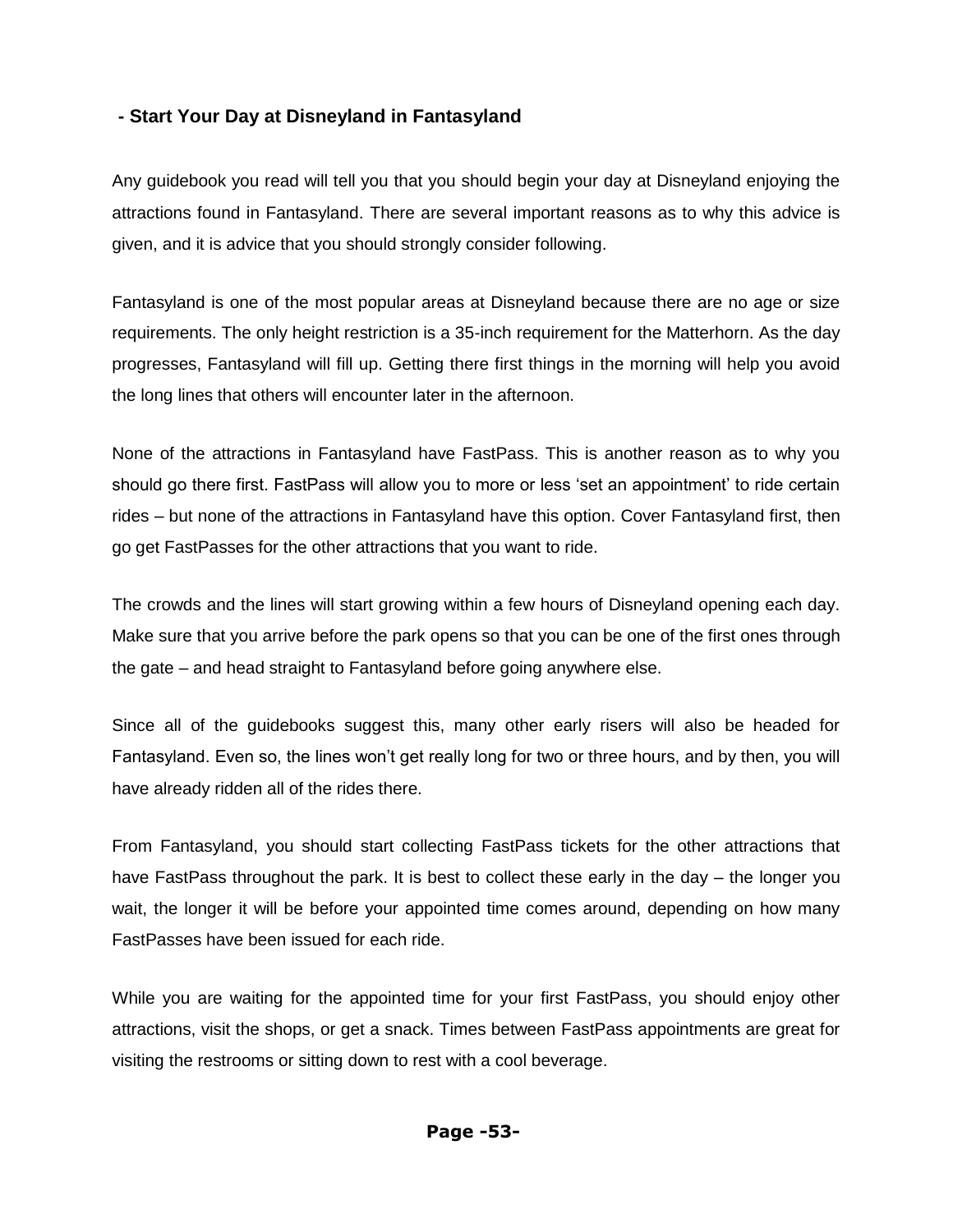Just remember that in order to enjoy the most attractions at Disneyland you should start with Fantasyland, followed by gathering FastPass tickets. Enjoy other attractions between FastPass attractions, but make sure that you don't put yourself on such a tight schedule or such a rigid itinerary that you forget to have fun! Some people simply like to spend some time wandering around the park.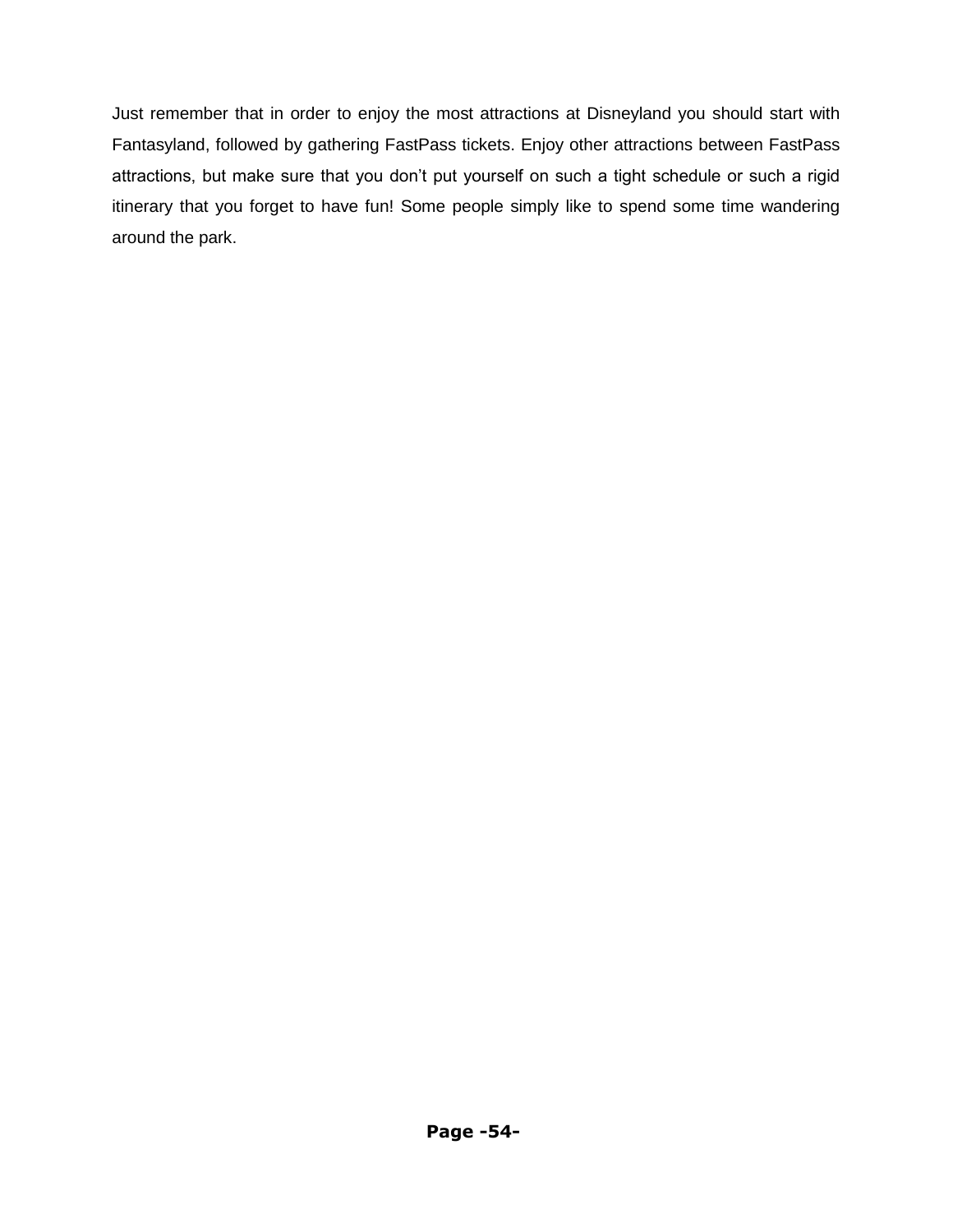## **- Where Are the Disneyland Characters?**

A Disneyland vacation would not be complete without the Characters that we all know and love so well. Often, however, people leave Disneyland disappointed – simply because they never found their favorite character. The key to finding the characters you love is in knowing where to look for them in the first place.

Start with the Character Breakfast. Here, you will probably see Sleeping Beauty, Cinderella, Snow White, Mary Poppins, Jasmine, Ariel, Minnie and Mickey Mouse, and many others. If you miss your favorites at the breakfast, don"t despair – simply go find them! Many characters will be on hand, right inside the gates, to greet you as you arrive in the morning as well.

Start in Toon Town, where all of the Disney Characters live. Visit their homes to see if you can get a glimpse of them. Go early, while they may still be at home! Be sure to visit Goofy"s Kitchen as well, since many characters pop in and out throughout the day. If you"ve been through Toon Town, and you still haven"t seen your favorite character, your next stop should be Fantasyland. Different characters can be located telling stories throughout Fantasyland.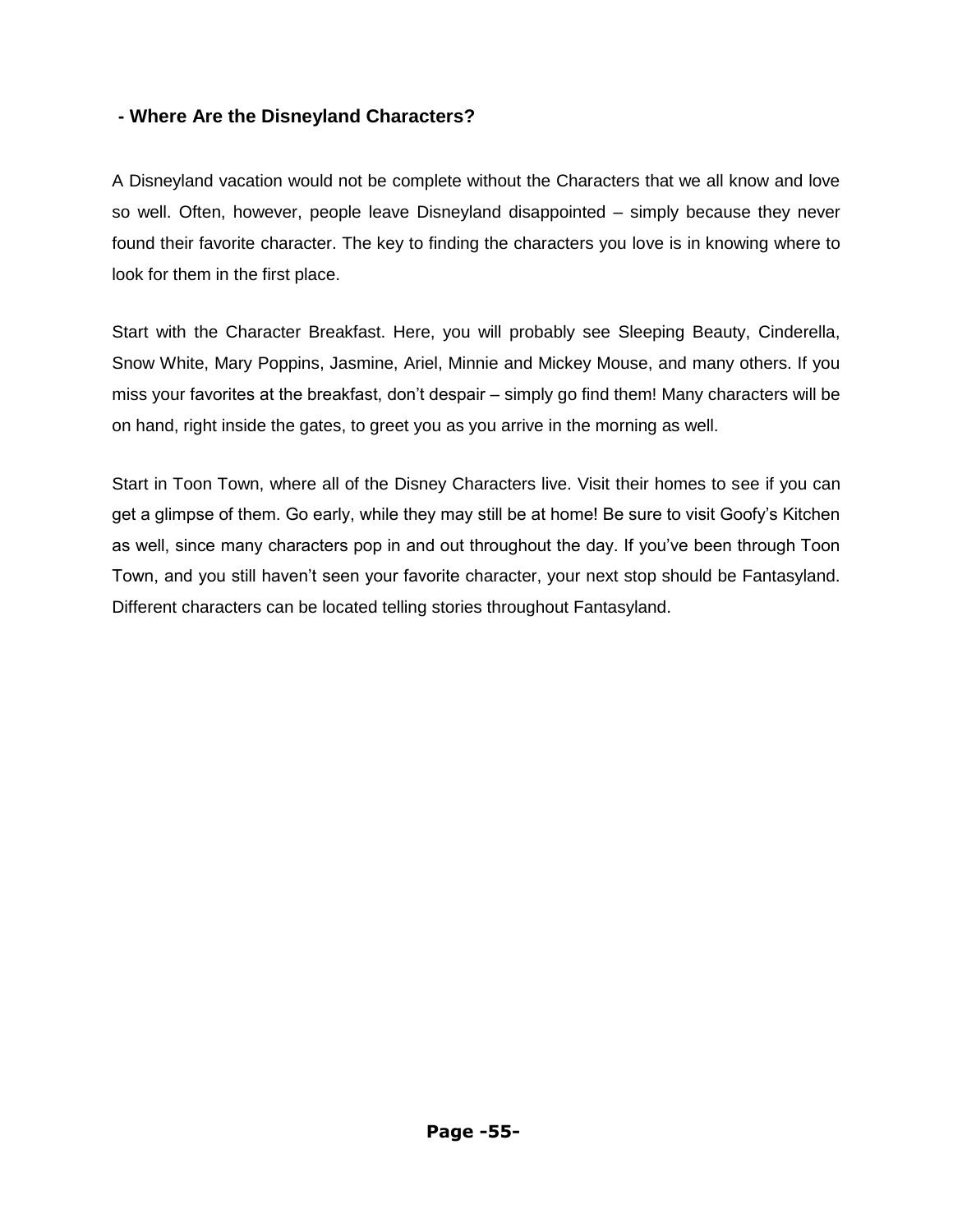## **- How to Dine With Disneyland Characters**

If you really want to delight your child – or yourself – you should arrange to have a Disneyland Character meal. This will allow you and your whole family to have quality time with one or more of the Disneyland characters. In fact, this is the best way to really get to interact with them for any length of time.

Start by making a reservation. This can be done through the Disneyland Vacation Planning Services Department. Reservations can be made up to sixty days in advance, so don"t leave this to the last minute. Make these reservations while your Disneyland vacation is being planned.

Character breakfasts take place each morning at the park. You do not need a reservation for these meals. These breakfasts take place in many of the park"s restaurants, but Goofy"s Kitchen is a great place to start. It is located in the Disneyland Hotel, and there are dishes to please everyone. Children less than three years of age get to eat free, which should be considered when you are planning the budget for your trip. Goofy is always there, with Pluto, but other characters come and go all throughout the day. You should definitely make reservations for Goofy"s kitchen, as it is quite popular, and the wait can be very long.

If dining with Princesses is important, than Ariel"s Grotto is the place to be. Serving three course meals, this is elegant dining that both kids and adults can enjoy. Each princess will come spend a little time at your table during your meal – one at a time. Reservations for Ariel"s Grotto are also recommended. This is one place in the park where both alcoholic and non-alcoholic drinks are served.

The Storyteller"s Café is another place that is highly recommended for Character Meals. Characters are only here during breakfast, however. While time is not spent at each individual table, the Characters do interact with the children as a group. Both buffet and menu dining is available, and again, reservations are recommended. Lilo and Stitch also have a Character Breakfast, as does Minnie Mouse. Breakfast with Minnie and Friends is extremely popular, so make reservations.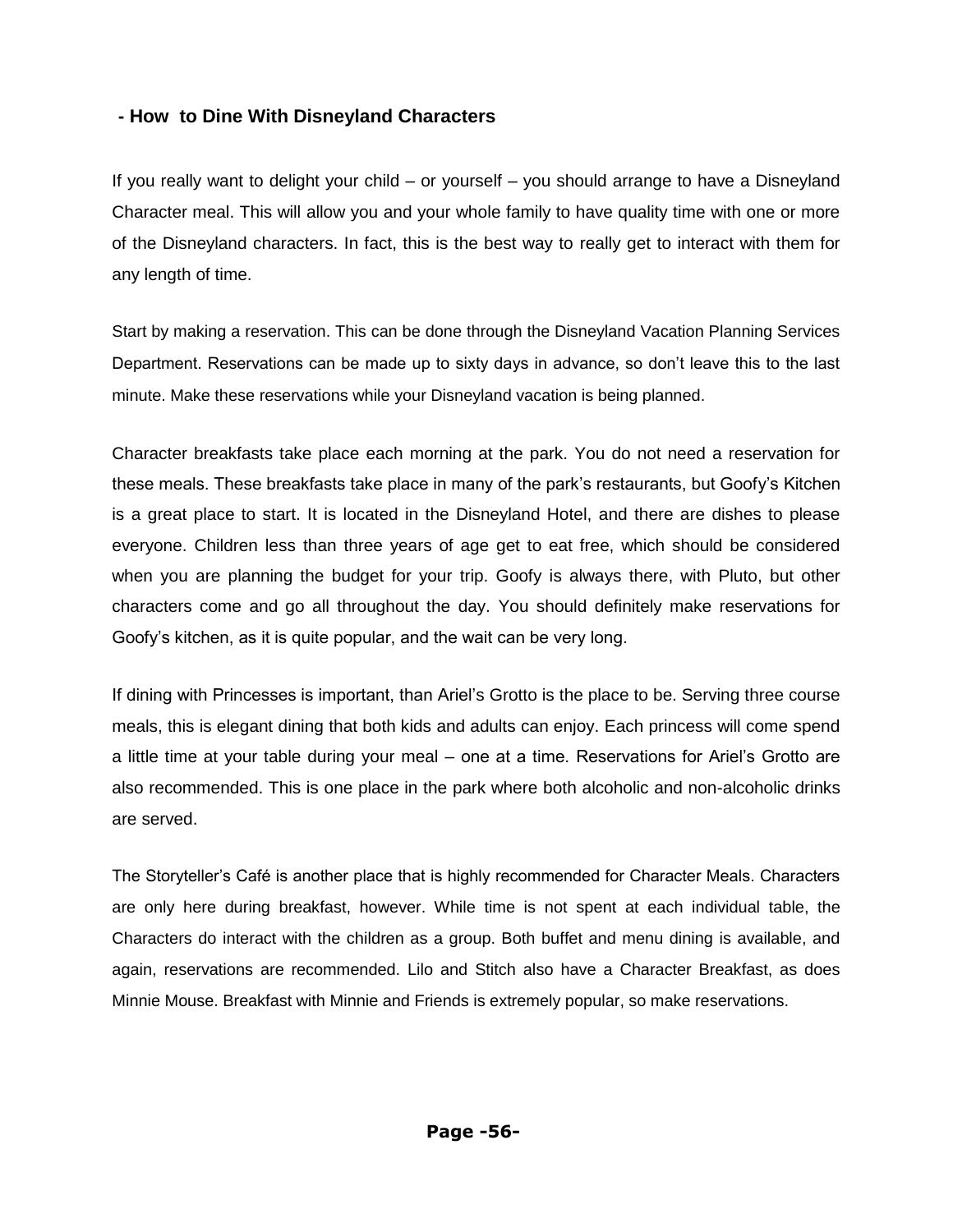You should definitely include a Character Meal or two in your Disneyland Vacation plans. This is something that your child will remember forever and interacting with the famous Disney characters that we all know and love is part of what Disneyland is all about! Be sure to make reservations as far in advance as possible.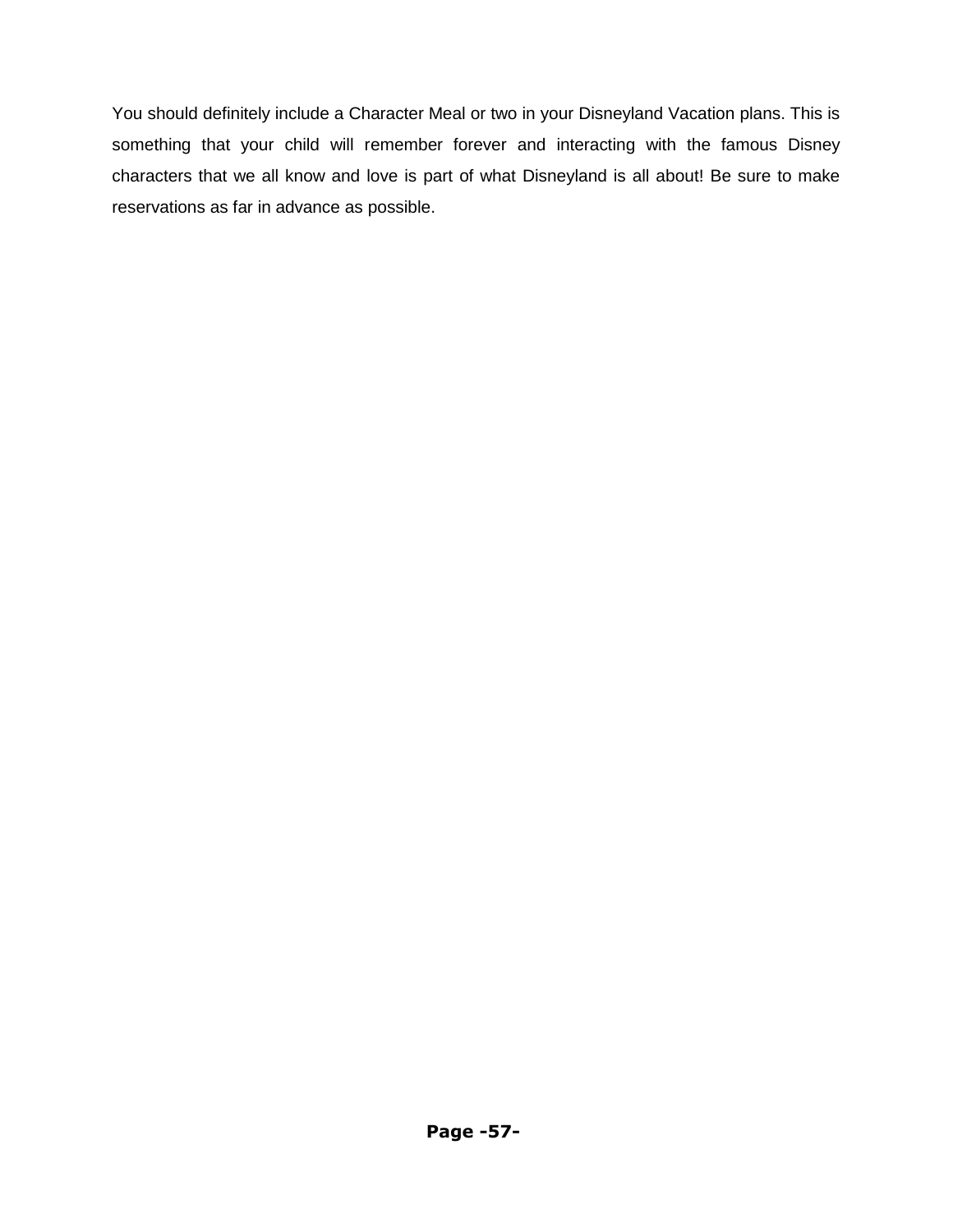## **- The Eight Lands of Disneyland**

Besides the "Main Street, USA", there are eight fun-filled 'lands' in Disneyland. Each 'land' is based on a particular distinct theme. Here is the list of eight lands and a short synopsis of the themes on which they are based:

#### **Adventureland**:

The theme of this land is "An exotic tropical place that is far away from civilization e.g. in the remote jungles of Asia and Africa". Enchanted Tiki Room, Indiana Jones Adventure, and Jungle Cruise, are the popular attractions at the Adventureland,

#### **Frontierland**:

This land brings you to the pioneering days of America. Frontierland hosts a number of shows and attractions. The main attractions at Frontierland include 'Big Thunder Mountain Mark Twain Riverboat', 'Fantasmic', and 'Sailing Ship Columbia'.

#### **Fantasyland**

This land is especially oriented towards children. This land aims to turn the fantasies of childhood classic stories into reality through attractions like Peter Pan"s flight and Alice"s wonderland. Though it's a matter of personal choice, besides 'Peter Pan's Flight' and 'Alice in Wonderland', the following attractions seem to be the quite popular at Fantasyland – 'It's a small world', 'Dumbo the Flying Elephant' and 'Mad Tea Party'

#### **Tomorrowland**

As the name suggests, this land is themed on the future i.e. space age etc. "Space Mountains" and "Star Tour" are among the more popular rides in Tomorrowland.

#### **New Orleans Square**

This land was not a part of Disneyland when Disneyland first opened in 1955. It was one of those lands that were added later. This land depicts the New Orleans"s Bourbon Street (especially in terms of its architecture). "Pirates of the Caribbean" and "Haunted Mansion" are the main attractions in this land.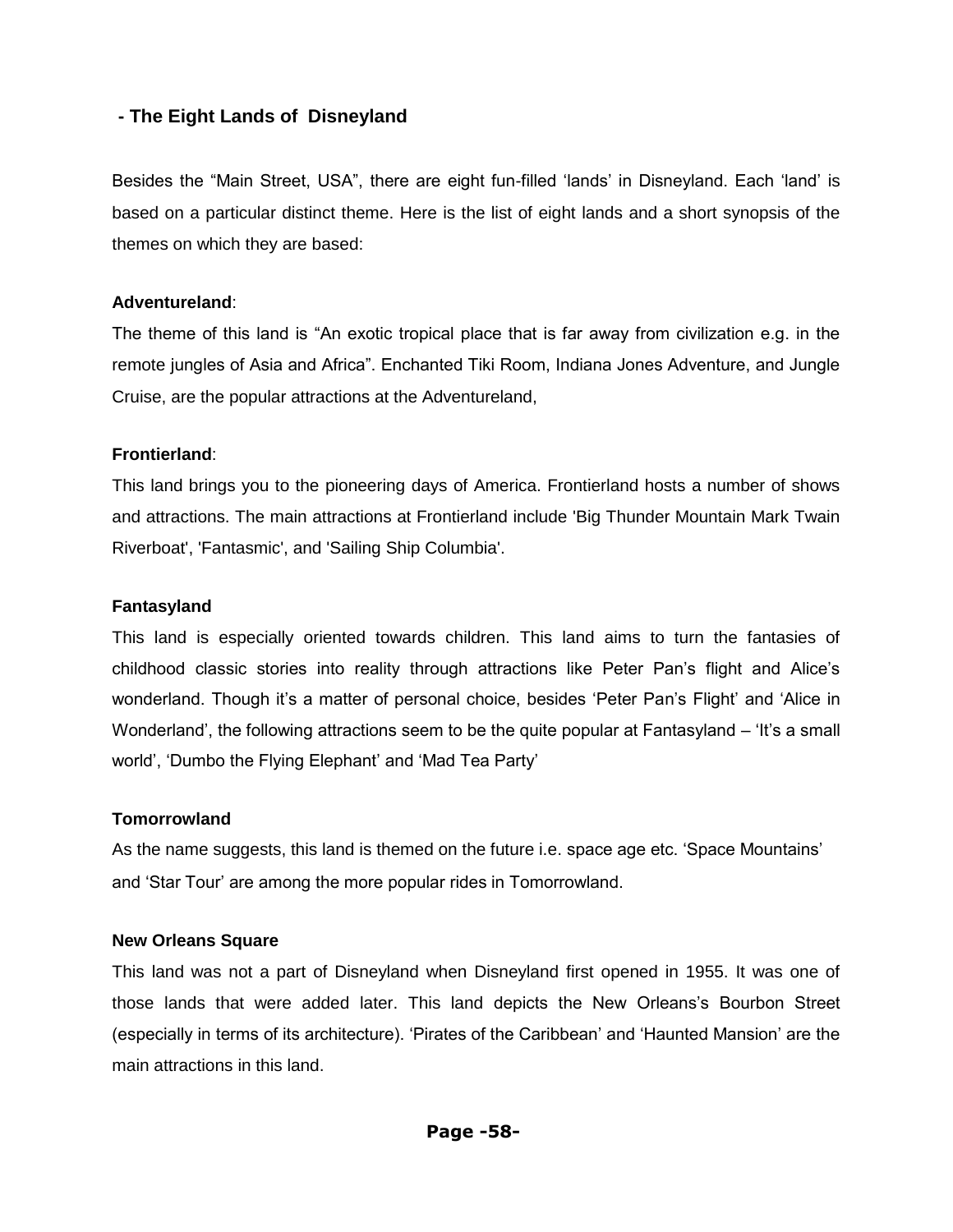### **Critter Country**

Yet another land that was not part of the Disneyland originally. "Splash Mountain" and "The Many Adventures of Winnie the Pooh" are the main attractions here.

### **Mickey's Toontown**

Yet again, this land became a part of the Disneyland much after its opening. This land depicts the "Toontown" (as in one of the releases of Disney/ Touchstone pictures), a place that is the abode of various Disney characters. In Mickey's Toontown, among other attractions, you can enjoy 'Gadget's Go Coaster' and 'Roger Rabbit's Car Toon Spin'. Mickey's house and Minnie's house are also located at Mickey"s Toontown and are quite popular attractions.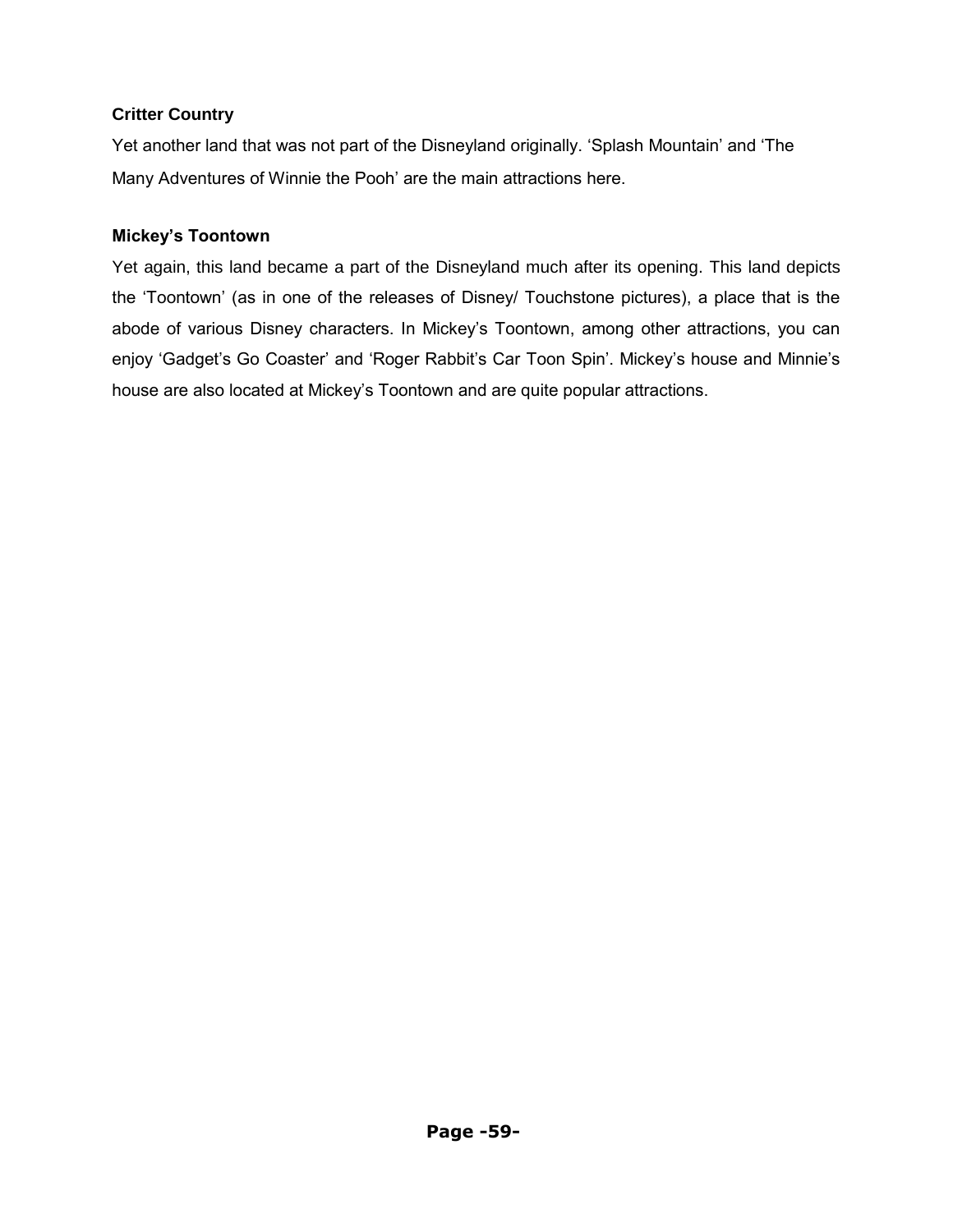# **- Categorization of Attractions at Disneyland Park – Part 1**

# **The Main Categories**

It seems that the attractions at Disneyland Park are categorized mainly on the basis of the type of enjoyment they provide to you. There are 7 categories in all. And though we cannot say that one category is more important than the other, a large number of attractions fall under the following 4 categories:

## **Amusements:**

This category is for the attractions that are amusing i.e. provide a sense of amusement to you. There are a number of attractions that fall into this category. Some of the notable attractions in the amusements category are "Autopia", "Mad Tea Party", "Davy Crockett's Explorer Canoes", 'Roger Rabbit's Car Toon Spin', 'Starcade', 'Tarzan's Treehouse' and 'Tom Sawyer Island'.

## **Big Thrills:**

Big Thrills is the next category. As the name indicates, the attractions in this category provide a thrilling experience (and its big thrill). Most of the "Big Thrills" attractions are not meant for people who are not in good state of health (in general). These attractions include things like high speed rides or scary rides. 'Big Thunder Mountain Railroad', 'Indiana Jones Adventure', 'Space Mountain" and a few other attractions form the "Big Thrills" category.

### **Family Adventures:**

There is a big list of attractions that comprise the 'Family Adventures' category. All these attractions can be enjoyed together with the Family. Some of the attractions that are part of the "Family Adventures" are: "Buzz Lightyear Astro Blasters", "Gadget's Go Coaster", "Haunted Mansion" and "Pirates of the Caribbean".

# **Fun For Little Ones**:

Disneyland is really one of the best fun places for kids or little ones. The list of attractions that fall in this category is probably the longest. Some of the main attractions in this category are "Dumbo the Flying Elephant", "Enchanted Tiki Room", "It's a small world" and "Peter Pan's Flight".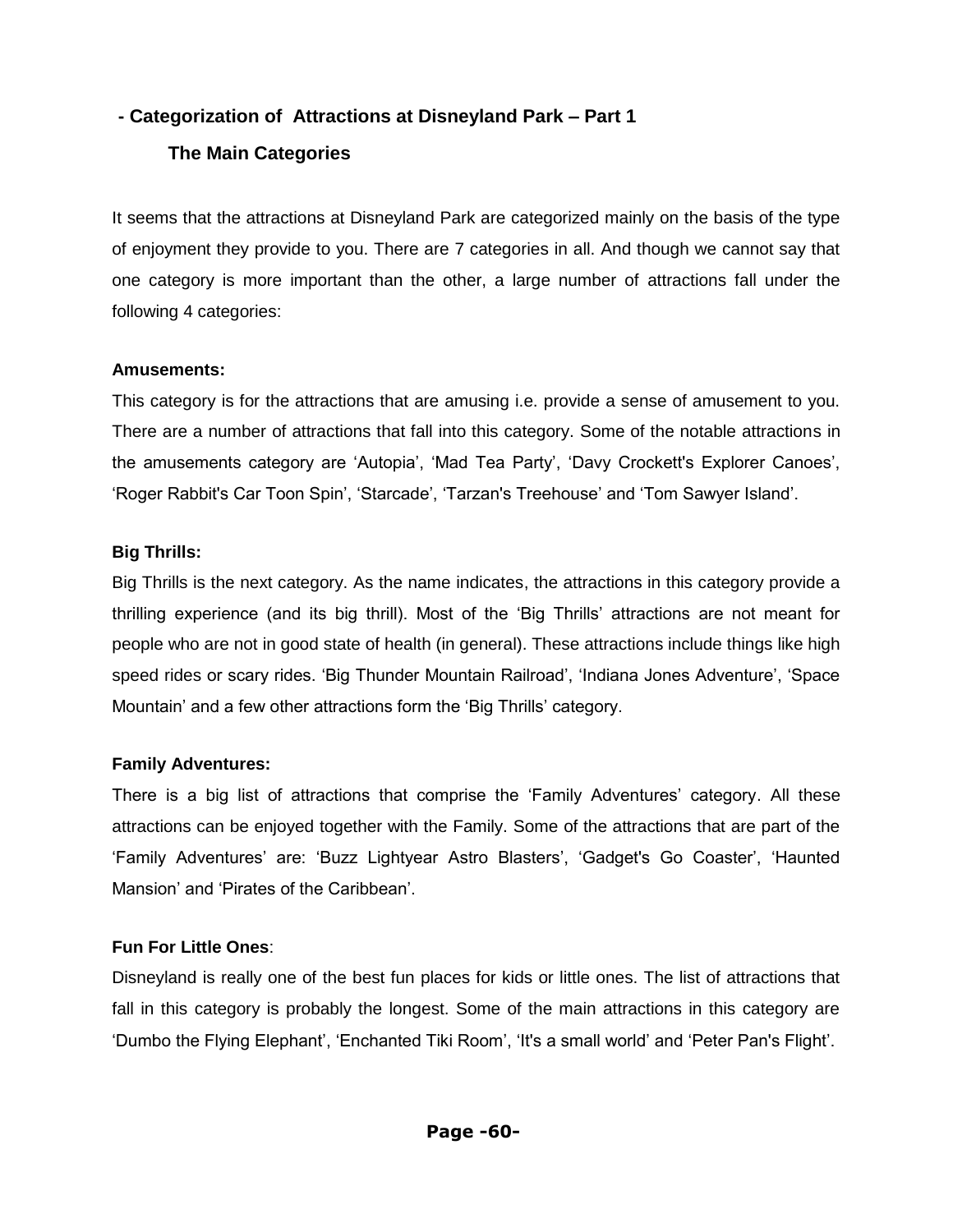The other 3 categories are: Character Greetings, Discovery and Getting Around

However, it's important to note that new attractions keep getting introduced in Disneyland (and some others get done away with) all the time. Check the Disneyland guide or their website in order to get the latest set of attractions and their categorization.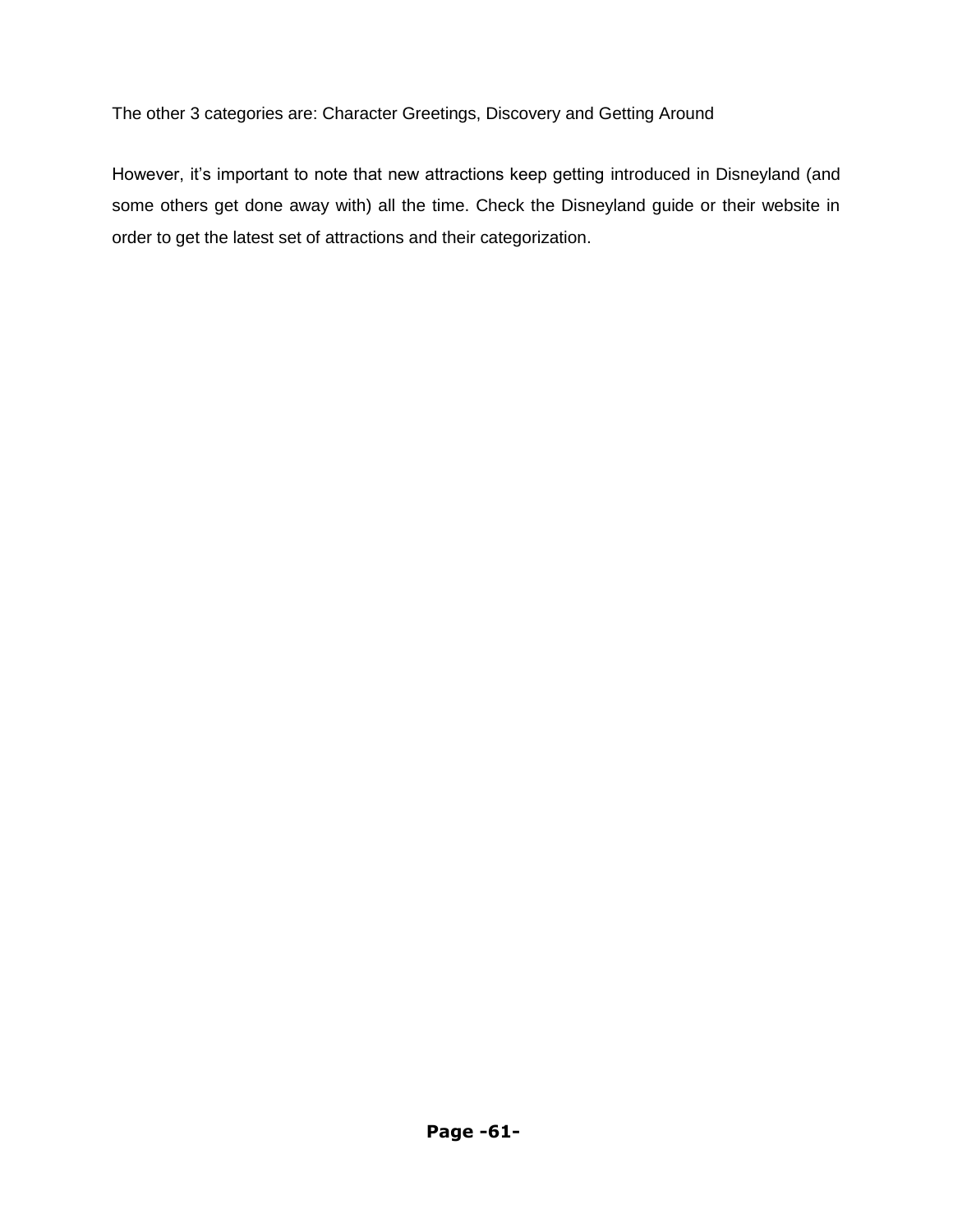# **- Categorization of Attractions at Disneyland Park – Part 2**

# **Other Categories**

Though most of the attractions are part of the other 4 categories ("Fun For Little Ones", "Big Thrills", "Fun For Little Ones" and "Amusements"), there are some other attractions that fall under the following 3 categories (there are 7 categories in total):

## **Character Greetings**:

You get various opportunities for meeting Disney characters or visiting attractions that are specific to the life of Disney Characters. All such attractions fall into the category of "Character Greetings". So, you have "Mickey's House and Meet Mickey", "Aladdin and Jasmine at Aladdin's Oasis', 'Ariel: The Little Mermaid', 'Goofy, Pluto and Pals', 'W innie the Pooh & Friends' and a few other attractions in the Character Greetings category.

### **Discovery**:

This category is based on the theme of discovery and innovations i.e. near-future technologies etc that are under implementation. 'The Disney Gallery',' 'Innoventions' and 'Main Street Cinema", all fall under this category.

# **Getting Around**:

This category encompasses attractions and rides that are related to moving around in Disneyland using various types of transport. It includes trains, boats, horse carriages, ships etc. The main attractions are: "Disneyland Monorail", "Disneyland Railroad", "Mark Twain Riverboat" and "Sailing Ship Columbia".

Besides these 3 categories (and the 4 other categories), you also have a number of stage shows and parades which are not formally categorized but can be put into an eighth category called "Entertainment".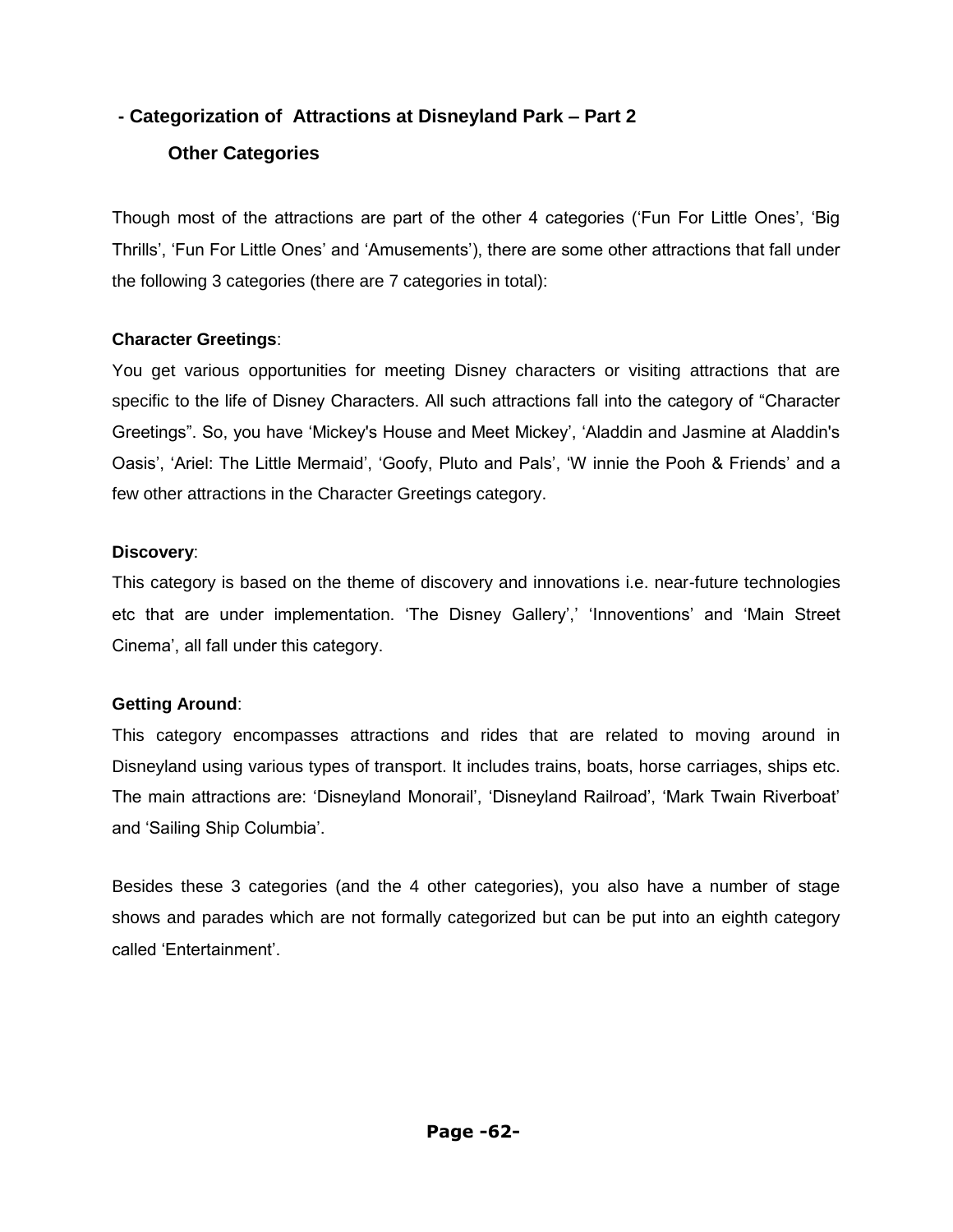Again, you should remember that new rides keep might be introduced in Disneyland at any point of time (and some might be taken off). The best way to find what categories and attractions are available at a particular point in time is to go to the website of Disneyland (www. Disneyland.disney.go.com). You can also check the latest categorization by looking into the Disneyland map guide that you can get from either the park"s entry gate or from the guest relations host/ hostess.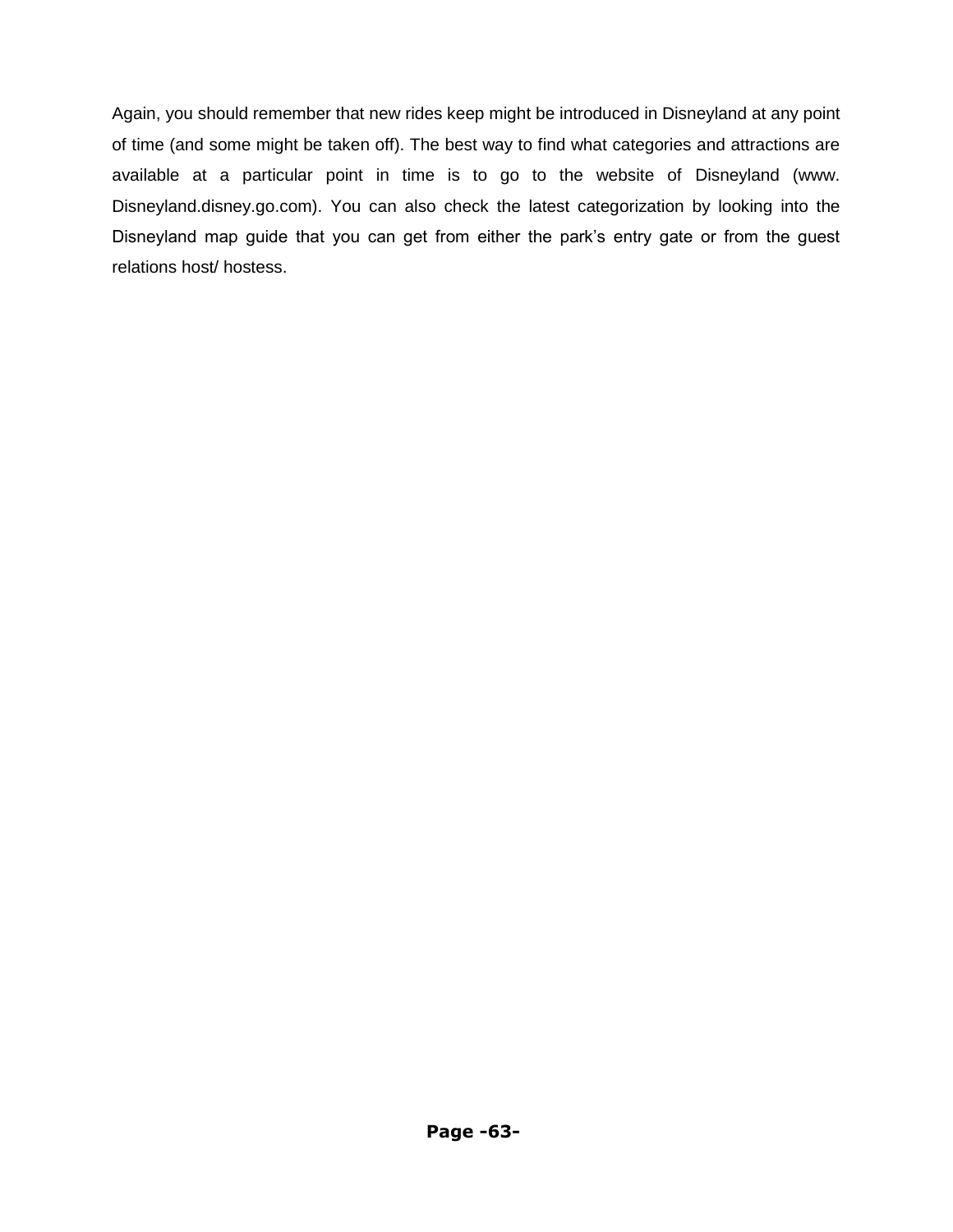## **- Suitability of Attractions**

There are numerous attractions in Disneyland. However, not every attraction is suitable (enjoyable for everyone. Since there are people of various ages coming to Disneyland and since people come in different kind of groups (as families or school groups etc), Disneyland indicates the suitability of each attraction for various people by grouping each attraction under one of the three heads (discussed below). This is something that is really helpful in pre-planning what all attractions to go for (without physically seeing them).

Though the attractions are grouped into four experiences (including the "1955 Experience" which actually shows how Disneyland looked in 1955), there are just three groupings that are used for indicating the suitability of a particular attraction for various people. It's important to note here that one attraction can fall into one or many groups. Also, this classification is primarily based on "Who would enjoy what" (however, that doesn"t guarantee that you will or will not enjoy a particular attraction). Further to this classification, you also have the minimum eligibility for certain attractions e.g. height requirement etc. Some attractions also have warnings about unsuitability for people having certain medical/ health-related conditions.

The three groups are as follows:

### **Families with Toddlers**

This indicates the attractions that can be fun for families that have toddlers with them. However, you will need to park baby strollers before you embark on a ride and there is sufficient parking space located near each attraction. The focus of these attractions is on fun and fantasy for the little ones. Age-appropriateness is indicated for each ride. A large number of attractions and entertainment fall in this category.

#### **Kid-Friendly Vacations**

The attractions that are recommended for kids and marked as "Kid-Friendly Vacations" are those that are a perfect blend of fun and thrill for their age. Some thrilling rides and shows are especially suited for these kids.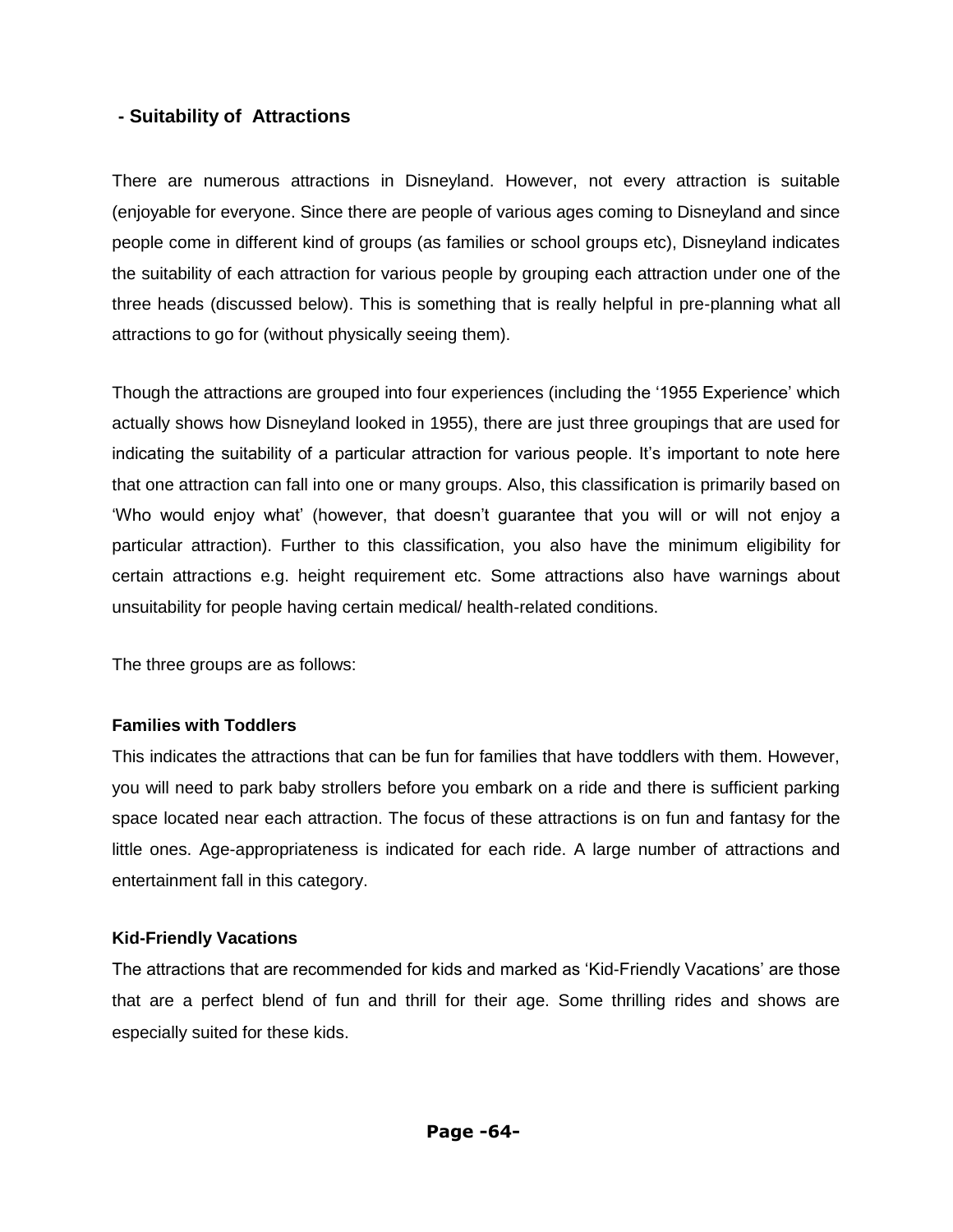## **Teen-Friendly Vacations**

When it comes to teens, Disneyland is probably the best place to be in. There are many thrillfilled, fun-filled, scary and high-speed attractions that are meant just for teens. "Teen-Friendly Vacations" are indicated for attractions that are a lot of fun for the people in their teens. Many such high speed or scary attractions are not meant for little ones.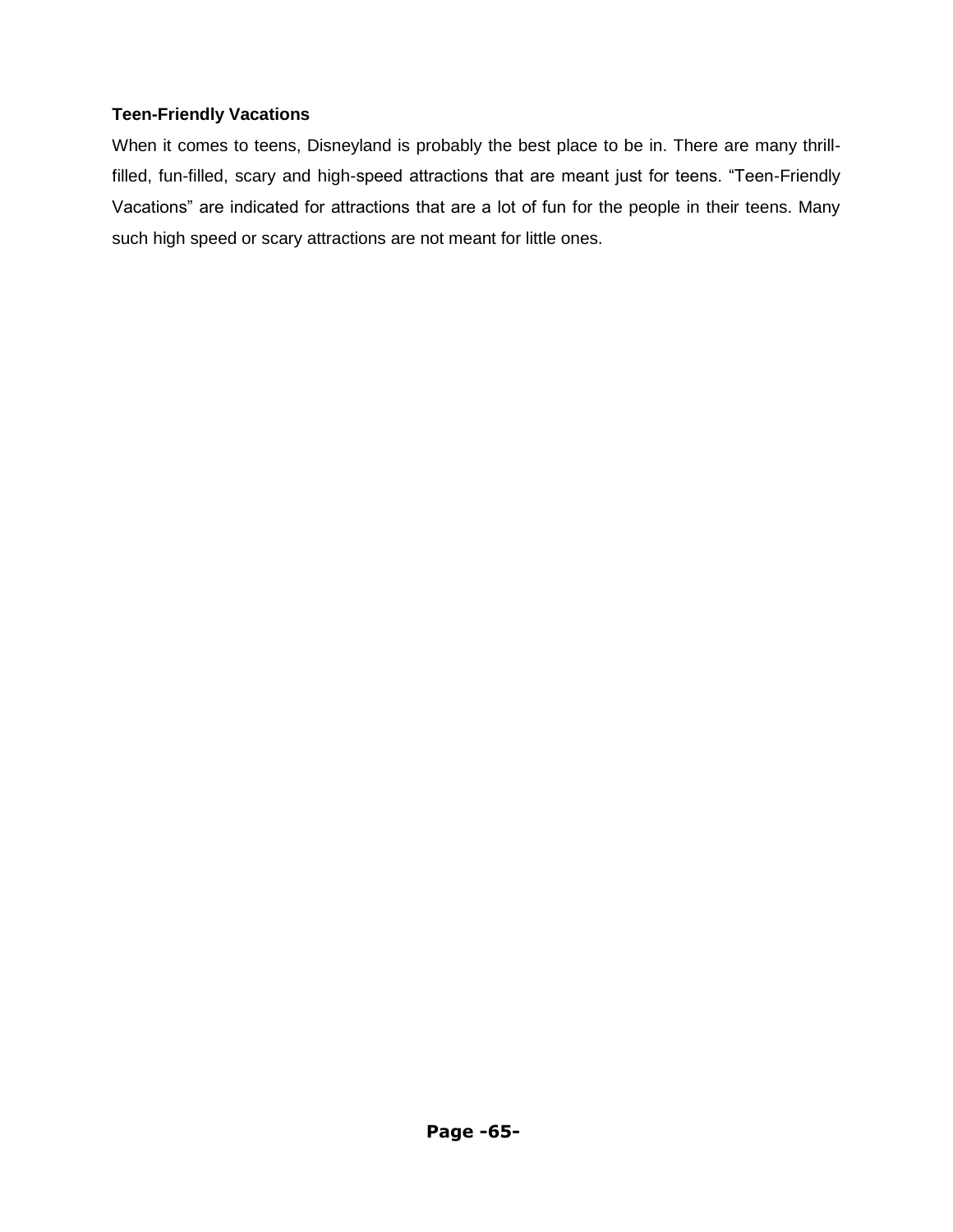## **- All About the '1955 Experience'**

A number of people wonder "What 1955 Experience" means. Like other things, if you go to Disneyland with pre-acquired knowledge of what such terms mean, you will be appreciate and enjoy Disneyland even more.

The "1955 experience" is especially for those people who would like to get a nostalgic experience of Disneyland. So, '1955 experience' is for those who want to know what Disneyland looked like in 1955 when it was first started. In that sense it"s a step, 50 years back into time.

You can have a look at the attractions, entertainment shows, shops etc that form the "1955 experience' and compare it with the Disneyland as it is today. Thus you can appreciate the imagination and effort that has gone into making Disneyland look as it does today. Here is the list of attractions that form the '1955 experience':

- · Autopia
- · Casey Jr. Circus Train
- · Disneyland Railroad Main Street, U.S.A.
- · Dumbo the Flying Elephant
- · Fire Engine
- · Jungle Cruise
- King Arthur Carrousel
- · Mad Tea Party
- Main Street Cinema
- Mark Twain Riverboat
- · Mr. Toad's Wild Ride
- · Peter Pan's Flight
- Snow White's Scary Adventures
- · Storybook Land Canal Boats
- · Billy Hill & The Hillbillies (Entertainment)

Besides these attractions and entertainment there are some shops and dining options too that form part of the '1955 Experience'.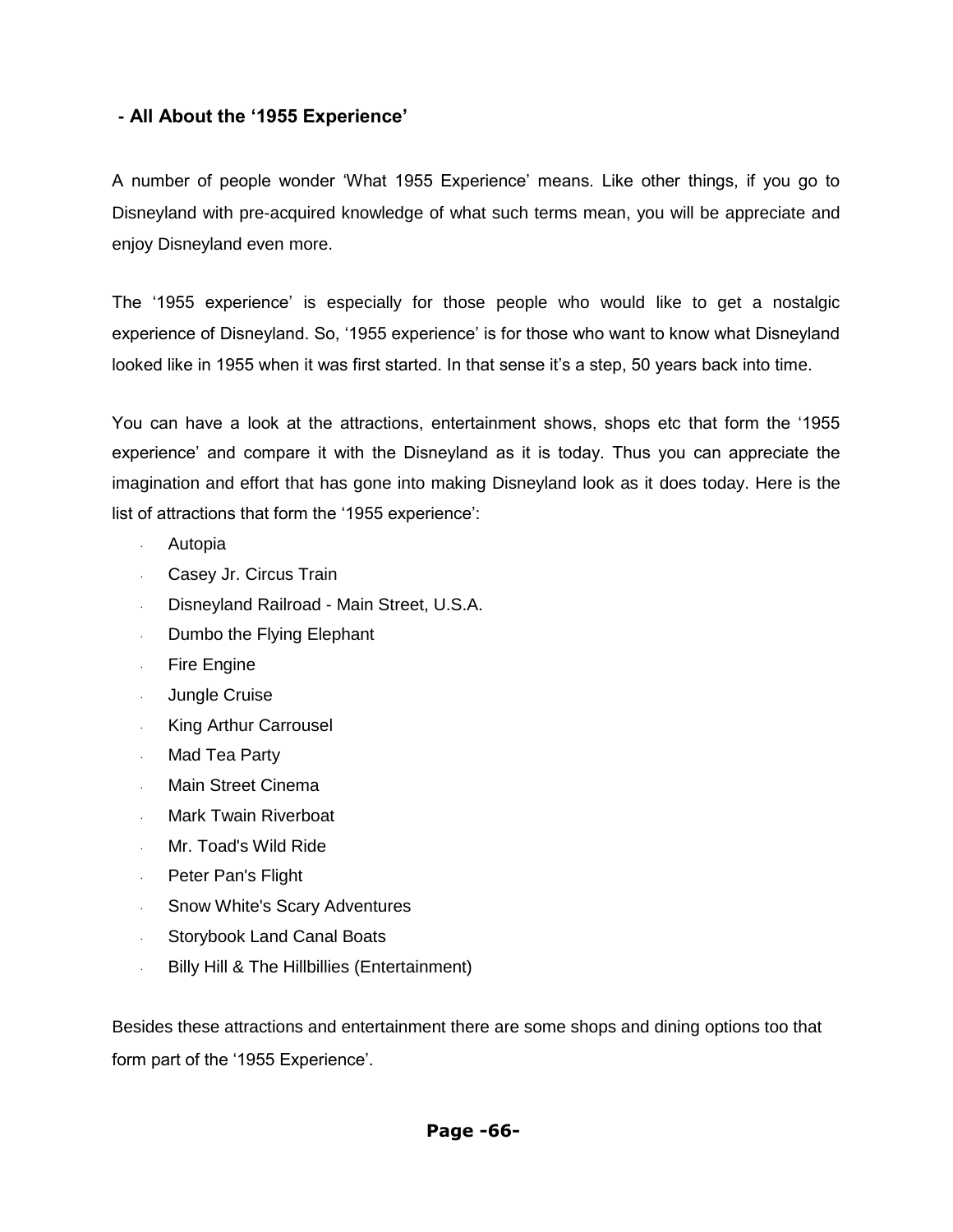One good way of getting the "1955 experience" is to plan a day wherein you just go for the attractions, entertainment etc that form the '1955 experience'. Just make yourself drift 50 years back in past and ignore the presence of all other attractions on that day. You could even get dressed in some kind of 1955's fashion and make that day (and the '1955 experience') even more memorable for you and your family.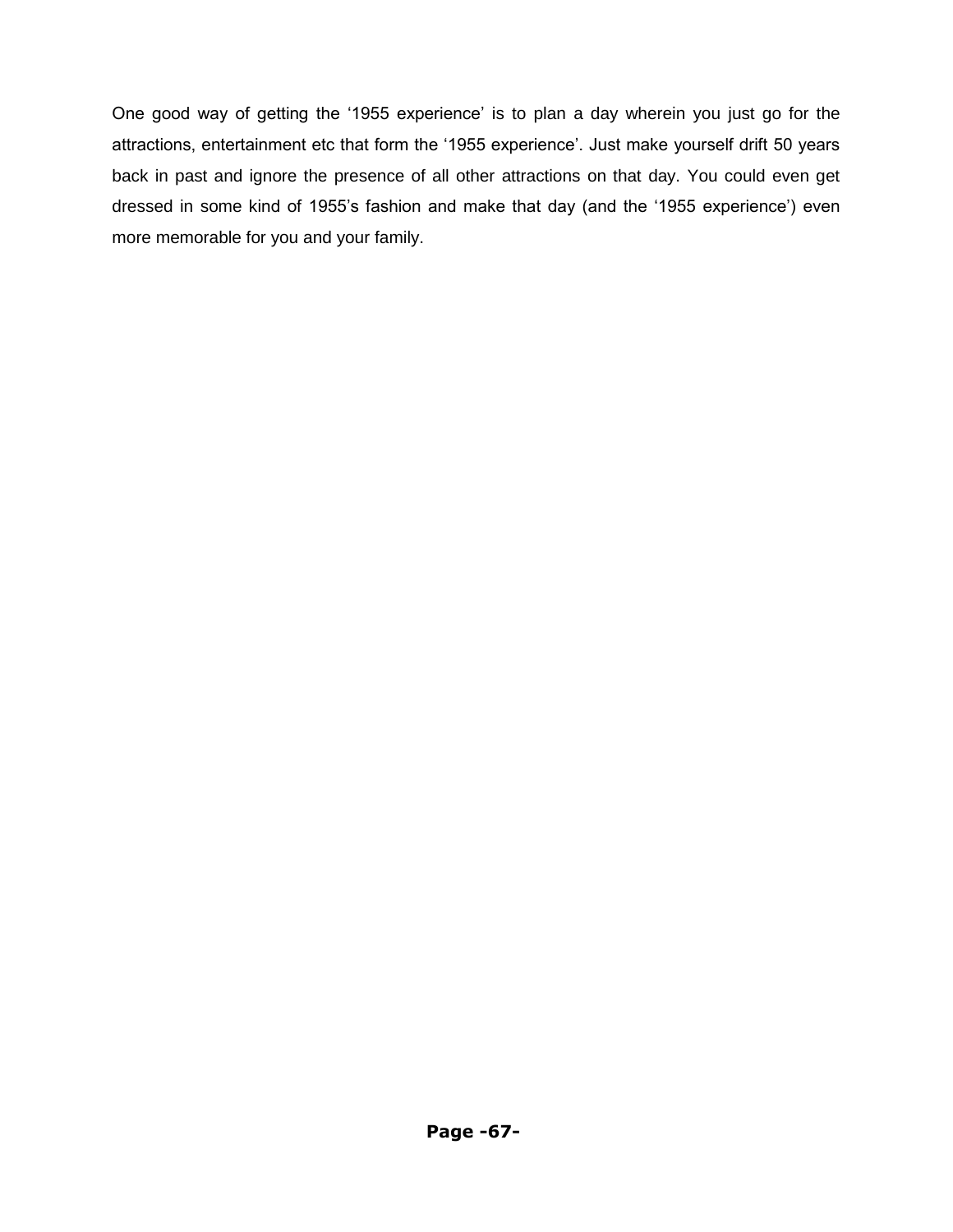# **- Enjoy Yourself at New Orleans Square**

New Orleans square was one of those lands that were not part of the original Disneyland when it was first launched in 1955. This land was added later. "Haunted Mansion" and "Pirates of the Caribbean" are the start attractions of New Orleans Square.

#### **Haunted Mansion**

This attraction is a bit scary and some children might get frightened. So, you might as well consider not taking the kids along on this attraction. This attraction is basically about silly dances, ghosts, mysteries and some bit of humor. One good feature is the "Doom buggy". Since this attraction is quite popular, you might consider going for the FastPass option for this attraction.

#### **Pirates of the Caribbean**

Since New Orleans Square itself was a late addition to the Disneyland, so was the "Pirates of the Caribbean". This attraction is categorized as Family adventure and involves an exciting boat ride that is full of special effects depicting pirates. Again, like "Haunted Mansion" the attraction might scare young children. So, you will need to a decision on whether your children can go on the ride or not. Currently, the Disneyland website shows this attraction as closed till June 25, 2006. So, if you were planning to visit Disneyland before that, you would miss out on this attraction (but that shouldn"t prevent you from visiting Disneyland; there are hordes of other fun-filled attractions to make your day). Classic Disney story telling is another attractive feature at this attraction.

Frankly, if you have young children who might get frightened by the special effects of these attractions; you might consider spending more time on other lands than at New Orleans Square.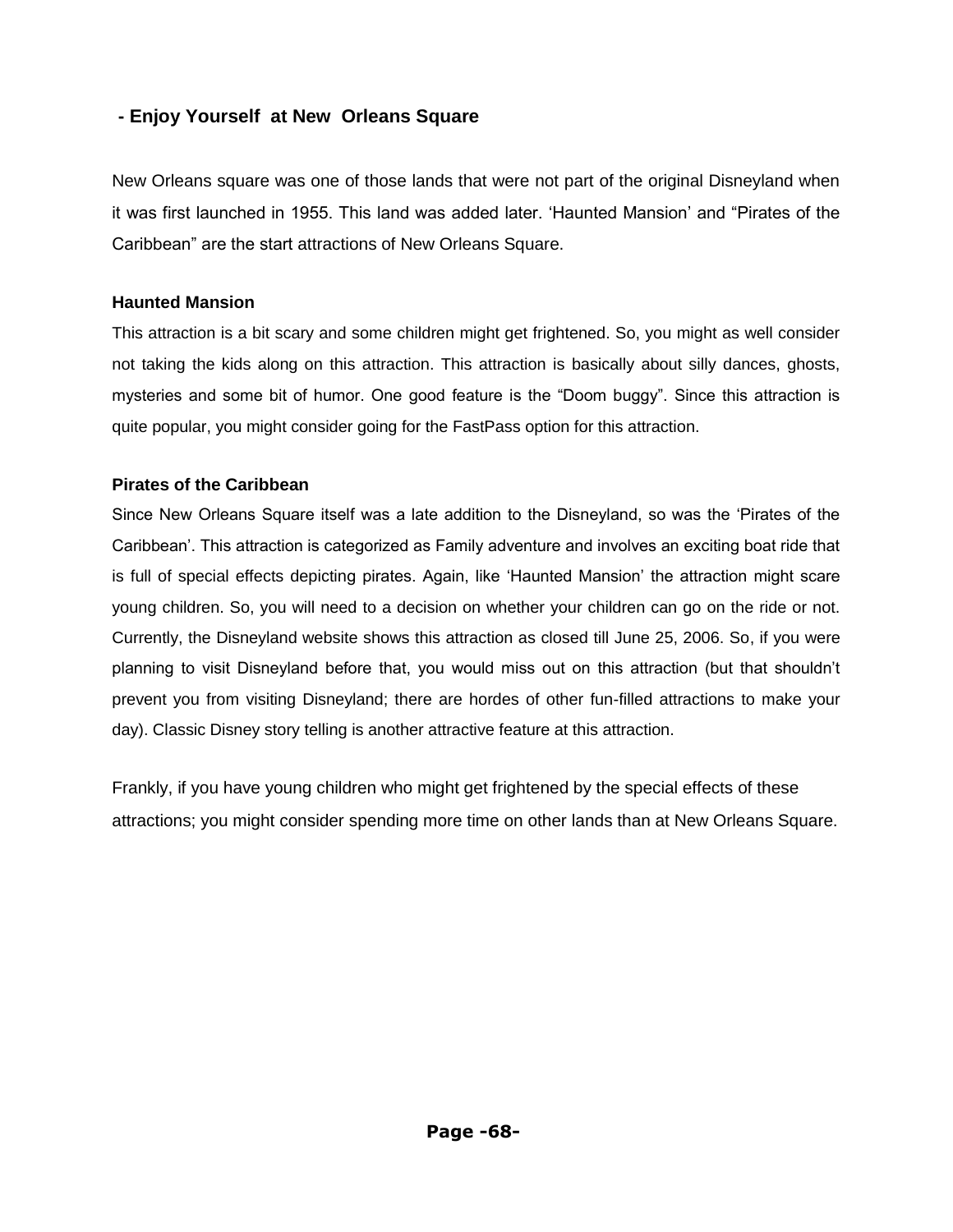## **- Three Things to do at Frontierland**

The three things that you must do at Frontierland are: Getting on board the "Sailing ship Columbia", trying out "Mark Twain Riverboat" and "Fantasmic". While the first two are attractions, Fantasmic falls in the category of entertainment (as per the Disneyland lingo).

**'Sailing Ship Columbia'** is a big ship ("ten-gun, three-masted, 84 foot tall" is what the Disneyland website states) that has been made as a complete replica of the first American ship to sail around the world. The ship hosts a nautical museum and you can also check the lifestyle that existed around that period of time. This attraction is surely a lot of fun for kids and adults alike. However, this is a seasonal attraction and you must check if this attraction is available on the days you plan to visit Disneyland (you can do this either through the calendar on the Disneyland website before you travel or directly with the guest relations host/hostess on reaching Disneyland).

**'Mark Twain Riverboat'** is again a popular attraction that involves a paddle wheeled Mark Twain depicted as traveling along a mighty river. While on-board, you can get great views of Critter Country, New Orleans Square and Tom Sawyer Island. Just be observant and enjoy. Getting a seat is difficult unless you arrive early.

**'Fantasmic'** is one of the great entertaining shows at Disneyland. The show depicts Mickey fighting evil and coming up good. The show is done by a number of live performers and also shows a big dragon (must be more than 4 storeys high). The music and special effects (including those done on water mist) are something that will leave you in awe. This is surely a not-to-be-missed show. Special seats at the show are available for an extra charge (can also be purchased up to 30 days in advance). However, this is a seasonal show and you should enquire if it"s "ON" during the time you are in Disneyland.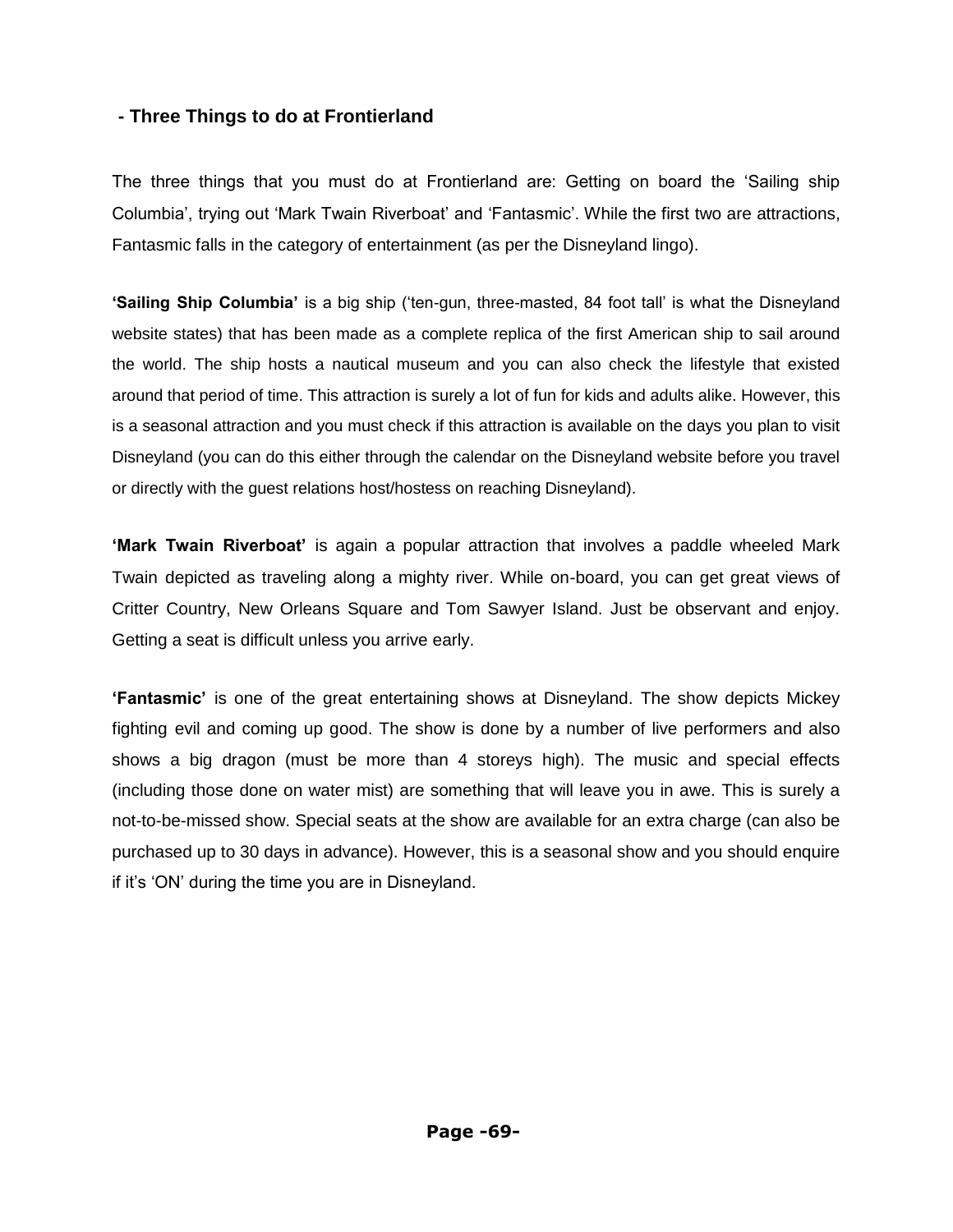# **- In the Critter Country**

Critter Country is one of the eight lands in Disneyland. While in Critter Country, you should not miss the following two attractions.

- The Many Adventures of Winnie the Pooh
- · Space Mountain

#### **'The Many Adventures of Winnie the Pooh'**

This attraction is in the 'Fun for little ones' category. It's actually good fun for the whole family. However, this is one of the more popular attractions in Disneyland and there could be some wait time for this attraction. This attraction is mainly about "Winnie the pooh and his pals" who are searching the hundred acre wood for honey. You can bounce together with Tigger as you find the storybooks come to life. This attraction is really a lot of fun. Wheelchair users can contact the Cast members for instructions.

#### **'Splash Mountain'**

"Splash Mountain" is another Critter Country attraction. In fact, this is one the best water attractions in Disneyland. However, unlike the other popular Critter country attraction (i.e. "The Many Adventures of Winnie the Pooh"), this is a "Big thrills" attraction and has a minimum height requirement of 102 cm. Children under 8 years are not allowed unless they are accompanied by a responsible adult. Splash mountain involves riding a hollowed-out log from the top of a mountain to its base and it"s not a straight path (instead, it"s quite a winded one). Of course, there is a lot of water on your way down the mountain and there is you will have a lot of fun as you cover a height of 52 feet while riding your log down the path. This is one of those popular attractions that have a long queue; however, you can reduce your waiting time by using Disney"s FastPass service.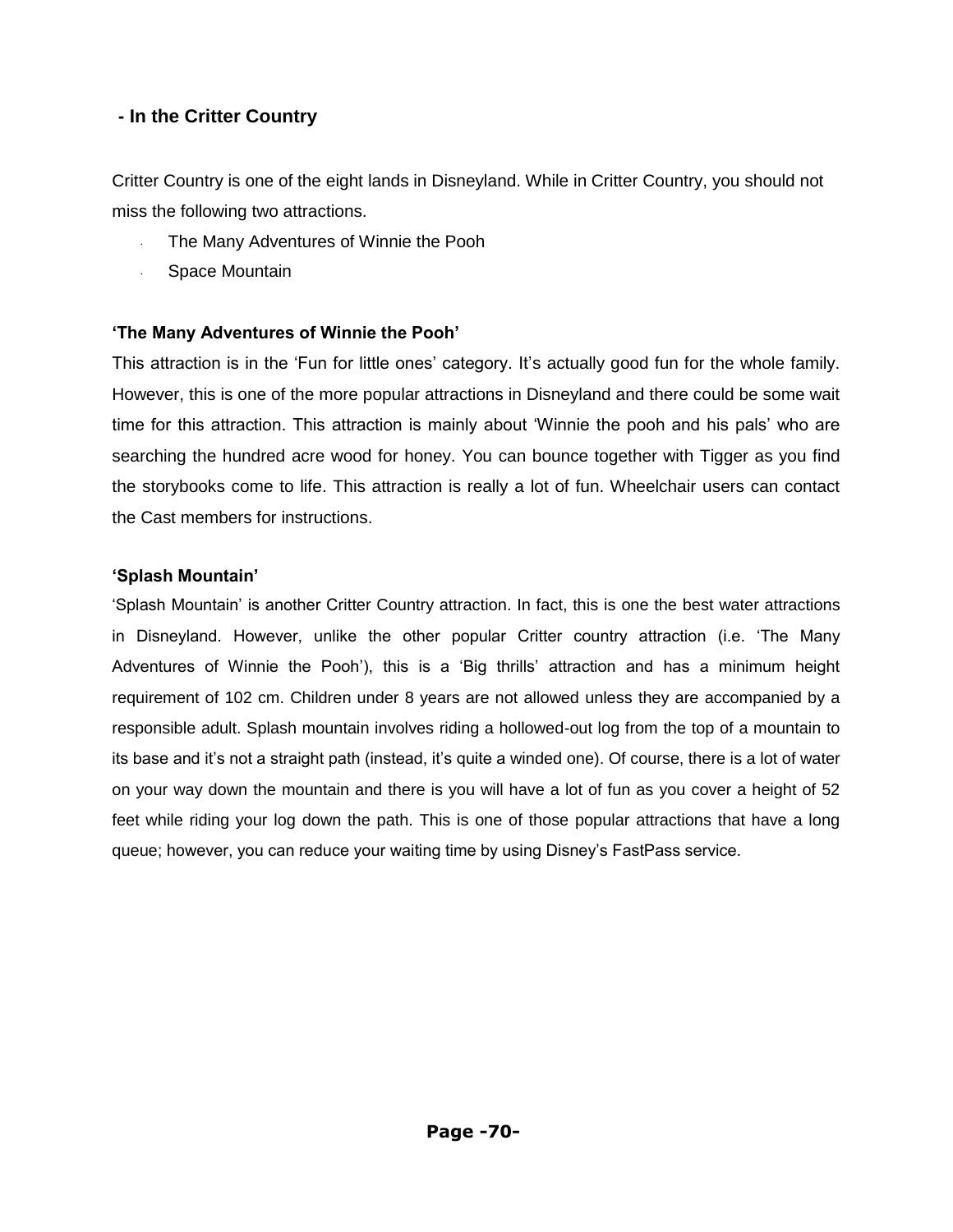# **- Family Fun at Tomorrowland**

Tomorrowland has a number of attractions that are quite popular among people. "Astro Orbitor", "Buzz Lightyear Astro Blasters", "Innoventions", "Space Mountain","Star Tours" and "Autopia" are all found in Tomorrowland.

The following attractions at Tomorrowland are fun for the complete family:

**Autopia** is one of the popular attractions in Tomorrowland. It involves cruising through the roads of Autopia in various kinds of cars (not real cars, of course). This attraction is about controlling the speed and steering these cars. There is a minimum height requirement of 132 cm for this attraction. Pregnant women and children under one year of age are not allowed. In order to make the most of your time, you should use the FastPass option for Autopia and move on to other attractions in the Tomorrowland in the meantime.

**Innoventions** is where you can play multi-media games and experience the near-future technologies. A fifteen minute show brings to you the latest innovations and technologies that are about to hit you in near future. You can also checkout the abilities of Asimo, a human type robot. This is again an attraction that whole family can enjoy together.

**Buzz Lightyear Astro Blasters** is another star attraction at Tomorrowland that is suitable for everyone. It is actually a game that has "Space battle" as its theme. Here you have the control of your star cruiser which you use to blast enemy targets and save the galaxy. You can email your Astro blaster score to yourself and you can compare your score with the other high scorers. You can even play this game online from the comfort of your home. In such a case you team up with people playing live in Disneyland Park and help defeat the evil emperor Zurg.

**Astro Orbitor** is another interactive attraction wherein you control your rocket jet and go great heights using the levers provided at the front of the rocket. You can get a good view of Tomorrowland from the high points on this ride. Note that this attraction is taken out of operation when the weather is harsh. Overall, a good one for the whole family.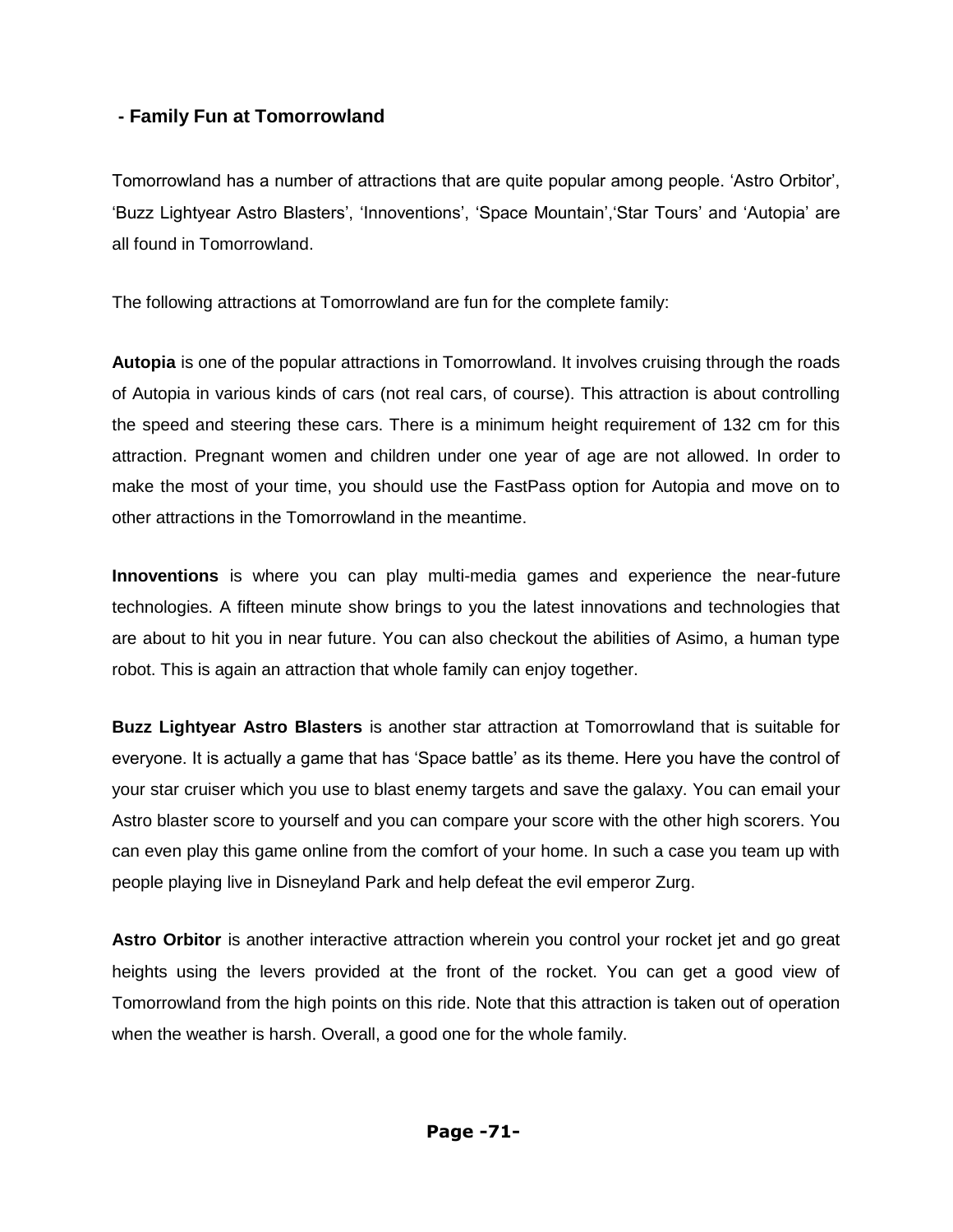# **- The Thrills in Tomorrowland**

Besides the mild rides/ attractions, Tomorrowland also hosts some very thrilling attractions. Space Mountain and Star tours are the two "Big Thrills" in Tomorrowland that are worth going for.

#### **Space Mountain**

This attraction of Tomorrowland is not meant for everyone. There are two reasons for this – minimum height requirement and its category (Big Thrills). The minimum height requirement for Space Mountain is 102 cm and the attraction is meant mainly for people who are in their teens or more. One more thing worth noting about the Space Mountain is its lovely sound track and the wonderful special effects. The attraction itself is a very high speed adventure that has a number of twists and turns and is based on the theme of "A flight into future" and is related to space travel. This is really a very special attraction since it is also associated with Disneyland's 50<sup>th</sup> anniversary.

#### **Star Tours**

This attraction is about very high speeds and is based on the theme of intergalactic travel. Hence, this attraction is not suitable for under-teens. Also, this attraction has a minimum height requirement of 102 cm. FastPass option is available for this attraction and can be used to avoid long queues on busy days. This is really one of those rides that you cannot miss.

Both these attractions are in tune with the main theme of Tomorrowland (which we can also call as future land). However, if speed doesn"t thrill you, you should stay away from these two attractions (after all, there is no dearth of attractions in Disneyland and you can always find many others that you will enjoy better).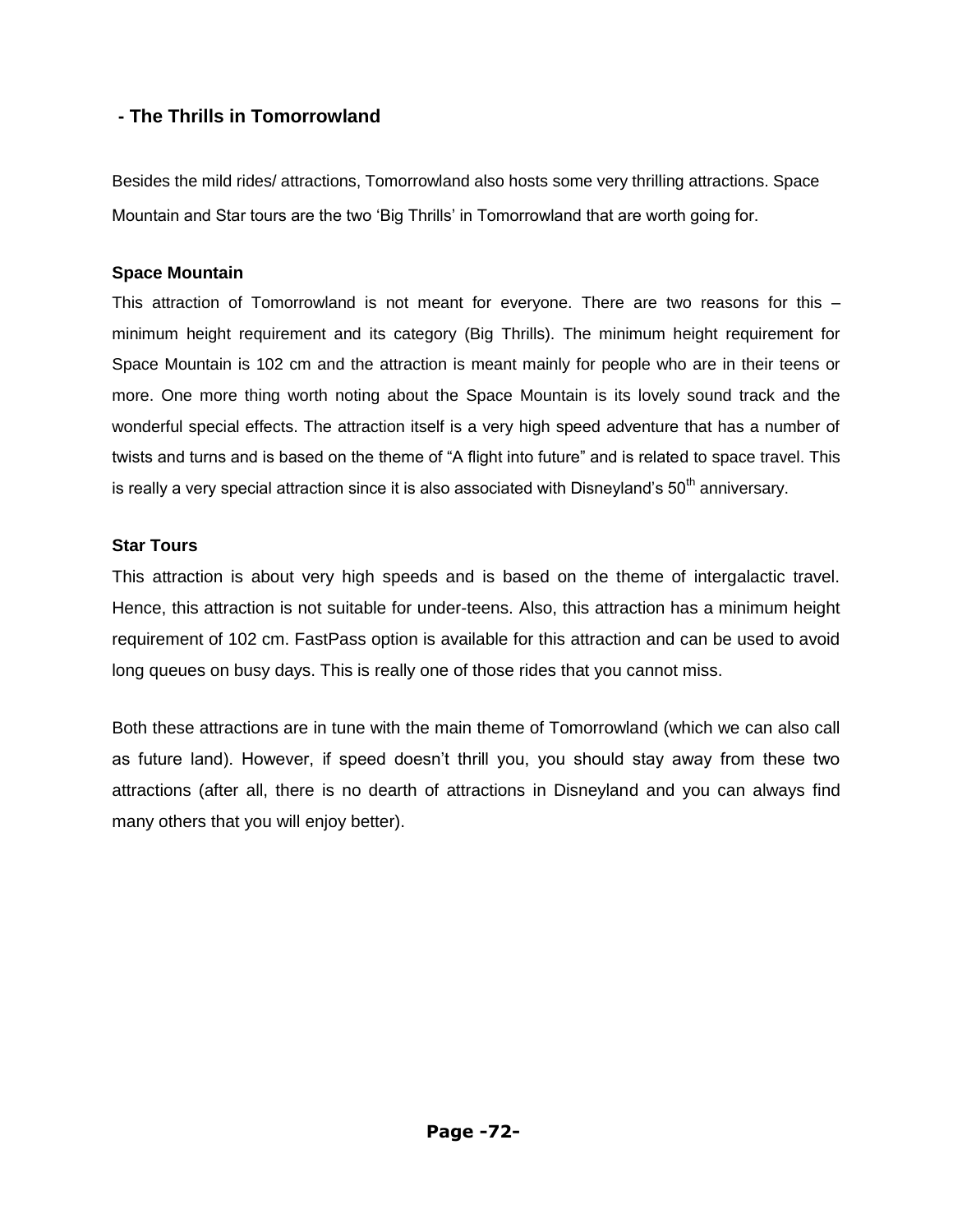# **- Enjoying Mickey's Toontown and the Characters at Main Street, U.S.A.**

Mickey and Minnie are one of the most famous cartoon characters. Disneyland has two attractions that are completely dedicated to them.

#### **Minnie's House**

This attraction offers you an opportunity to see the furnishings of Minnie's house and it's really something that your whole family can enjoy. The lifestyles of Minnie (including her eating habits) are quite well presented here. The kids can even use some of the controls and participate at this attraction.

## **Mickey's House and Meet Mickey**

This is another popular attraction in Mickey's Toontown. Here you can not only observe the lifestyle of Mickey (through a self-guided tour) but also meet Mickey, take his autograph and pose with him for a picture. This is some thing that you would really love.

'Gadget's Go Coaster' and 'Roger Rabbit's Car Toon Spin' are the other attractions worth going for at Mickey's Toontown

# **With characters at Main Street, U.S.A.**

You will find Disney Characters scattered throughout the park and you will find that they are always thronged by kids who want their autographs and pictures. Getting autographs and meeting the Characters can be a lot of fun. You can either bring the autograph booklet from your home or you can buy one at Disneyland Park. You can pose with the Characters for photos which will add to your sweet memories from Disneyland. You can also have breakfast with the Characters through "Minnie & Friends - Breakfast in the Park" at Plaza Inn (Main Street, U.S.A.). Here, Minnie and her friends come to your table to say hello to you while you eat your breakfast. You can even book a priority seating at this breakfast buffet (upto 60 days in advance) but check the details for this on Disneyland website. Note that the Character breakfast is generally open until 11 am only.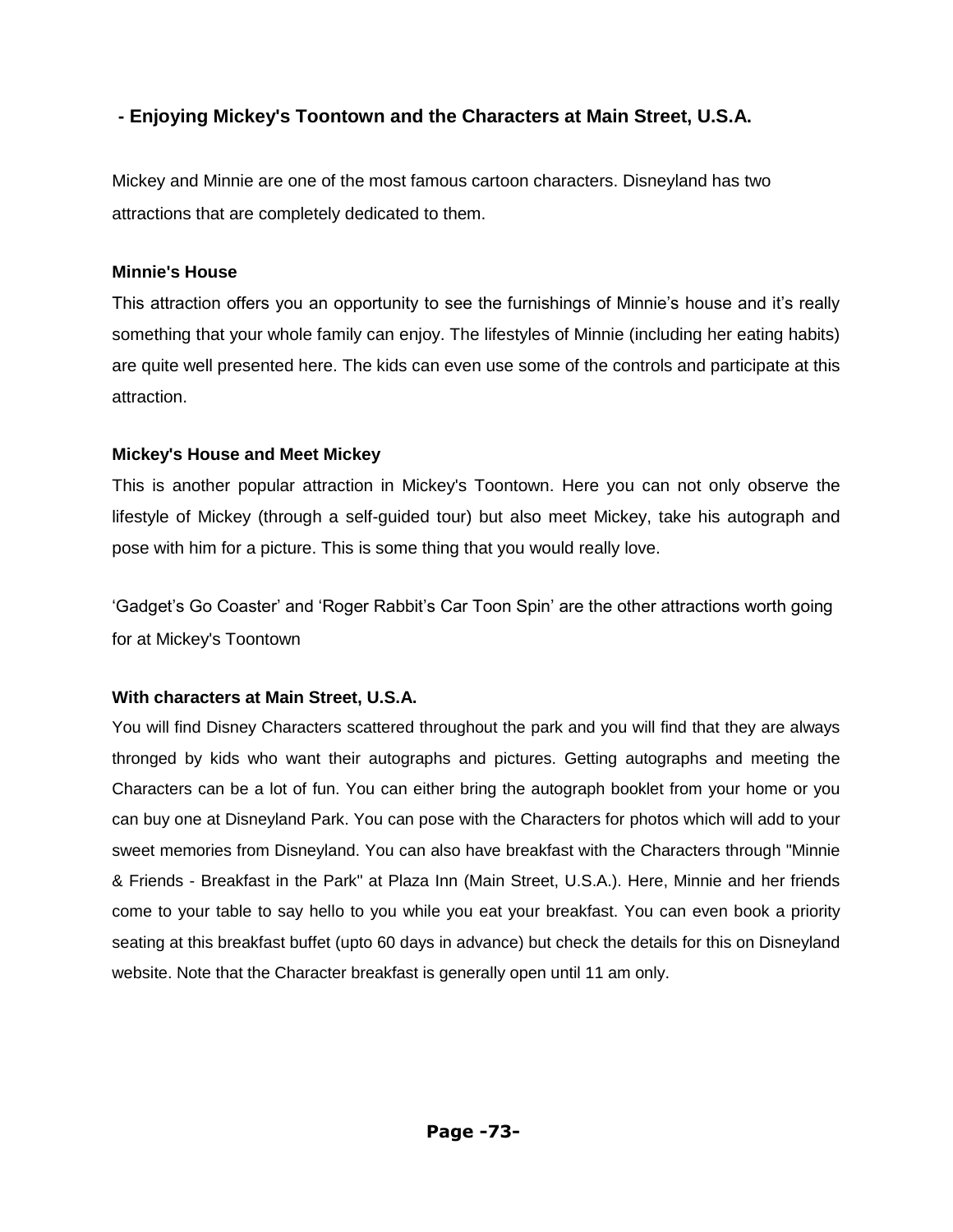# **- Entertainment Through Parades and Shows at Main Street, U.S.A.**

Besides the various attractions, Disneyland hosts a number of shows and parades too which are equally entertaining (or maybe even more entertaining than the attractions). The two main events not-to-be-missed are the "Remember... Dreams Come True" show and "Walt Disney's Parade of Dreams". Both are hosted on the Main Street, U.S.A.

#### **Remember... Dreams Come True**

This is a night time show and is in celebration of the 50<sup>th</sup> Anniversary of the Disneyland resort. This show is mainly about fireworks. You will find a colorful display of fireworks which is very pleasing. There is a lot of enjoyment at this show. But note that this show is one of those that operate seasonally. Also, you need to check the show timings with the Guest relations host/hostess on the day you arrive in Disneyland.

## **Walt Disney's Parade of Dreams**

This is one of the best things at Disneyland and you cannot afford to miss it in any case. You will find that the Main Street, U.S.A starts getting really crowded just before the start of parade (everyone wants to be in the front row). So, secure your seat in the front row by coming about 20 minutes early (earlier on the busy days); it"s worth it. This parade has various Disney characters as its participants. The music is great and so are the performances. The Characters are quite friendly and interact with you throughout the parade. Towards the end of the show, you can get hold of these Characters for autographs and pictures.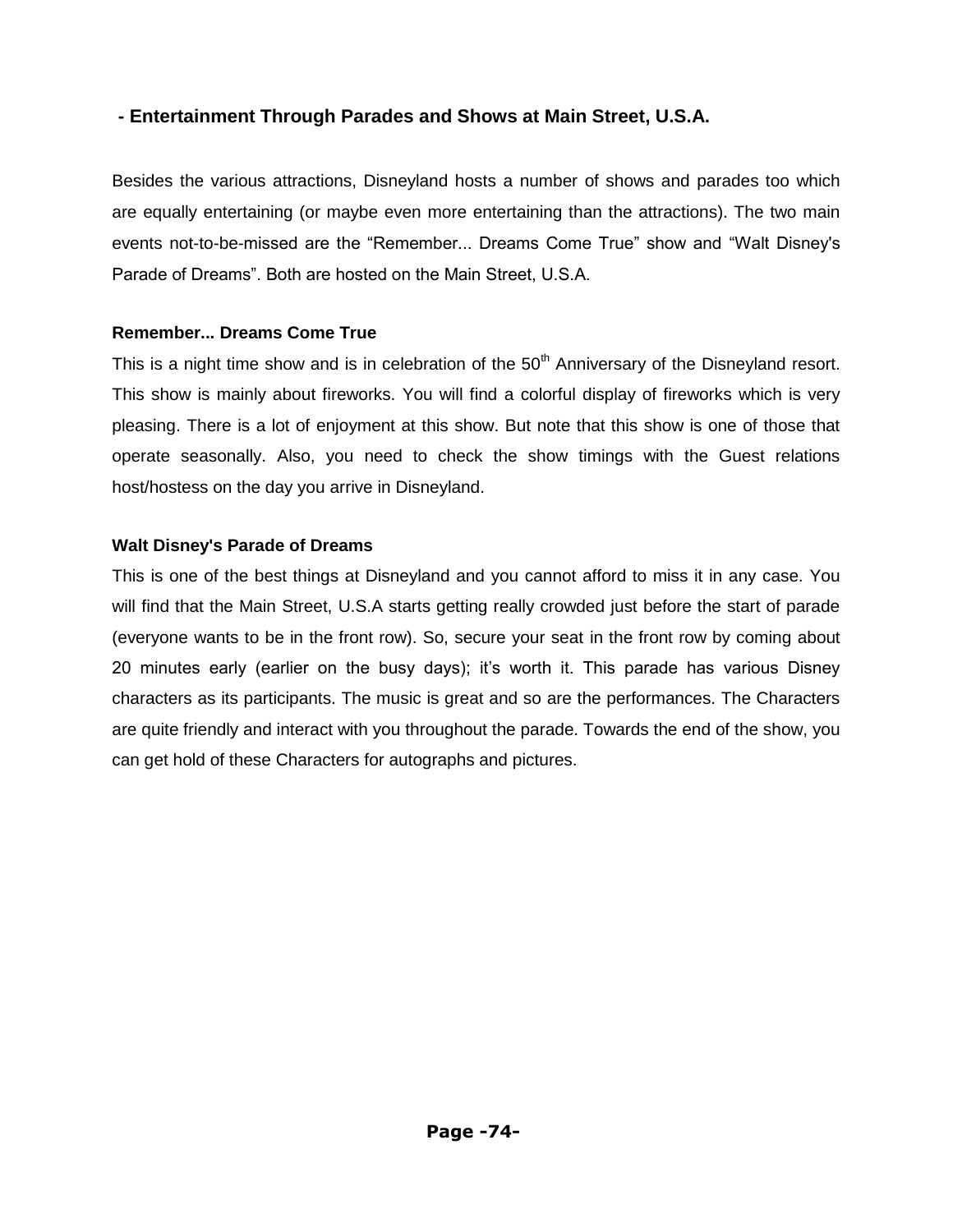# **- Things to do at Adventureland**

Adventureland is another fun filled land at Disneyland Park. Like other lands, Adventure land too offers a lot of fun to you. You will find a large number of attractions at Adventureland and it"s difficult to cover all of them, especially if you are short of time. Here are some attractions that you should not miss:

#### **Indiana Jones Adventure**

This is one of the "Big Thrills" attraction at Adventureland and it is quite scary indeed. The attraction has a minimum height requirement of 117 cm and is not suitable for pregnant women, young children and people who have other health problems (check the details with the staff at Disneyland). The enhanced sound systems on the ride and the special effects really make it worth to go for this attraction. You can use the FastPass service in order to save on the waiting time on this attraction.

#### **Enchanted Tiki Room**

This one is great fun for the little ones. The audio effects are wonderful and little kids really enjoy this attraction. This attraction is really a must-see, especially if your have toddlers or young children with you.

## **Jungle Cruise**

This attraction is real fun. As the name suggests, this attraction is about a cruise through a section of forest and you can find (mechanical) animals, rivers and a lot of different things on your way. This attraction depicts rivers of four continents and is complete enjoyment for the whole family.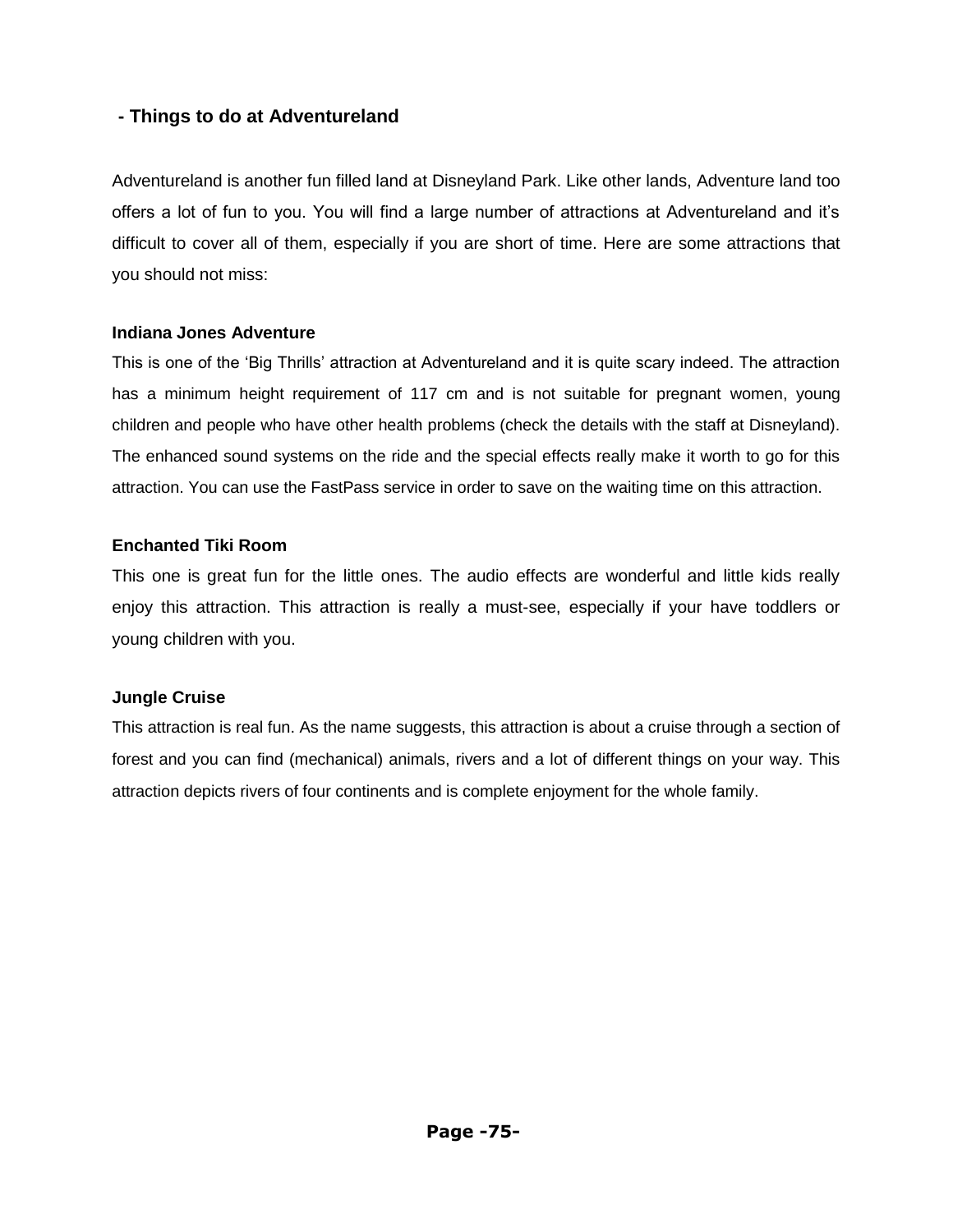## **- What to do at Fantasyland**

There are a lot of attractions at Fantasyland and most of the attractions are geared towards the taste of younger children. So, if you are with toddlers and young kids, you cannot afford to miss being on Fantasyland and enjoying the attractions there. Here are a few Fantasyland attractions that you should not miss for sure:

#### **"It's a small world"**

This is one of the most amazing attractions at Disneyland. This attraction symbolizes global unity by presenting a piece of various cultures from around the world. This is presented through costumes and dances that are exhibited by various doll exhibits that you encounter on your boat ride. This attraction is fit for everyone.

#### **Dumbo the Flying Elephant**

This is yet another attraction that will make your little ones really happy. If they are old enough, they can even control the height of the Dumbo (the elephant replica with large ears) using the lever in the front. The ride as such is slow and you circle around a central point (riding the Dumbo).

## **Mr. Toad's Wild Ride**

This ride is about traveling on a buggy (a road trip) on which you enjoy the adventures as you ride or crash (don"t worry, you wouldn"t get harmed). This attraction involves characters from the Disney classic "The Wind in the Willows". This attraction also features strobe lighting effects. Overall, a good ride.

## **Mad Tea Party**

This is a wonderful, gentle ride that you can enjoy with the whole family. The ride involves sitting in a cup-saucer shaped enclosure that moves round and round along with others. If you want, you can spin your cup with a steering wheel that is present in the cup. However, you might not go on this ride if you have just had your meals or if you have motion sickness.

If you have time for more attractions, Peter Pan's Flight is another good one (especially for small kids).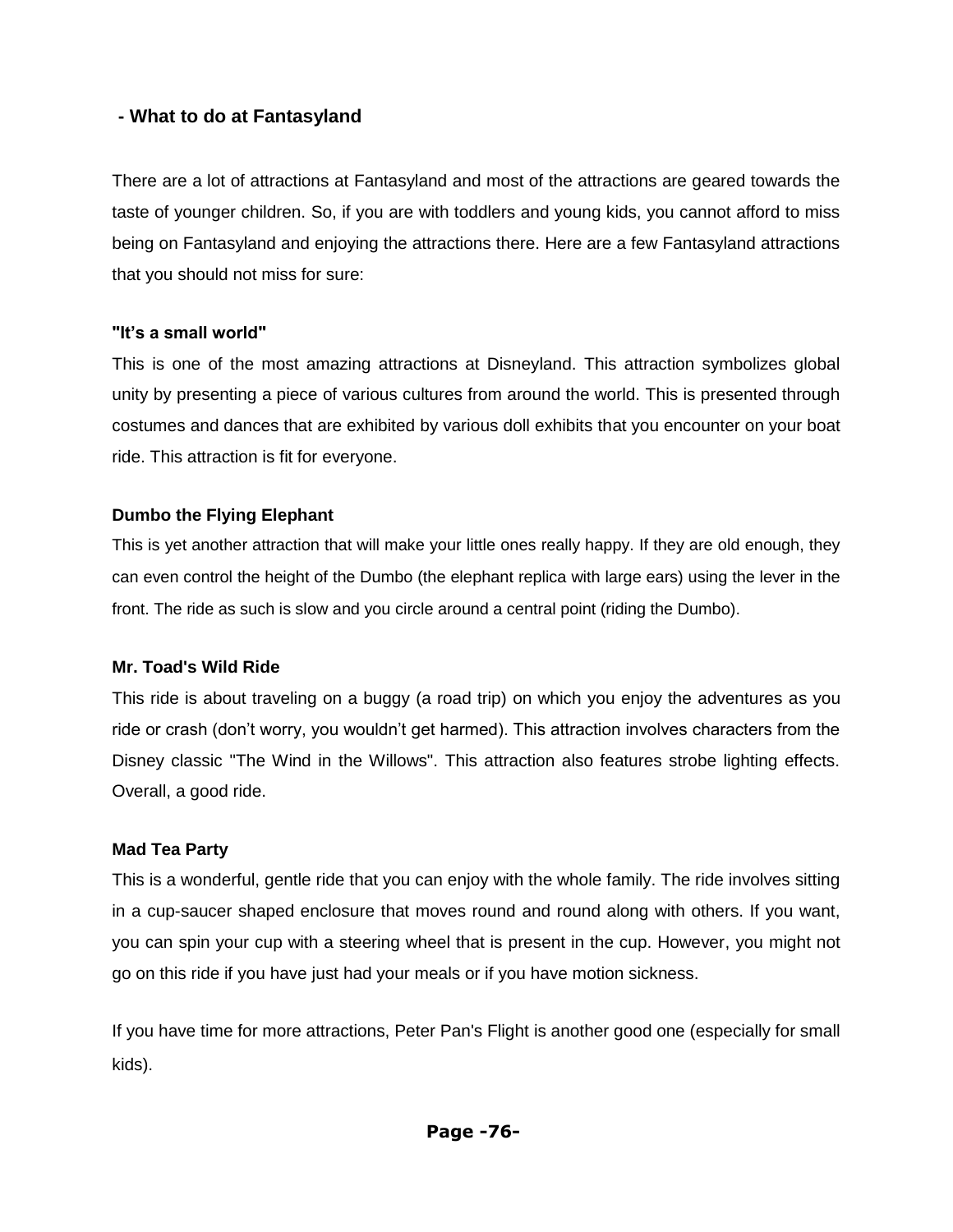## **- Enjoy, No Matter How Little or Abundant Time You Have**

People visit Disneyland for varying lengths of time. So, some people might plan a one day trip while others may decide to go for a five day stint at Disneyland. Some others would make Disneyland a part of their annual planning and visit Disneyland several times in a year. Disneyland recognizes the varying needs of people and hence the park entry tickets are also available for varying durations of time. You have one day to five day tickets/ passes and you also have annual passes.

There are eight lands in Disneyland and there is a lot to do on each land. It"s nearly impossible to visit and fully-enjoy all the "lands" in one day. This is the reason why many people plan a longer duration at Disneyland (some making several trips in a year). However, you can enjoy no matter how little or how abundant time you have on hand.

The suggested approach is to plan based on the time you have on hand e.g. if you have 3 days on hand, you might reserve half a day for the bigger lands and lesser time for the smaller ones. Remember, you might even want to go for an attraction more than one time (you can got for as many attractions as many times you want; it's all covered in your park entry ticket and has no extra cost).

If you have lesser time, you might decide spending more time in a selected few lands and just have a peek at the others. Another approach is to select 1-2 rides from each land and skip the rest. So, it really depends on how much time you have at your disposal.

Also, don"t forget that there are several shows and parades that you should not miss out on. Allot some time for them too. Moreover, you will also need some time for shopping and maybe one or two rest breaks in the day.

So, plan well and go ahead and enjoy your stay at Disneyland. Don"t worry if you are not able to go to each and every attraction in Disneyland. Your trip is a success if you are enjoying it. After all, "fun" is the whole purpose in being there at Disneyland.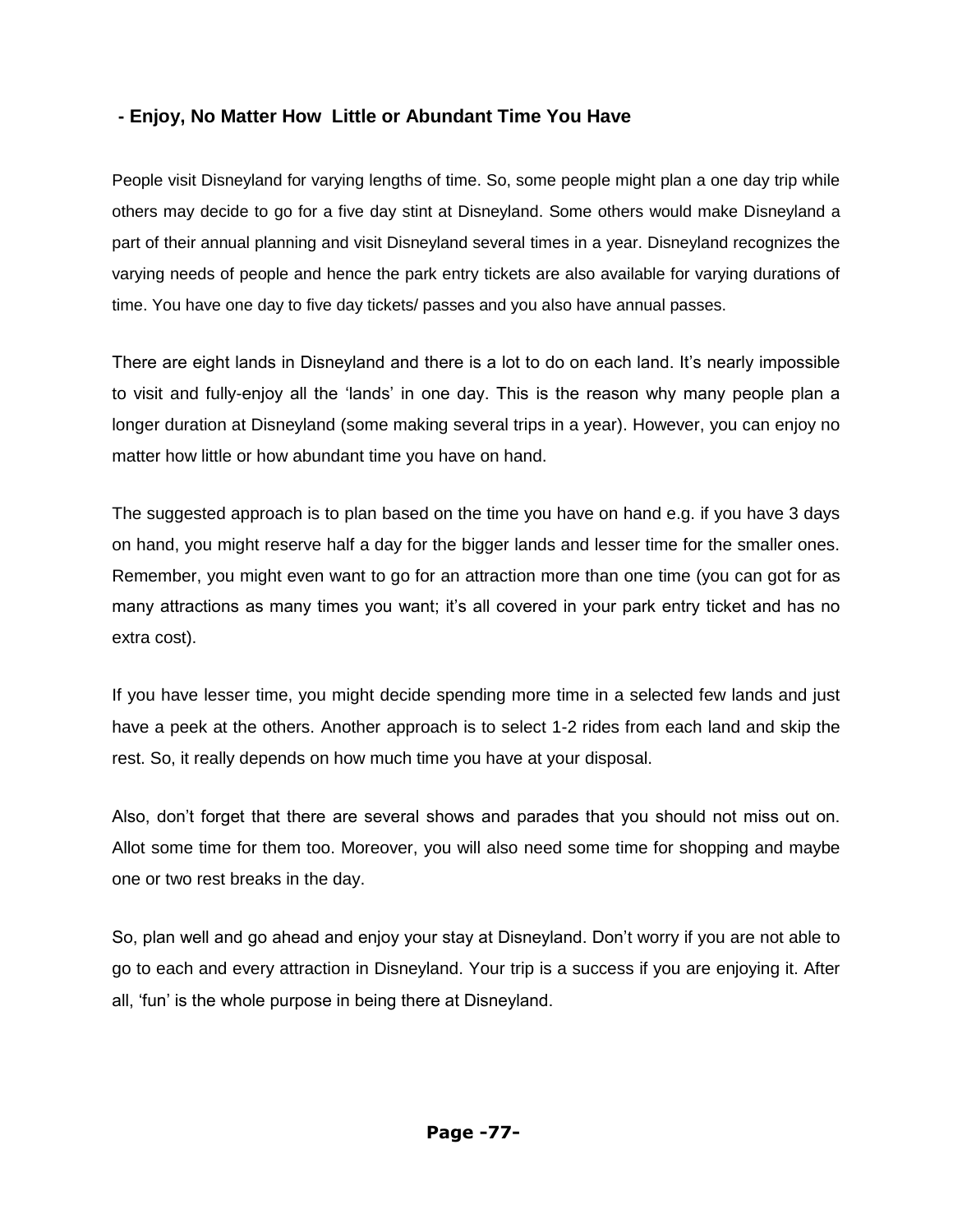# **- Out and Around Disneyland**

Disneyland Park is part of the Disneyland resort which also consists of Downtown Disney district and California Adventure Park (the other theme park). Some people visit both the theme parks whereas others visit just one of the two theme parks. So, California adventure park and Downtown Disney District are the two other entertainment avenues near Disneyland.

Whether you visit just one theme park or both the theme parks, Downtown Disney District is a must see. You can have a lot of fun in Downtown Disney District. Besides offering plenty of options for shopping and dining, Downtown Disney District has a number of avenues for night time enjoyment and caters to the needs of the whole family. Downtown Disney District is located very near to Disneyland and the hotels of Disneyland Resort. So, you can either walk down to the Downtown Disney district or take a monorail ride from Disneyland in order to reach there.

AMC theatres (which host new releases), House of blues (live music) and ESPN zone are some of the entertainment avenues that are quite popular in Downtown Disney District.

When it comes to dining options, you have several cuisines to choose from. A variety of smoothies and juices are also available to delight you. Just go around, have a look at your options and then choose the one that you think would be best for you. If you want you can try out some new cuisines too.

Shopping avenues are abundant too and there are some really good ones that you can really enjoy shopping at e.g. World of Disney.

Even if you didn"t have any shopping to do or movies to watch, you would still enjoy the vibrant atmosphere at Downtown Disney District. But don"t tire yourself too much by roaming around for too long.